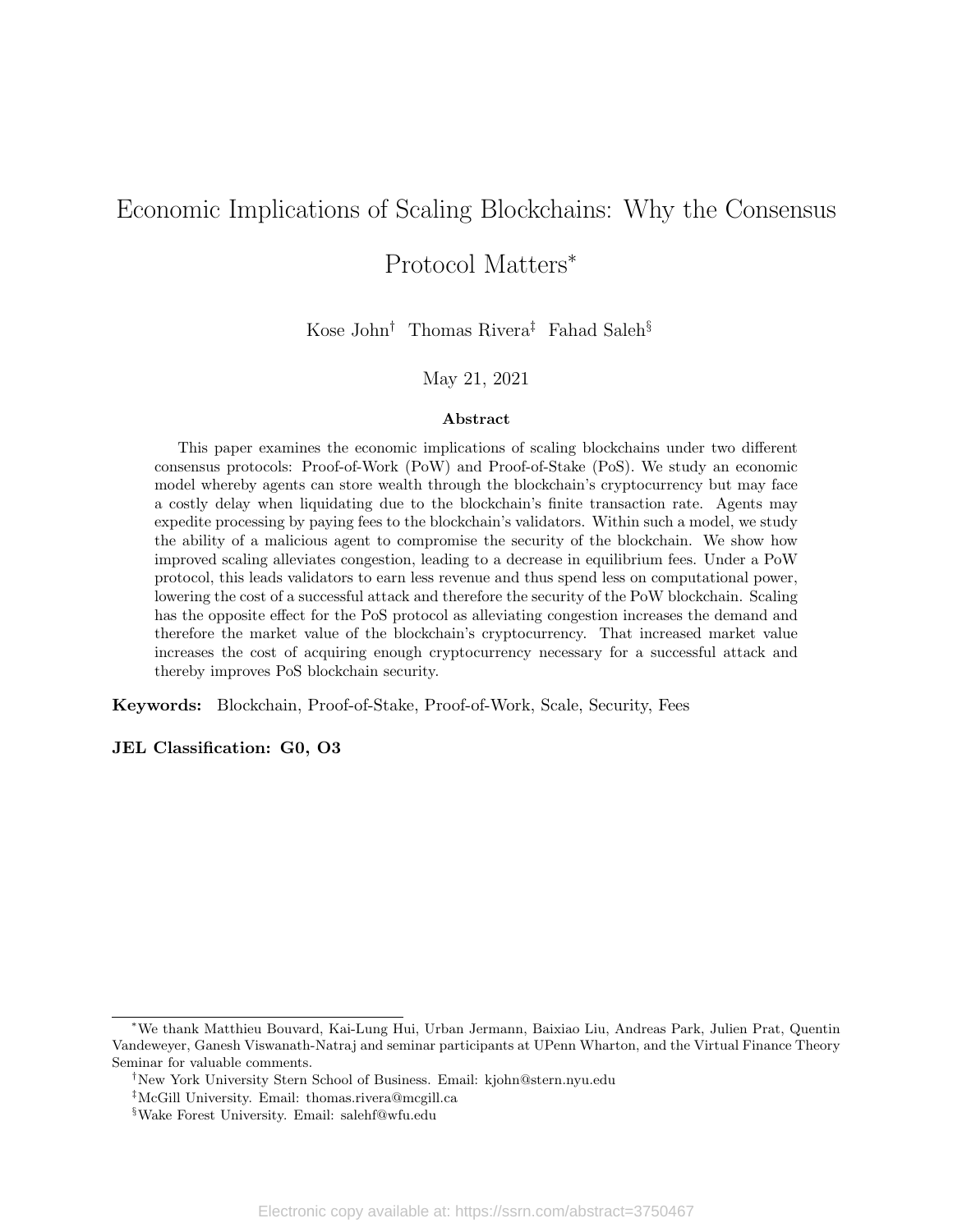## 1 Introduction

The viability of a widely utilized blockchain technology depends crucially on security and scalability. In this paper, we study the role that the consensus protocol of the blockchain plays in determining the relationship between those two features. We demonstrate that improving the scale (i.e., transaction rate) of a blockchain has a qualitatively different effect on its security depending on whether the consensus protocol is Proof-of-Work (PoW) or Proof-of-Stake (PoS).<sup>[1](#page-1-0)</sup> For a PoW blockchain, improving the transaction rate has the perverse effect of undermining security to the point where an arbitrarily small amount of resources would be sufficient to successfully attack the blockchain. In contrast, for a PoS blockchain, improving the transaction rate enhances security and can render any attack that utilizes a plausible level of resources certain to fail.

We establish our results theoretically via an economic model centered around a single blockchain which is either of type PoW or PoS. We consider an overlapping generations model whereby agents can choose to store their wealth on the blockchain or through an alternative technology. We assume that this alternative technology leads to a depreciation in wealth such as might be experienced by an inflationary fiat currency. On the other hand, storing wealth on the blockchain entails buying cryptocurrency units, also known as coins, which are traded and settled on the blockchain. When an agent needs to consume, she sells her cryptocurrency holdings but may incur a delay in her transaction due to congestion on the blockchain. The need to wait arises because the blockchain possesses a finite transaction capacity which implies that all transactions cannot be processed instantaneously. Agents face heterogeneous costs of waiting and, as in practice, can pay competitive fees to have their transaction prioritized since the blockchain endogenously accepts transactions in descending fee order.

To study security, we assume that the blockchain is subject to an attack in each period arising from a malicious agent, hereafter referred to as an attacker. The attacker is deep pocketed and receives an ex-ante random benefit each period from successfully disrupting the transaction activity of the blockchain in that period. In each period the attacker learns the realized benefit she receives from executing a successful attack. In turn, that benefit determines her maximum willingness to pay to perform the attack conditional on the probability that it is successful which depends upon

<span id="page-1-0"></span><sup>1</sup> [Irresberger et al.](#page-30-0) [\(2020\)](#page-30-0) document that PoW and PoS are the two most widely employed consensus protocols for blockchain.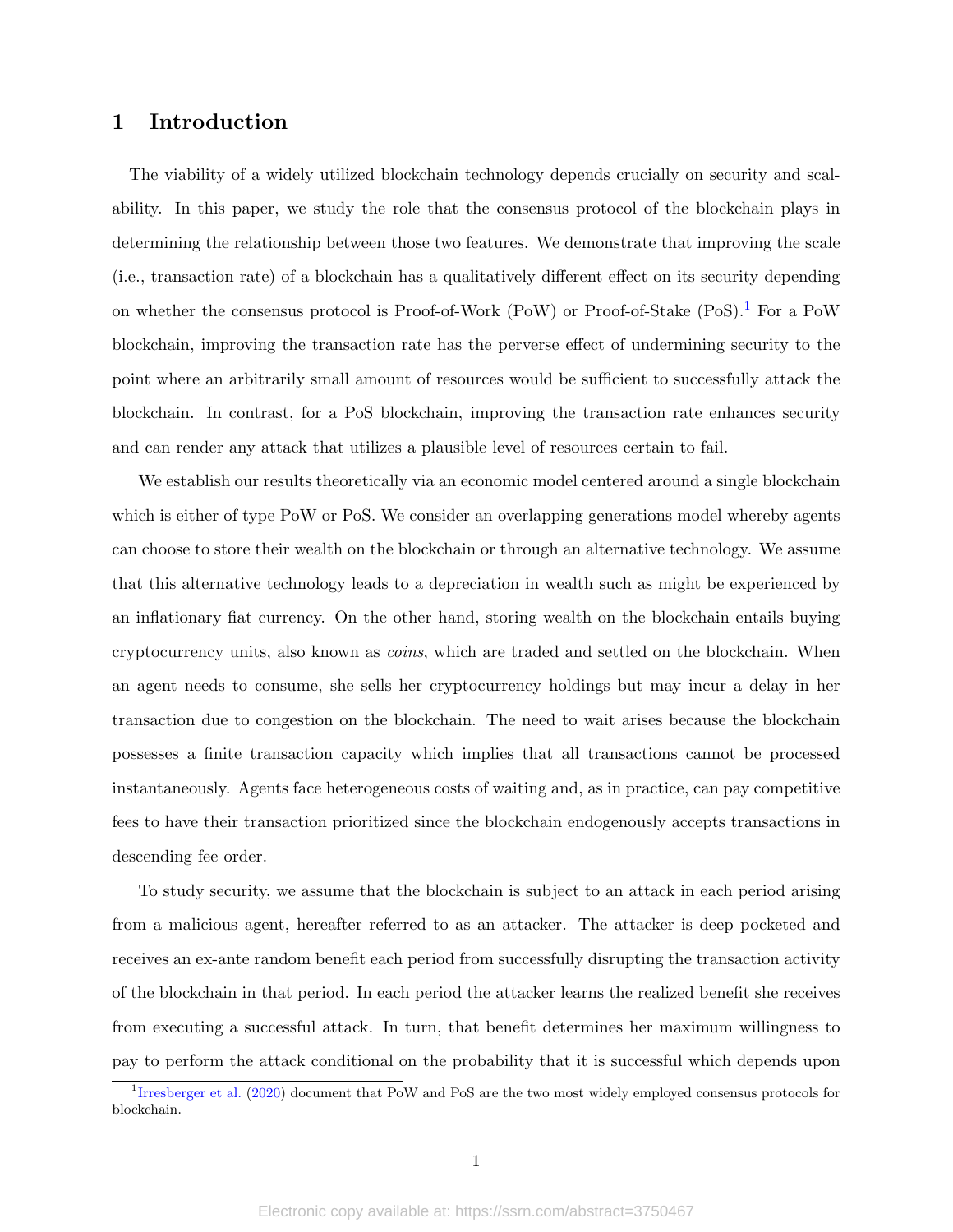the equilibrium properties of the blockchain's security. We assume the success of the attacker in any period renders the blockchain inoperable thereafter. Therefore, any user with a cryptocurrency holding at the time of a successful attack loses the ability to liquidate her holdings and hence forgoes any associated consumption utility. Accordingly, the decision to adopt the blockchain depends on the cost of waiting and paying fees, along with the probability that the blockchain is compromised by an attack.

Successfully attacking the blockchain requires the attacker to gain control of the blockchain in any given period. Controlling the blockchain requires the ability to add blocks to the blockchain with a sufficient frequency so that the attacker can create a disruptive chain that becomes arbitrarily longer than the main chain. PoW and PoS differ primarily in the conditions that enable an attacker to mount such an attack. In particular, the PoW protocol allocates the right to add a block to the blockchain to any agent who solves a computationally expensive puzzle. Agents who attempt to solve this puzzle are known as miners and their attempts to solve the puzzle are known as mining. In contrast, the PoS protocol allocates the right to add a block to the blockchain based on a lottery among a set of cryptocurrency holders who agree not to sell their cryptocurrencies in a given period. The agents who partake in this activity are known as stakers and the act of holding cryptocurrencies dormant to be eligible for the lottery is known as staking. The probability of any agent winning the lottery is equal to the proportion of the coins they stake in the pool of coins that are held dormant (i.e. staked) by all agents in that period.

The PoW governance structure implies that the attacker can gain control of the PoW blockchain if she possesses at least as much computational power than the sum of all other miners (see [Nakamoto](#page-30-1) [2008\)](#page-30-1). In contrast, the PoS governance structure implies that the attacker can gain control of the PoS blockchain only if she possesses at least as many coins than the other stakers (see [Saleh](#page-30-2) [2021\)](#page-30-2). Our analysis of security for PoW and PoS blockchains relies on endogenously deriving the computational power spent in mining and the coins used for staking in equilibrium.

As is the case in practice, the reward for validating transactions includes the fees that agents pay to receive priority along with block rewards which are newly issued coins given to validators as a reward for adding blocks to the blockchain. We first study the case whereby the cryptocurrency supply is constant so that there are no block rewards. In this context, Proposition [4.1](#page-22-0) establishes that PoW blockchains become fully insecure for a sufficiently high transaction rate. What this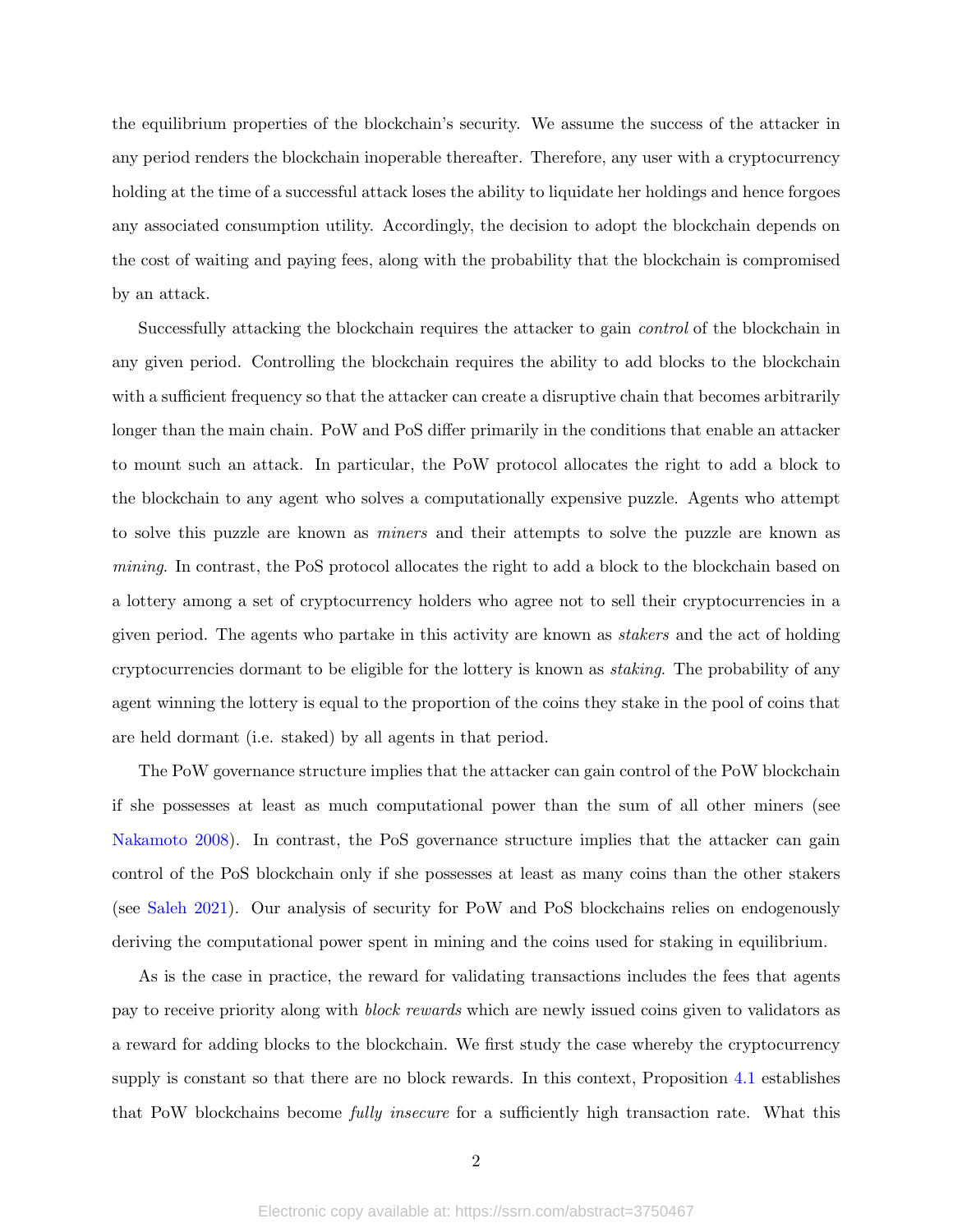implies is that for a sufficiently high transaction rate the attacker succeeds in her first attack with certainty so that the blockchain has no hope of facilitating any transaction activity. In contrast, Proposition [4.2](#page-24-0) establishes that PoS attains full security for a sufficiently high transaction rate. This implies that, for a sufficiently high transaction rate, the attacker never succeeds in any attack on the PoS blockchain. Consequently, an agent with a cryptocurrency holding may always freely liquidate and therefore faces no security risk in equilibrium.

The aforementioned results rely on the fact that an increase in the blockchain's transaction rate reduces the equilibrium fees paid by the agents. This intermediate finding is important because, in the absence of block rewards, user fees alone finance the computational power of miners under the PoW protocol. Consequently, a reduction in fees corresponds to a reduction in computational power expended by miners which lowers the cost of executing a successful attack and thereby reduces the security of a PoW blockchain. As discussed, PoS blockchains are not secured by computational power and thus are immune to this effect. However, the described reduction in fees is not irrelevant for PoS blockchain security because reduced fees lead to an increase in the market value of the PoS blockchain's coin. Namely, a higher transaction rate generates lower fees which makes using the blockchain more attractive relative to the alternative technology, thereby increasing the demand for the blockchain's cryptocurrency and thus the cryptocurrency's equilibrium market value. Therefore, a decrease in fees increases the financial cost necessary for the attacker to successfully attack the PoS blockchain as doing so requires purchasing sufficiently many coins.

To clarify why fees decline as the blockchain's transaction rate increases, recall that fees are a choice variable for users and that the blockchain accepts transactions in descending fee order. A user's priority depends only on how her fee relates to all other users' fees; the highest fee user receives first priority followed by the next highest, etc. Therefore, a user may gain priority over some number of other users by paying an incremental fee, but the wait time reduction from paying that incremental fee depends not only on the referenced number of other users but also on the blockchain's transaction rate. As the blockchain transaction rate increases, the wait time reduction experienced by the user decreases which implies that her incentive to pay the incremental fee also decreases. As an example, in the extreme case that the blockchain processes transactions at an infinite rate, all transactions receive immediate processing so that the incentive to pay any fee is entirely absent and equilibrium fees are identically zero. More generally, fees decline as the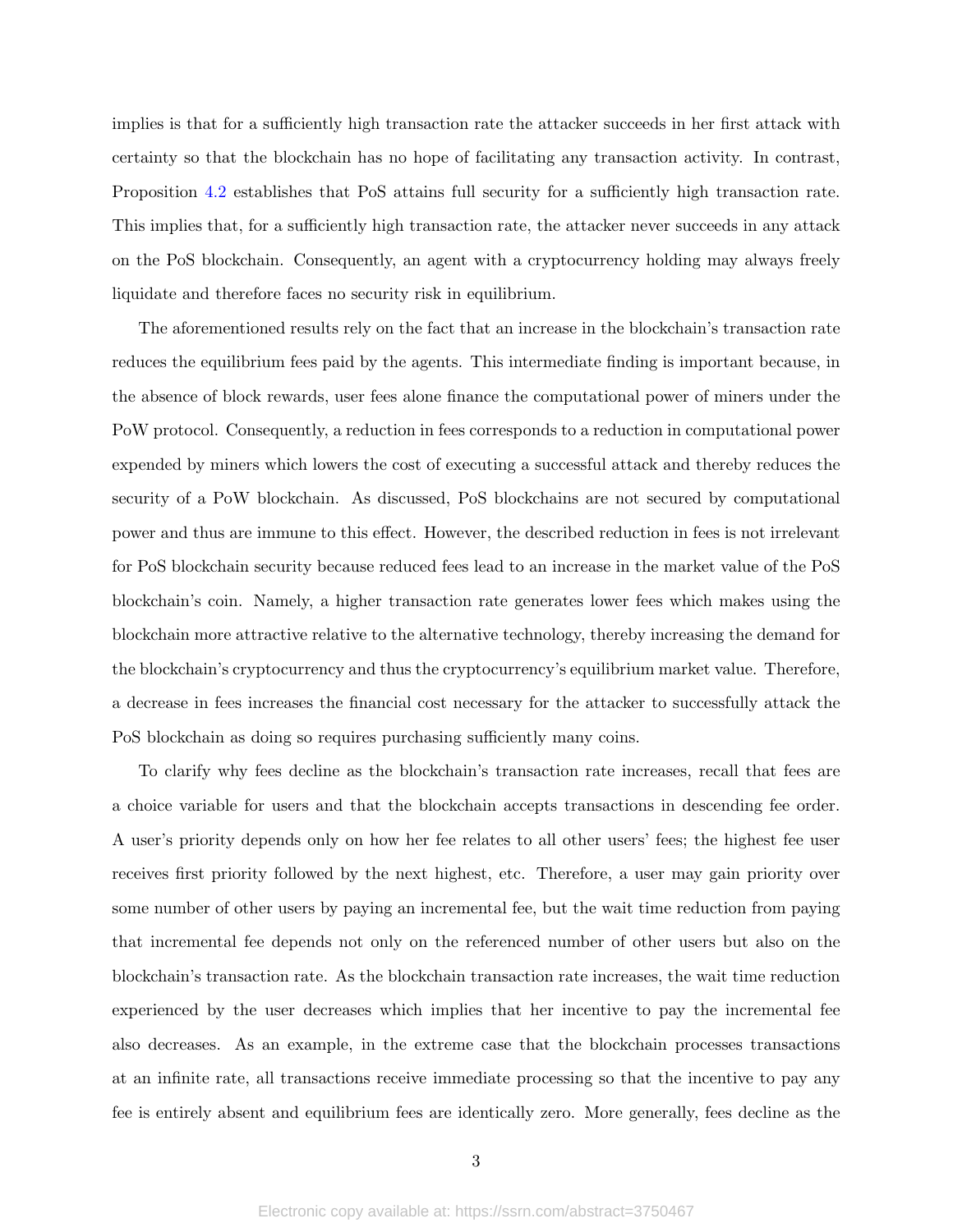blockchain transaction rate increases and vanish entirely as the blockchain transaction rate diverges.

Our first main result, Proposition [4.1,](#page-22-0) establishes that a sufficiently high blockchain transaction rate renders a PoW blockchain entirely insecure. More precisely, as discussed, when there are no block rewards, miners finance their computational expenditures entirely from user fees, which are paid to miners to include the associated transactions in blocks on the blockchain. Thus, an increase in the blockchain's transaction rate reduces not only user fees but also the total computational expenditure of a PoW blockchain. In turn, the reduced computational expenditure lowers the cost of successfully attacking the blockchain and therefore increases the probability that the attack is profitable for the attacker, and therefore successfully executed. Moreover, a sufficiently high transaction rate renders a PoW blockchain entirely insecure because computational expenditure falls to such an extent that all agents prefer the alternative technology in lieu of facing the high probability of a successful attack on the blockchain. Then, if no agents employ the blockchain, the blockchain generates zero fee revenue and is secured by zero computational power, which implies that the attacker will always execute a successful attack in her first attempt. Consequently, per Proposition [4.1,](#page-22-0) the PoW blockchain becomes fully insecure for a sufficiently high transaction rate.

Our second main result, Proposition [4.2,](#page-24-0) establishes that a sufficiently high blockchain transaction rate renders a PoS blockchain fully secure. PoS blockchains are secured by the financial cost associated with acquiring sufficiently many coins. In turn, the cost of acquiring sufficiently many coins is proportional to the market value of the cryptocurrency and that market value increases with demand for using the blockchain. Further, the demand for using the blockchain increases with the transaction rate because a higher transaction rate implies faster service at a lower fee expense and thereby improves the incentive to use the blockchain relative to the alternative technology. For a sufficiently high transaction rate, the cryptocurrency demand becomes so large that successfully attacking the blockchain becomes too costly and therfore the attacker never finds it profitable to mount such an attack.<sup>[2](#page-4-0)</sup> Accordingly, per Proposition [4.2,](#page-24-0) a sufficiently high transaction rate induces full security for a PoS blockchain.

In a standard finance context, our finding regarding the relationship between the blockchain's transaction rate and PoS blockchain security is straight-forward if we view a PoS coin as analogous

<span id="page-4-0"></span><sup>&</sup>lt;sup>2</sup>Namely, we show that the benefit of a successful attack would have to be greater than the total amount of resources endowed to the agents in the economy in order for an attack to be profitable when the transaction rate is sufficiently large.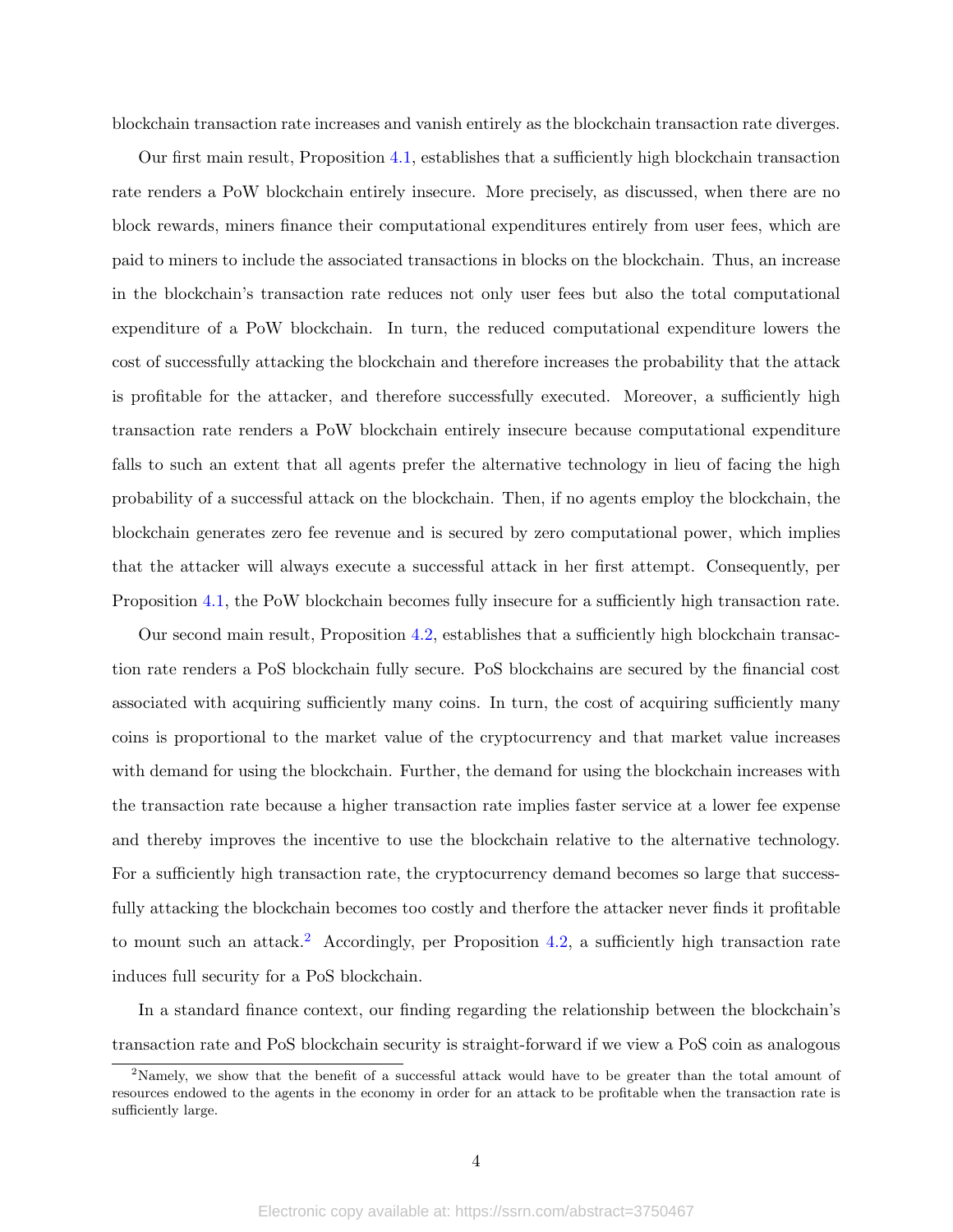to a share of an all-equity firm. Within the context of that analogy, an attack on the blockchain is comparable to a hostile take-over attempt by an outside investor. If the outside investor gains a sufficiently large position in the all-equity firm's shares then she gains control of the firm and the take-over succeeds. Similarly, if the blockchain attacker gains a sufficiently large proportion of the blockchain's coins then the attacker gains control of the PoS blockchain's block creation process and the blockchain attack succeeds. In the hostile take-over example, the difficulty of executing the attack arises from the fact that attempting a take-over of a firm with a large market value involves significant financing costs to purchase a sufficient share of the firm's equity. Analogously, the difficulty of executing the attack on the blockchain arises from the fact that successfully attacking a blockchain with a large cryptocurrency market value involves significant financial costs to purchase a sufficient share of the cryptocurrency. More subtly, the market values of the all-equity firm and the cryptocurrency are themselves endogenous quantities that depend on the quality of the underlying enterprise. In the case of an all-equity firm, a firm that is already governed well would have a higher market value and therefore would be more difficult to take over. In this sense, a well-governed all-equity firm is analogous to a high scale blockchain. This analogy holds because a high scale blockchain implies timely service at low fee costs for users which, in turn, implies higher demand for using the blockchain and thus a higher cryptocurrency market value. Accordingly, just as a larger and better governed firm is less prone to a hostile take-over, a high scale PoS blockchain is similarly less susceptible to a blockchain attack.

As an extension to our main results, we consider the case with positive block rewards whereby the cryptocurrency supply grows at an exogenous rate. As in practice, we assume that the new cryptocurrency units are allocated to validators. Proposition [4.4](#page-27-0) generalizes our results for the PoS blockchain to this case and establishes the same result  $-$  a sufficiently high blockchain transaction rate induces full security in the PoS blockchain. On the other hand, we show how PoW blockchains with block rewards can generate *some* level of security in that the blockchain is not successfully attacked in each period with certainty. Nonetheless, Proposition [4.3](#page-25-0) establishes that for a sufficiently large transaction rate, the blockchain's security level is bounded away from full security so that with probability one the attacker will eventually execute a successful attack, thereby rendering the blockchain inoperable in perpetuity eventually.

Our paper relates to a large literature that studies the economics of blockchain. Akin to [Carlsten](#page-29-0)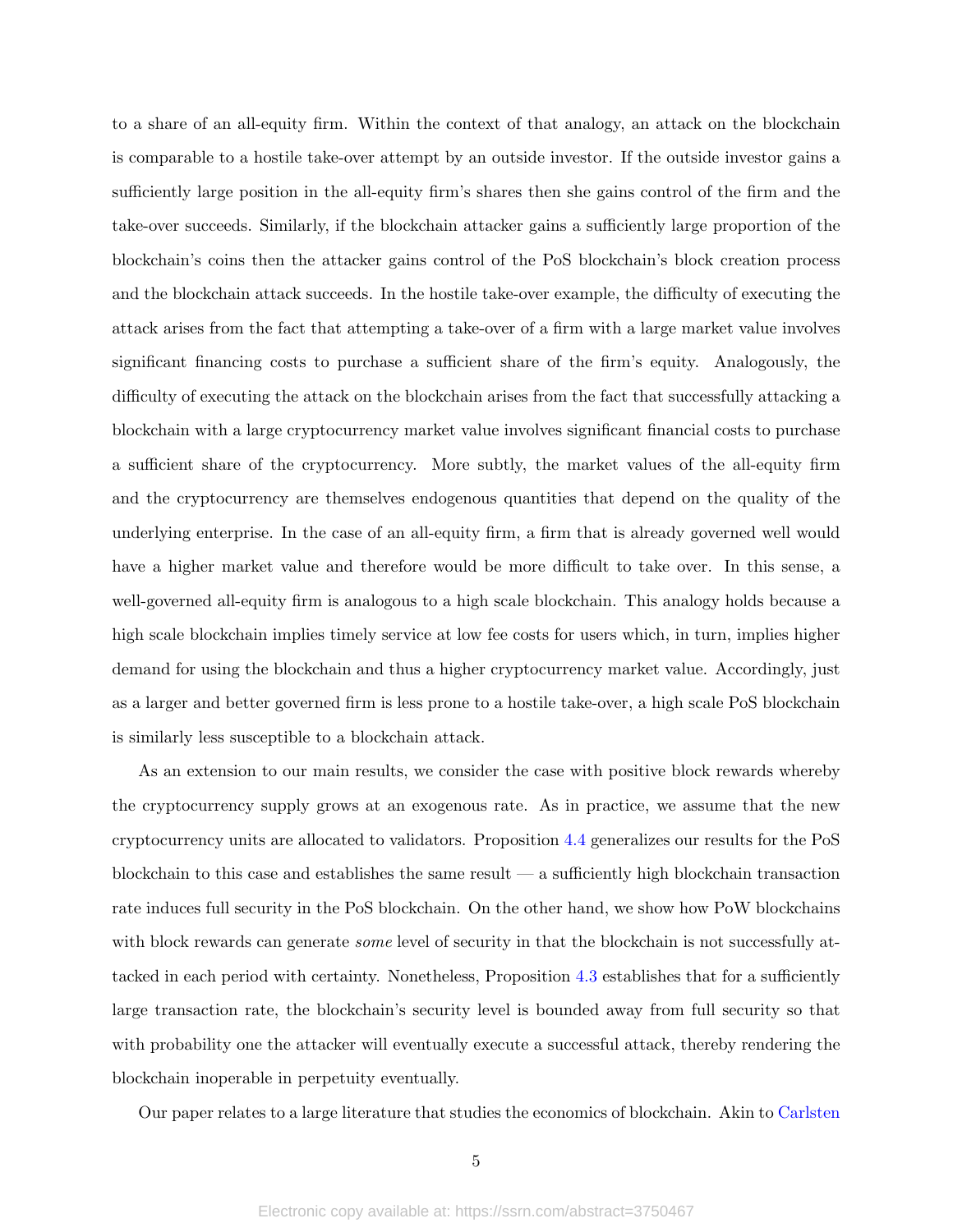[et al.](#page-29-0) [\(2016\)](#page-29-0), [Biais et al.](#page-29-1) [\(2019\)](#page-29-1), [Chiu and Koeppl](#page-29-2) [\(2019\)](#page-29-2), [Easley et al.](#page-29-3) [\(2019\)](#page-29-3), [Ebrahimi et al.](#page-29-4) [\(2019\)](#page-29-4), [Huberman et al.](#page-30-3) [\(2019\)](#page-30-3), [Prat and Walter](#page-30-4) [\(2019\)](#page-30-4), [Alsabah and Capponi](#page-29-5) [\(2020\)](#page-29-5), [Cong et al.](#page-29-6) [\(2020\)](#page-29-6), [Garratt and van Oordt](#page-30-5) [\(2020\)](#page-30-5), [Hinzen et al.](#page-30-6) [\(2020\)](#page-30-6), [Lehar and Parlour](#page-30-7) [\(2020\)](#page-30-7), [Mueller](#page-30-8) [\(2020\)](#page-30-8) and [Pagnotta](#page-30-9) [\(2020\)](#page-30-9), our work provides insights regarding PoW blockchains. Akin to [Fanti](#page-29-7) [et al.](#page-29-7) [\(2019\)](#page-29-7), [Rosu and Saleh](#page-30-10) [\(2021\)](#page-30-10) and [Saleh](#page-30-2) [\(2021\)](#page-30-2), we also provide insights regarding PoS blockchains. Unlike the aforementioned papers, we examine the economic implications of scaling blockchains and we are the first to provide a comparative analysis on that dimension across the two most prominent blockchain protocols.

## 2 Model

We model an infinite horizon, discrete-time setting with periods  $t \in \mathbb{N}$ . The economy is populated by overlapping generations of agents and only one asset, a cryptocurrency, which is settled on a payment system known as a blockchain. Each agent possesses a unit endowment (i.e., savings) only in her first period and incurs utility (i.e., consumption) only in her last period. Each agent has access to an alternative technology that enables her to transfer her endowment from her first to her last period with some spoilage (e.g., inflation). Alternatively, the agent may trade her endowment for the cryptocurrency during her first date and trade her cryptocurrency holdings for consumption goods during her last date. Buying or selling the cryptocurrency requires transacting on the blockchain which faces particular security risks depending on whether the underlying protocol is PoW or PoS.

## <span id="page-6-0"></span>2.1 Users

Each period t begins with a unit measure of generation-t agents being born. We refer to each individual agent from generation t as Agent  $(i, t)$  with  $i \in [0, 1]$  denoting the unique identifier for that agent within the generation. Agent  $(i, t)$  lives for three periods  $t, t + 1, t + 2$ . She is endowed with one unit of consumption goods only in her first period,  $t$ , and accrues utility only in the terminal period of her life,  $t + 2$ . Agent  $(i, t)$  has access to an alternative technology that enables her to transfer a fraction  $\sigma \in (0, 1)$  of her consumption goods two periods ahead for consumption at time  $t + 2$ . Alternatively, Agent  $(i, t)$  may use the blockchain, trading her endowment for units of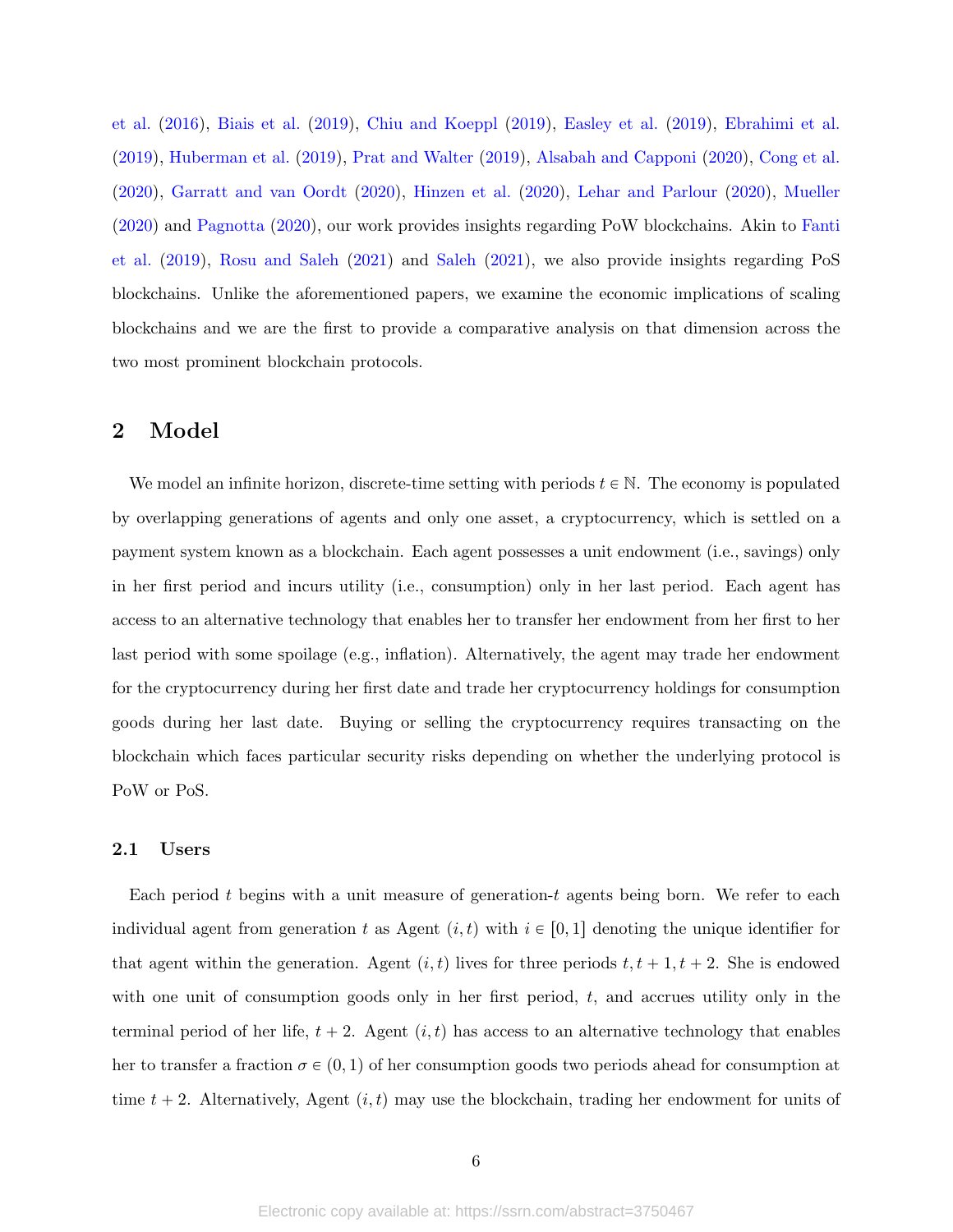cryptocurrency during period  $t$  and then selling those units of cryptocurrency and any associated proceeds for consumption goods in period  $t + 2$ . We refer to agents that utilize the blockchain as users and say that the agent *adopts* the blockchain technology when she utilizes the blockchain over the alternative technology to store her endowment.

We denote Agent  $(i, t)$ 's utility as  $\mathcal{U}_{i}^{p}$  $p_{(i,t)}^p$  with  $p \in \{Pow, Pos\}$  denoting the blockchain's protocol. Following the prior discussion, Agent  $(i, t)$ 's utility is given by:

$$
\mathcal{U}_{(i,t)}^p = \max\{U_{(i,t)}^p, \sigma\} \tag{1}
$$

with  $U_{ij}^p$  $_{(i,t)}^p$  denoting the expected utility of Agent  $(i, t)$  if she adopts the blockchain.

The decision to adopt the blockchain technology involves two important concerns. First, the blockchain may be successfully attacked, thereby invalidating user transactions and leaving Agent  $(i, t)$  with zero consumption in period  $t+2$ . We discuss this concern in detail in Section [2.3.](#page-12-0) Second, even if the blockchain is not successfully attacked, Agent  $(i, t)$  may not receive immediate processing because the blockchain possesses a finite transaction rate. We assume that Agent  $(i, t)$  possesses utility over period  $t+2$  consumption and an intraperiod wait disutility during that period. Further, as in practice, Agent  $(i, t)$  may pay a fee,  $f_{(i,t)}^p \geq 0$ , denominated in the consumption good, to reduce her wait time because the blockchain processes transactions in descending fee order. Denote by  $W^p(f, f_{-(i,t)})$  the expected wait time of Agent  $(i, t)$  when she pays fee f and the other users pay fees  $f_{-(i,t)}$ , formally derived below, and denote by  $c_{(i,t)}$  Agent  $(i, t)$ 's wait disutility per unit time. Then, Agent  $(i, t)$ 's total disutility from waiting equals  $c_{(i,t)} \cdot W^p(f, f_{-(i,t)})$ . We assume that  $c_{(i,t)}$  is private information of Agent  $(i, t)$  and drawn from a smooth cumulative distribution,  $G \in C^{\infty}[0, \infty)$ , with a non-negative support and a finite first moment (i.e.,  $\infty$ 0  $c \, dG(c) < \infty$ ).

If Agent  $(i, t)$  does not use the blockchain then she optimally pays fee  $f_{(i,t)}^p = 0$ ; otherwise, she selects her fee to maximize time  $t + 2$  consumption net the fee and total wait disutility which amounts to choosing  $f_{\ell i}^p$  $p_{(i,t)}^p$  to solve:

$$
f_{(i,t)}^p = \underset{f: f \ge 0}{\arg \max} \underbrace{P_{t+2}^p Q_{(i,t),t+1}^p - f}_{\text{Consumption}} - \underbrace{c_{(i,t)} W^p(f, f_{-(i,t)})}_{\text{Wait Disutility}}
$$
(2)

where for any protocol  $p \in \{PoW, PoS\}, P_{t}^p$  $t_{t+2}^p$  denotes the cryptocurrency price in period  $t +$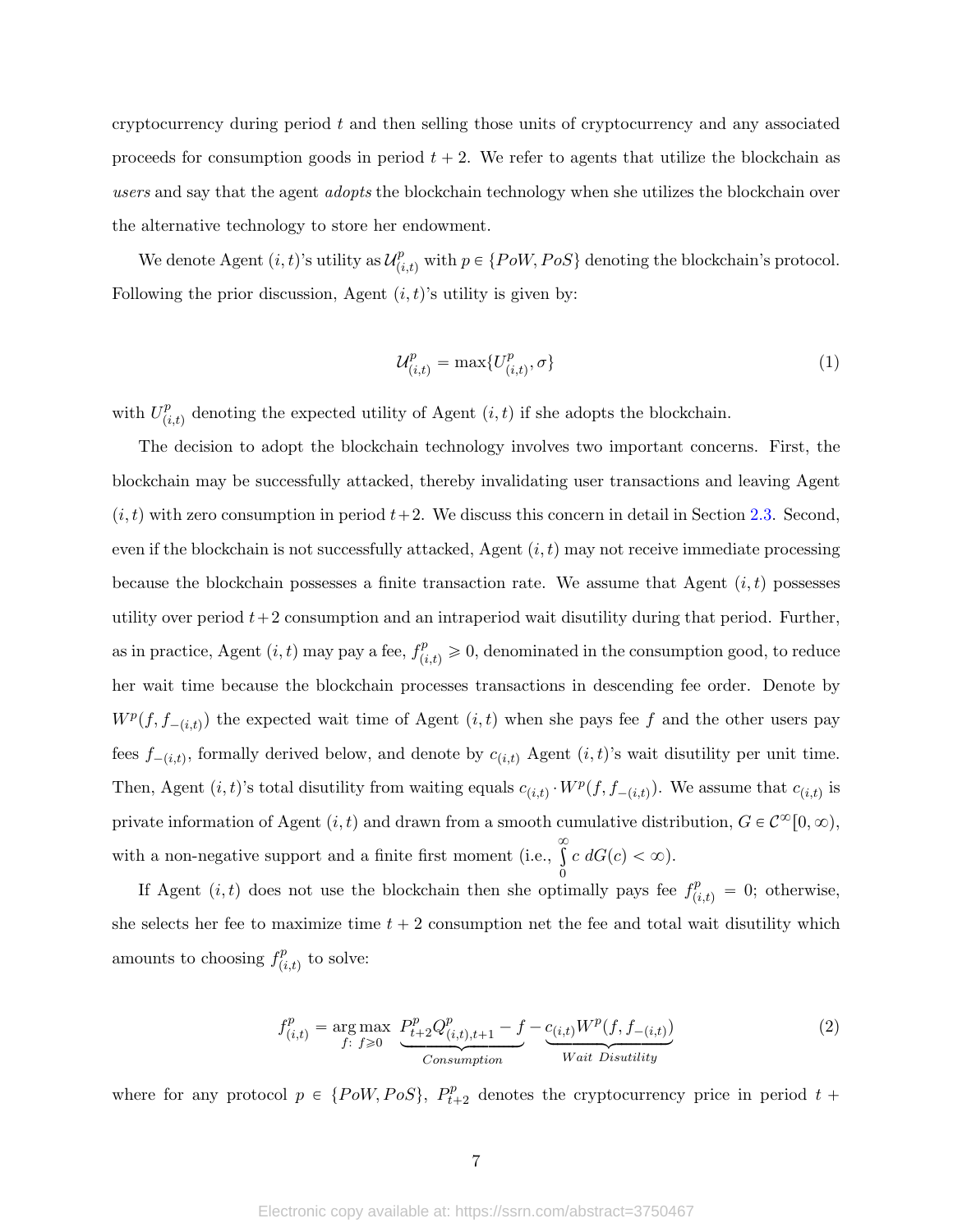2 (denominated in consumption goods) and  $Q_{\ell}^{p}$  $p_{(i,t),s}^p$  denotes Agent  $(i,t)$ 's end of period  $s \geq t$ cryptocurrency holding. Note that  $f_{ij}^p$  $_{(i,t)}^p$  is a function of Agent  $(i,t)$ 's wait disutility  $c_{(i,t)}$  and the beliefs Agent  $(i, t)$  has regarding the fees  $f^p_{-}$  $\int_{-(i,t)}^p$  chosen by the other agents; in what follows we do not explicitly reference this dependence in order to ease the notation.

Let  $\pi_t^p$  $_{t\rightarrow t+2}^{p} \in [0, 1]$  denote the probability that the blockchain survives until period  $t + 2$  conditional upon surviving until period t. Then, the expected utility of Agent  $(i, t)$  from using the blockchain – i.e., purchasing cryptocurrency units in period t and paying fee  $f_{ij}^p$  $p_{(i,t)}^p$  in period  $t + 2$ — is given by:

$$
U_{(i,t)}^p = \pi_{t \to t+2}^p \cdot \mathbb{E}_t[P_{t+2}^p Q_{(i,t),t+1}^p - f_{(i,t)}^p - c_{(i,t)} W^p(f_{(i,t)}^p, f_{-(i,t)}) \mid c_{(i,t)}]
$$
(3)

if the blockchain survives until period t and  $U_{(i,t)}^p = 0$  otherwise. We use  $\mathbb{E}_t[\cdot]$  to denote an expectation conditional on all public information available at the beginning of period  $t$ . Note that the budget constraint of Agent  $(i, t)$  is represented by  $P_t^p$  $t^p_t \cdot Q_{(i,t),t}^p \leq 1$  which states the cost of the cryptocurrency that they purchase cannot exceed their initial endowment. We proceed by restricting to the case whereby agents store all of their wealth either on the blockchain (full adoption) or through the storage technology (no adoption). This assumption is without loss of generality as partial adoption — storing a fraction of wealth on the blockchain and a fraction through the storage technology — is never optimal.

## 2.2 Blockchain

A blockchain is an electronic ledger that records payments in discrete chunks referred to as blocks. The blocks are concatenated together into a single chain, hence the term blockchain. For the blockchain to function, there must be some agents that create the blocks because transactions enter the blockchain only by being recorded on blocks that are added to the chain. We let  $\Lambda > 0$  denote the blockchain's transaction rate which is the rate at which the blockchain accepts transactions. In order to avoid unnecessary complications, we assume that block sizes are small in the sense that transaction's are continuously accepted to the blockchain in infinitesimally small blocks.[3](#page-8-0) This

<span id="page-8-0"></span><sup>&</sup>lt;sup>3</sup>In principle, specifying the blockchain's transaction rate,  $\Lambda$ , allows for an arbitrary block size, b, because the specified transaction rate is achieved by a block arrival rate of  $\frac{\Lambda}{b}$ . Formally, our analysis considers the limit case when  $b \to 0^+$  because arbitrary block sizes complicate the derivation of the wait time without providing incremental economic insight.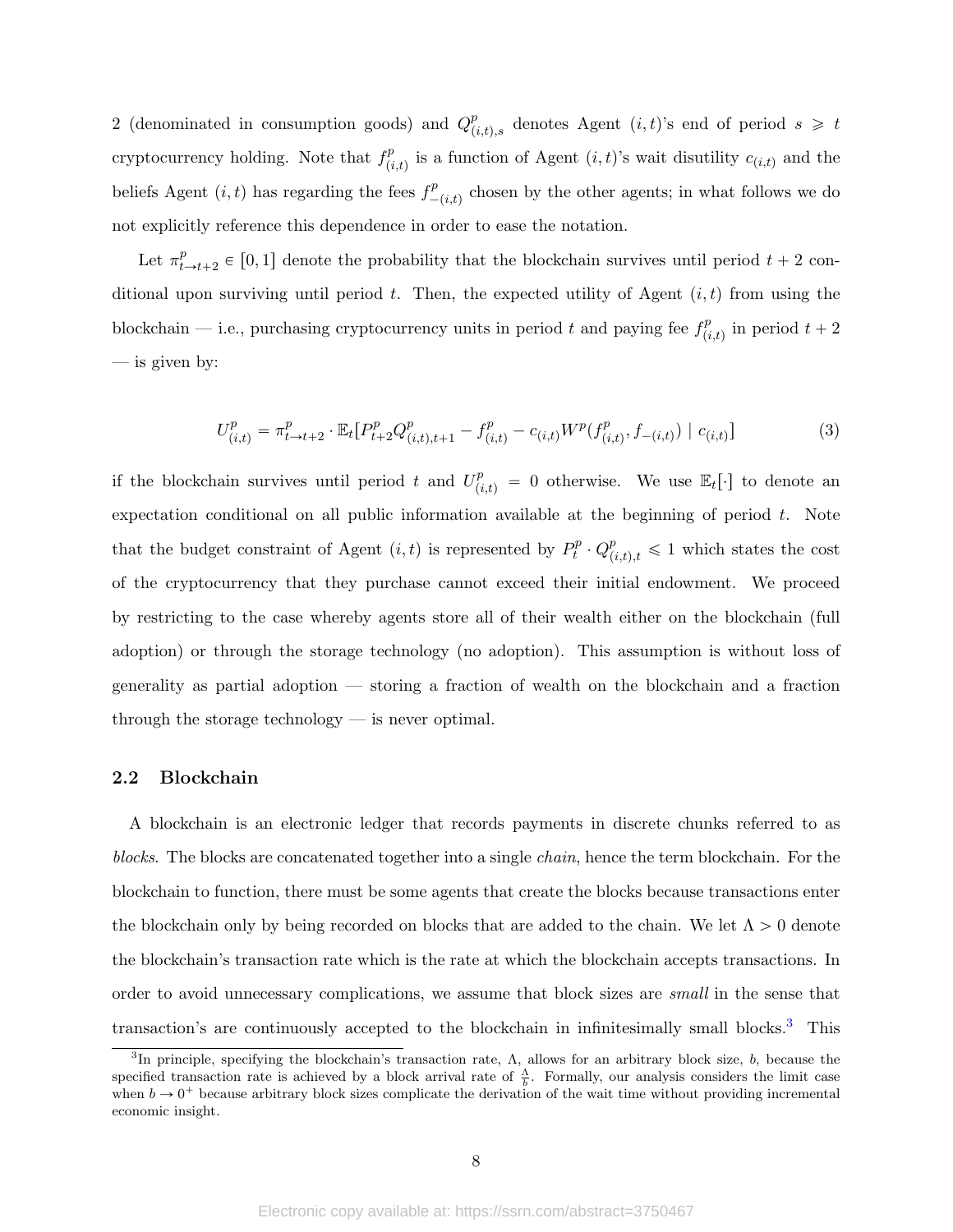enables us to derive the following expression for the expected wait time,  $W^p(f, f_{-(i,t)})$ :

<span id="page-9-0"></span>
$$
W^{p}(f, f_{-(i,t)}) = \frac{1}{\Lambda} \times \underbrace{\int \mathbb{1}\{f^{p}_{(j,t)} \ge f\} dG(c_{(j,t)})}_{\text{Service Time Per User}} \tag{4}
$$

Equation [4](#page-9-0) makes explicit that each user must wait for higher fee-paying users but that the total wait varies with the service time per user, which is the inverse of the blockchain transaction rate.

The agents that provide the service of creating blocks are generally known as validators but, as discussed earlier, are more specifically referred to as miners for PoW blockchains and stakers for PoS blockchains. In either case, validators receive compensation for creating blocks. That compensation arises in two forms: fees and block rewards. As discussed in Section [2.1,](#page-6-0) fees refer to the user payments  $f_{ij}^p$  $_{(i,t)}^p$  denominated in the consumption good. Block rewards refer to newly created units of the cryptocurrency. These coins are distributed into circulation by giving them as rewards for the validators who create new blocks, hence the term block reward. We assume that these block rewards are distributed according to a constant cryptocurrency supply growth rate,  $\rho \geq 0$ . Explicitly, denoting by  $M_t$  the units of cryptocurrency outstanding at the beginning of period  $t$ , we have that:

$$
M_{t+1} = M_t e^{\rho} \tag{5}
$$

As a normalization, we assume that the initial cryptocurrency supply is given by  $M_0 = 1$ . Note then that the total block reward distributed across period  $t$ , denoted by  $R_t$ , is given by:

$$
R_t \equiv M_{t+1} - M_t = M_t(e^{\rho} - 1) = e^{\rho t}(e^{\rho} - 1)
$$
\n(6)

We assume the block reward  $R_t$  is distributed uniformly across blocks in period t. Additional details regarding the blockchain vary by protocol, so we subsequently detail the PoW and PoS protocols separately.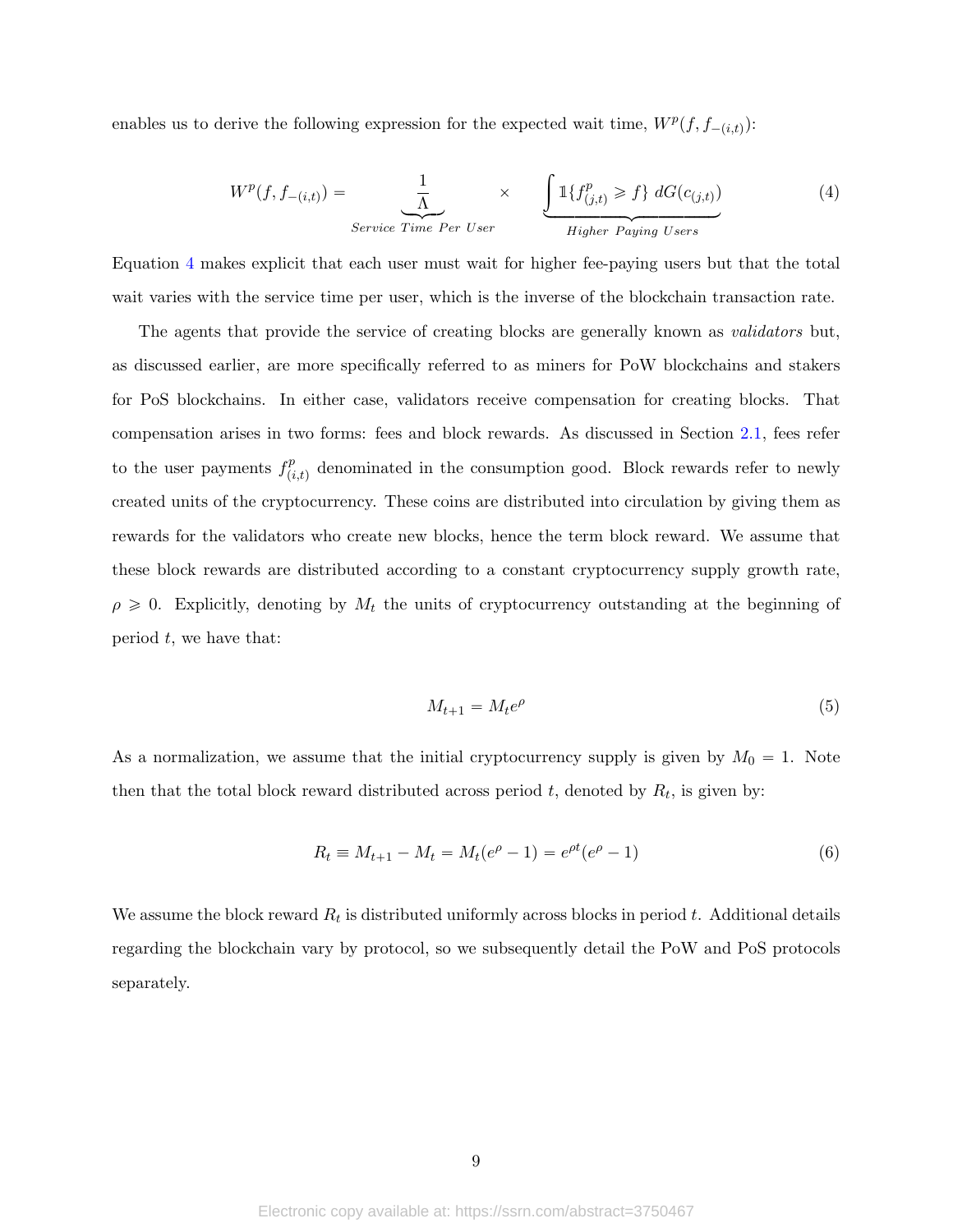#### 2.2.1 PoW Blockchain

A PoW blockchain accepts a new block proposed by a miner only if that block contains the solution to a pre-specified computational puzzle. To find the solution for such a puzzle, a miner must expend a large amount of computational power and thereby incur a large financial expense. A miner is willing to bear that expense only because she receives compensation for her service. As discussed, miners receive compensation via block rewards and fees and, as in practice, the fees are paid in cryptocurrency at the time of the transaction. Further, given that agents born in period  $t-2$ consume in period t, the sum of fees paid in period t is given by  $\int f_{i,j}^p$  $\sum_{(i,t-2)}^{p} dG(c_{(i,t-2)})$  which, when divided by the period t price of the cryptocurrency  $P_t^p$  $t<sup>p</sup>$ , gives the sum of fees paid in cryptocurrency.

We denote by  $H_t$  the period t computational power or hashrate used by miners. We normalize the financial cost per unit of computational power to unity so that the total computational cost equals the amount of computational power,  $H_t$ , directly. Moreover, we assume the mining market is competitive so that the following free entry condition must hold in equilibrium:

<span id="page-10-2"></span>
$$
\underbrace{H_t}_{\text{Mining Cost}} = \underbrace{(R_t}_{\text{Block Rewards}} + \underbrace{\underbrace{\int f_{(i,t-2)}^{Pow} dG(c_{(i,t-2)})}_{\text{User Fees in Coin}}}_{\text{User Fees in Coin}}) \times P_{t+1}^{Pow} \tag{7}
$$

In deriving this expression, we assume for simplicity of timing that coins received in a given period cannot be sold until the following period, hence the need for the number of coins received by a miner in period t (as a reward for validating) to be scaled by the period  $t + 1$  price,  $P_{t+1}^{PoW}$ .

We assume that users do not serve as miners and therefore the cryptocurrency holdings of generation-t users remains constant until they liquidate so that:

<span id="page-10-1"></span>
$$
Q_{(i,t),t}^{Pow} = Q_{(i,t),t+1}^{Pow} \tag{8}
$$

This is meant to capture a limiting case whereby the set of miners that are also users is small relative to the total population of users. This assumption is appropriate since most users do not pursue mining activities in practice; nonetheless, our results hold even if we allow users to spend their endowment on mining activities.<sup>[4](#page-10-0)</sup> As we discuss subsequently, Equation [8](#page-10-1) will not hold in

<span id="page-10-0"></span><sup>&</sup>lt;sup>4</sup>In particular, including users as miners would only lower the amount of total wealth stored on the PoW blockchain, lowering demand for the cryptocurrency and therefore the value of the rewards from mining. Thus, when adding users as miners we expect a weakly lower equilibrium hash rate and therefore a weakly lower PoW security so that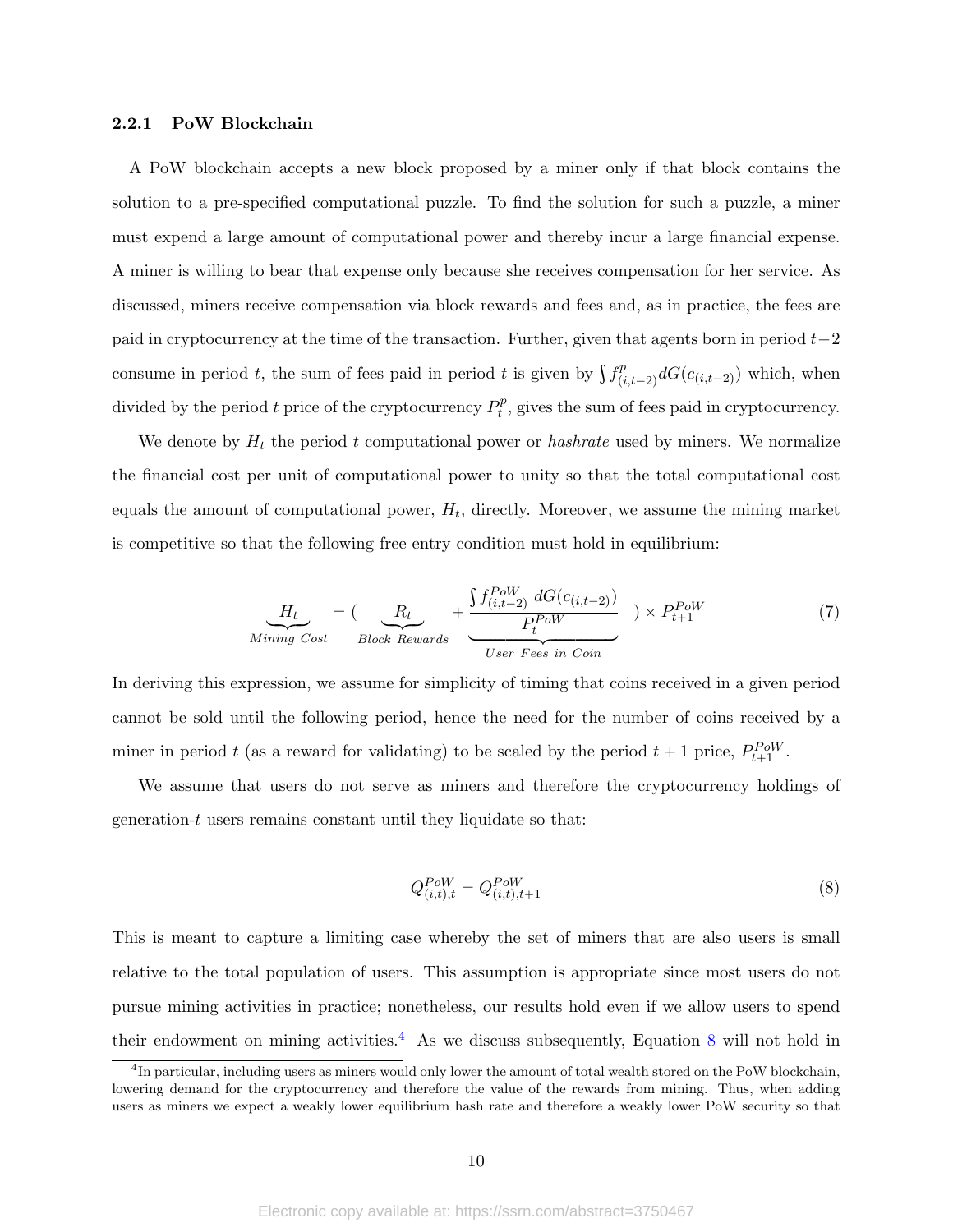general under a PoS blockchain because validators are users by construction and therefore may earn revenues associated with adding blocks to the blockchain.

## 2.2.2 PoS Blockchain

A PoS blockchain involves no computational puzzle. Rather, a PoS protocol randomly selects a coin among a set of coins, each of which the associated coin owner opted to place in the set. If a user places a coin into the described set then the coin is said to have been staked, and the user is referred to as a staker. The owner of the coin that is randomly selected then creates the next block on the blockchain and, as discussed, receives compensation in the form of block rewards and fees. Staking coins requires foregoing the right to sell those coins in the current period, so that the set of stakers in period  $t, S_t$ , is given by the following condition:

$$
S_t = \{(i, t-1) : U_{(i,t-1)}^{Pos} > \sigma\}
$$
\n(9)

which states that all agents holding the PoS cryptocurrency but not in the terminal period of their life optimally stake their coins. This condition arises because agents in the terminal period of their life would need to forgo consumption with no off-setting gain if they were to stake their coins, whereas agents not holding the cryptocurrency cannot stake (the initial purchase of coins in period t occurs after the period t staking of coins). Moreover, agents in the intermediate period of their lives possess no consumption utility, so they receive no gain from selling their coins and can earn potential block rewards and fees from staking. Thus, only agents born in period  $t - 1$  stake coins in period  $t$ , and such agents stake if and only if they adopt blockchain, which occurs endogenously for for Agent  $(i, t - 1)$  if and only if  $U_{(i,t-1)}^{PoS} > \sigma$ .

An important distinction between PoW and PoS is that block rewards and fees are paid to stakers, and stakers are necessarily holders of the cryptocurrency in the PoS case. Accordingly, the cryptocurrency holdings of a PoS user may evolve over time despite not trading. In particular, the following condition holds for all agents that use the blockchain:

our results remain unchanged.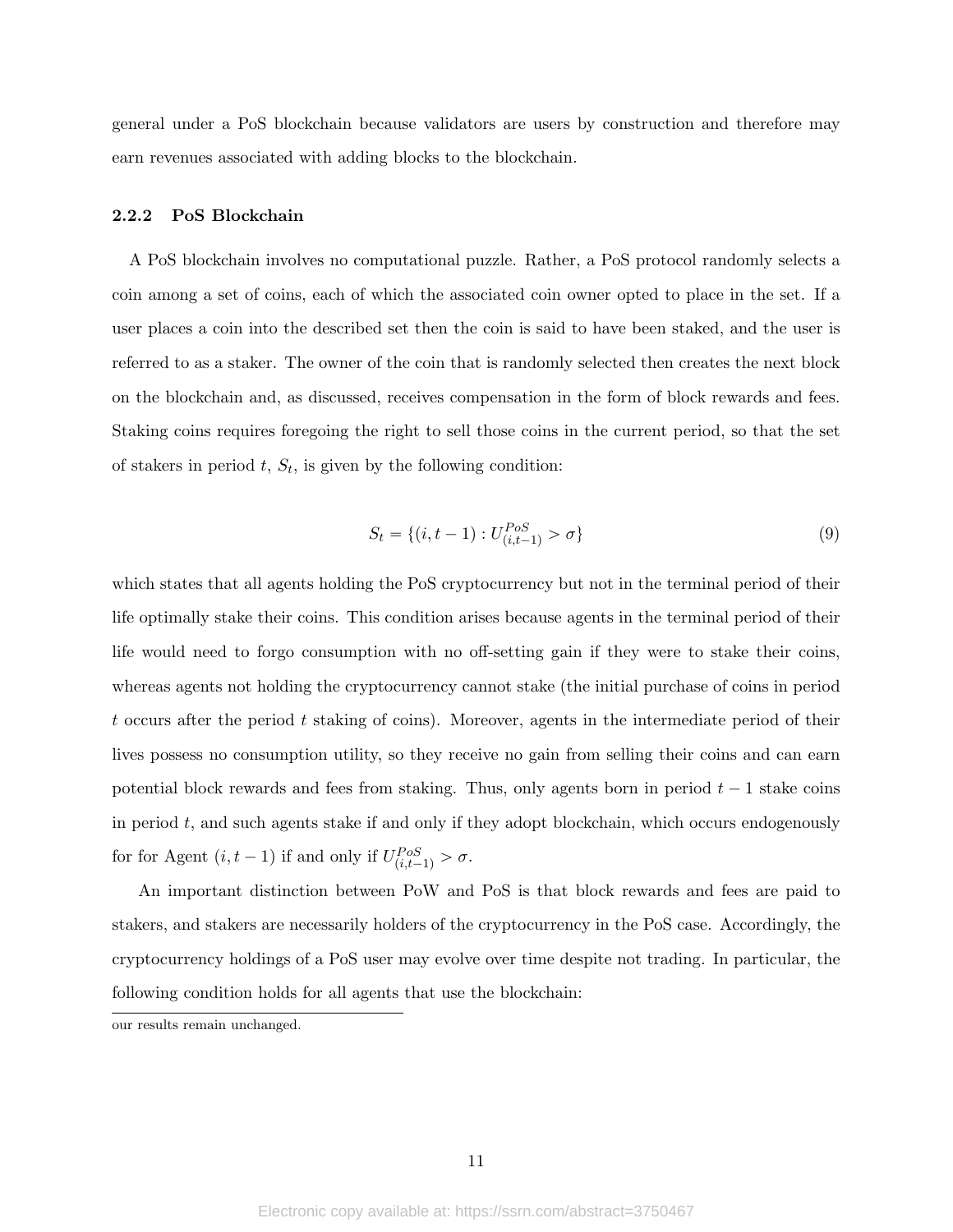<span id="page-12-1"></span>
$$
\Delta Q_{(i,t)}^{Pos} = R_{t+1} \times \frac{Q_{(i,t),t}^{Pos}}{\int_{S_{t+1}} Q_{(i,t),t}^{Pos} dG(c_{(i,t)})} + \underbrace{\frac{\int f_{(i,t-1)}^{Pos} dG(c_{(i,t-1)})}{P_{t+1}^{Pos}} \times \frac{Q_{(i,t),t}^{Pos}}{\int_{S_{t+1}} Q_{(i,t),t}^{Pos} dG(c_{(i,t)})}}_{Fees \text{ Accured}} \tag{10}
$$

where

$$
\Delta Q_{(i,t)}^{Pos} \equiv \underbrace{Q_{(i,t),t+1}^{Pos}}_{Period\ t+1\ Holding} - \underbrace{Q_{(i,t),t}^{Pos}}_{Period\ t\ Holding}
$$
\n(11)

defines the change in coin holdings for Agent  $(i, t)$  from the end of period t (after her initial coin purchase) to the end of period  $t + 1$  (after staking). Note that rewards and fees in Equation [10](#page-12-1) are scaled by the probability of receiving them given the number of coins staked by Agent  $(i, t)$ and all other agents.<sup>[5](#page-12-2)</sup>

## <span id="page-12-0"></span>2.3 Attacker

We model a malicious agent, hereafter referred to as an attacker, that seeks to sabotage the blockchain. This sabotage entails the attacker forking the blockchain and adding only empty blocks to her forked branch. The attacker adds these empty blocks in an attempt to deny all users from having their transactions processed by the blockchain. Akin to [Pagnotta](#page-30-9) [\(2020\)](#page-30-9), we assume that an attack succeeds if and only if the attacker is able to make her forked chain arbitrarily longer than the main chain.<sup>[6](#page-12-3)</sup> As we discuss subsequently, the attacker internalizes the difficulty of executing the attack and attacks only if she finds mounting an attack to be incentive compatible.

We assume that the attacker has unlimited resources to perform an attack but receives an ex-ante random benefit from successfully disrupting the blockchain. Moreover, as we discuss in Sections [2.3.1](#page-14-0) and [2.3.2,](#page-15-0) a PoW attack requires the purchase of computational power beforehand whereas a PoS attack requires the purchase of PoS coins beforehand. Therefore, we model this

<span id="page-12-2"></span><sup>&</sup>lt;sup>5</sup>Recall that our analysis considers the limiting of case of infinitely many blocks of infinitesimal size. As a consequence, while a staker receiving the rewards and fees from a particular block is random, the total rewards and fees accrued is nonetheless non-random (i.e., there is no aggregate risk).

<span id="page-12-3"></span><sup>&</sup>lt;sup>6</sup>Formally, we consider the probability that the attacker's chain ever exceeds the main chain by  $k \in \mathbb{N}_+$  blocks within a period, noting that for a sufficiently large  $k$  we expect a crisis of confidence as users and validators learn the attack is occurring. For exposition, we study the limiting case where the crisis of confidence occurs after the attacker's fork exceeds the main chain by an arbitrary number of blocks which is the limiting case as  $k \to \infty$ . Our main results would hold for finite  $k$  as well, but this approach simplifies the solution while preserving the same insights.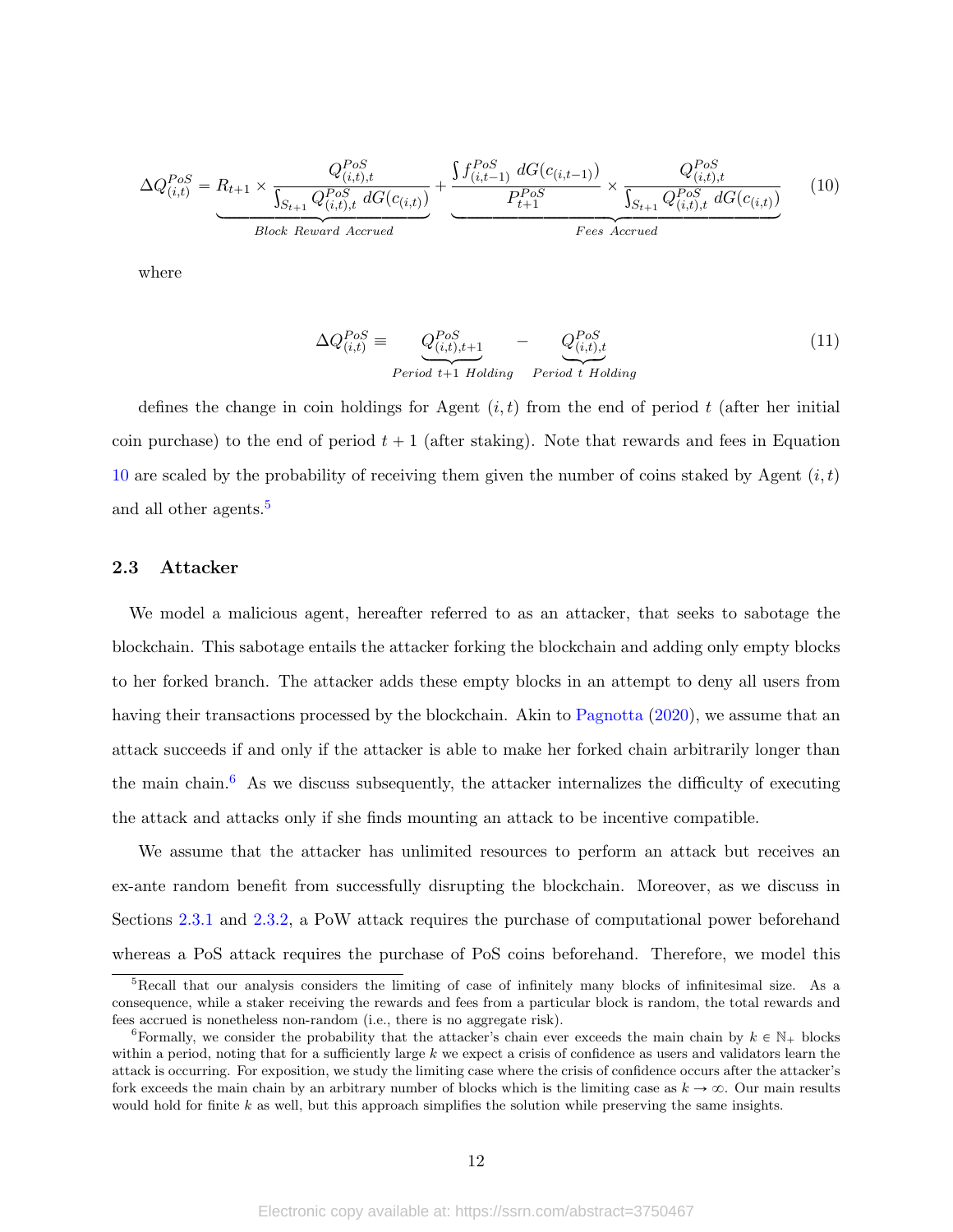feature by assuming that if the attacker wants to attack the blockchain in period  $t + 1$  then she must spend resources in the prior period  $t$  to prepare for the attack. In particular, we assume that at time t the attacker learns the value  $B_t \sim U[0, 1]$  which represents her benefit, denominated in consumption goods, from successfully disrupting the blockchain at time  $t + 1$ .<sup>[7](#page-13-0)</sup> After learning  $B_t$ , the attacker then chooses an amount of resources  $A_t \geq 0$ , also denominated in consumption goods, to mount an attack at time  $t+1$ . Denote by  $\nu_t^p$  $_{t+1}^{p}(A_t)$  the probability that the attacker successfully attacks the blockchain at time  $t+1$  when using resources  $A_t$  to mount the attack, given the protocol  $p \in \{PoW, PoS\}$ . Then, the attackers problem is:

<span id="page-13-1"></span>
$$
\max_{A_t \ge 0} \quad B_t \cdot \nu_{t+1}^p(A_t) - A_t \tag{12}
$$

whereby, we assume that the attacker selects  $A_t$  optimally so as to maximize her consumption utility given  $B_t$  and the equilibrium properties of the probability of a successful attack  $\nu_t^p$ .  $_{t+1}^{p}(A_{t}).$ We explicitly provide the probability  $\nu_t^p$  $_{t+1}^{p}(A_t)$  for each protocol  $p \in \{Pow, Pos\}$  in Sections [2.3.1](#page-14-0) and [2.3.2](#page-15-0) respectively.

If the blockchain is successfully attacked in any period, then we assume that it is no longer an option for transaction activity thereafter, representing a crisis of confidence. Denoting by  $A_t^{\star}(B_t)$ the optimal amount of resources spent by the attacker given the realized benefit  $B_t$ , then the probability that the blockchain survives through period t conditional on having survived until the beginning of period t is given by  $\pi_{t+1}^p = \mathbb{E}[1 - \nu_t^p]$  $_{t+1}^{p}(A_t^{\star}(B_t))$ , and by definition, the following equation holds:

<span id="page-13-2"></span>
$$
\pi_{t \to t+2}^p = \mathbb{E}_t[\pi_{t+1}^p \pi_{t+2}^p]
$$
\n
$$
(13)
$$

Note that this expression assumes that agents born in generation  $t$  will know if a successful attack is occurring at time t. Given that a successful attack represents a denial of service to these agents (i.e., they will be unable to purchase cryptocurrency with their endowment), this assumption is without loss of generality. Additional details regarding security vary by protocol, so we discuss PoW and PoS separately hereafter.

<span id="page-13-0"></span><sup>&</sup>lt;sup>7</sup>Note that  $B_t = 1$  represents a scenario whereby the benefit to the attacker equals the total endowment of any generation of agents. Accordingly, we believe this is an appropriate upper bound for the attacker's benefit from an attack.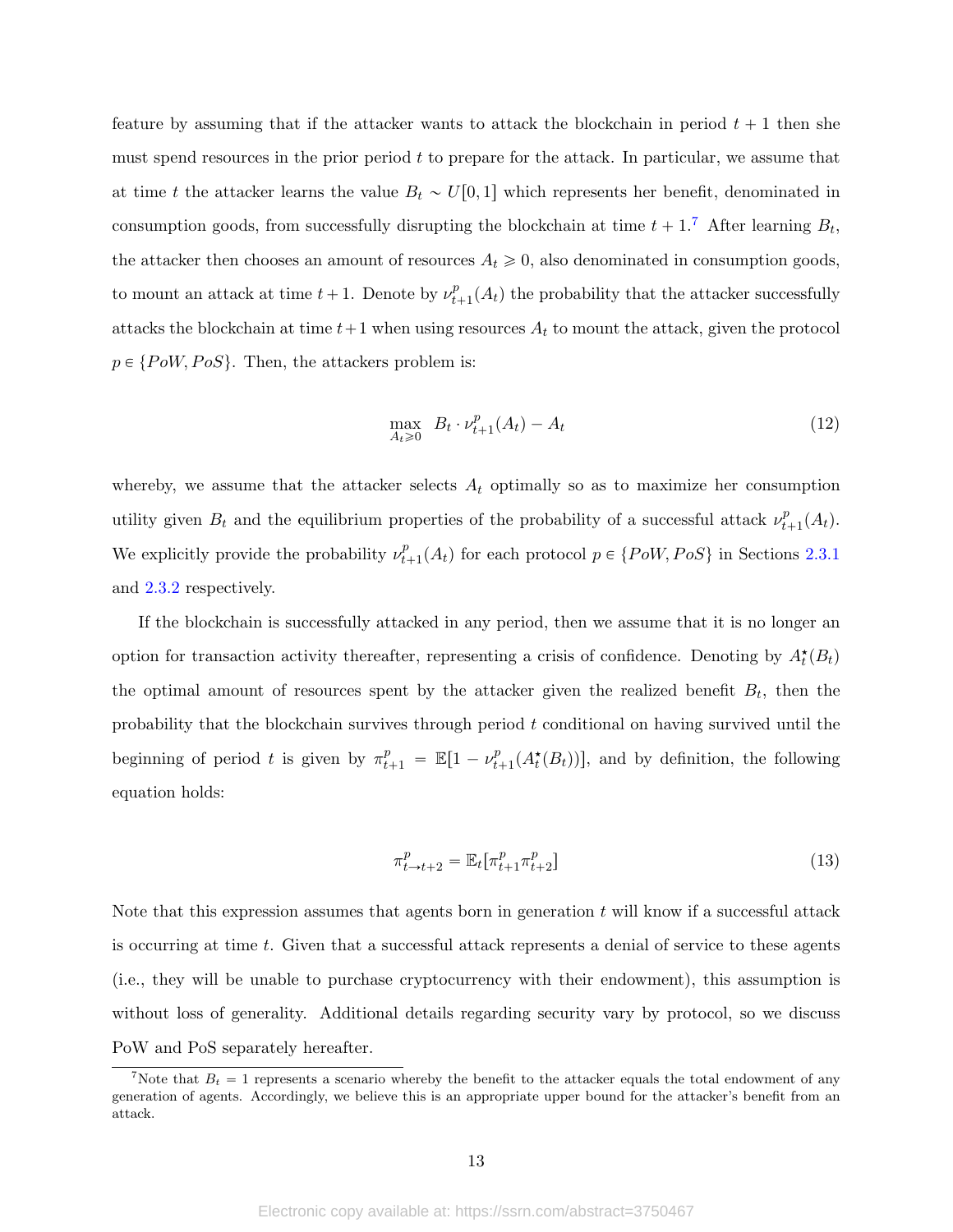## <span id="page-14-0"></span>2.3.1 PoW Attacks

For a PoW blockchain, the attacker's ability to create a forked branch that is arbitrarily longer than the main chain depends on her computational power relative to all other miners. In order to initiate the attack, the attacker acquires the necessary computational power in period  $t$  by expending  $A_t$  and then uses that power to launch an attack in period  $t + 1$ . If the attacker possesses higher computational power than the other miners in period  $t + 1$  (i.e.,  $A_t > H_{t+1}$ ), then her forked branch grows at a faster rate than the main chain, and with certainty her forked branch eventually exceeds the length of the main chain by any arbitrary amount. Thus, in that case, an attack succeeds with probability 1. In contrast, if the attacker possesses less computational power than other miners in period  $t + 1$  (i.e.,  $A_t < H_{t+1}$ ), then the main chain grows at a faster rate than her forked branch. In such a case, the likelihood that the attacker's forked branch ever exceeds the main branch by an arbitrary  $k$  blocks vanishes to zero as  $k$  diverges so that the attack fails with probability one. Finally, if the attacker possesses computational power equivalent to the other miners in period  $t + 1$  (i.e.,  $A_t = H_{t+1}$ ), the attack succeeds with probability one because the attacker's forked branch will achieve an arbitrarily large lead on the main chain with certainty. Taking these features of PoW blockchains into account,  $\nu_{t+1}^{Pow}(A_t)$  is given explicitly by:

$$
\nu_{t+1}^{PoW}(A_t) = \begin{cases} 1 & \text{if } A_t \ge H_{t+1} \\ 0 & \text{if } A_t < H_{t+1} \end{cases} \tag{14}
$$

Moreover, we can derive the attackers optimal expenditure and, as a consequence, the probability of a successful attack as follows:

$$
A_t^{\star}(B_t) = \begin{cases} H_{t+1} & \text{if } B_t \ge H_{t+1} \\ 0 & \text{if } B_t < H_{t+1} \end{cases} \qquad \qquad \nu_{t+1}^{PoW}(A^{\star}(B_t)) = \begin{cases} 1 & \text{if } B_t \ge H_{t+1} \\ 0 & \text{if } B_t < H_{t+1} \end{cases} \tag{15}
$$

Hence, we see that whenever the attacker's benefit from attacking the blockchain,  $B_t$ , is greater than the equilibrium hash rate,  $H_{t+1}$ , then the attacker will optimally use sufficient resources  $A_t$ to ensure their time  $t + 1$  attack succeeds with probability 1 and otherwise will not find it optimal to expend any resources to attack the blockchain. This implies that from the agent's perspective, the one period ahead survival probability of the PoW blockchain with hash rate  $H_{t+1}$  is given by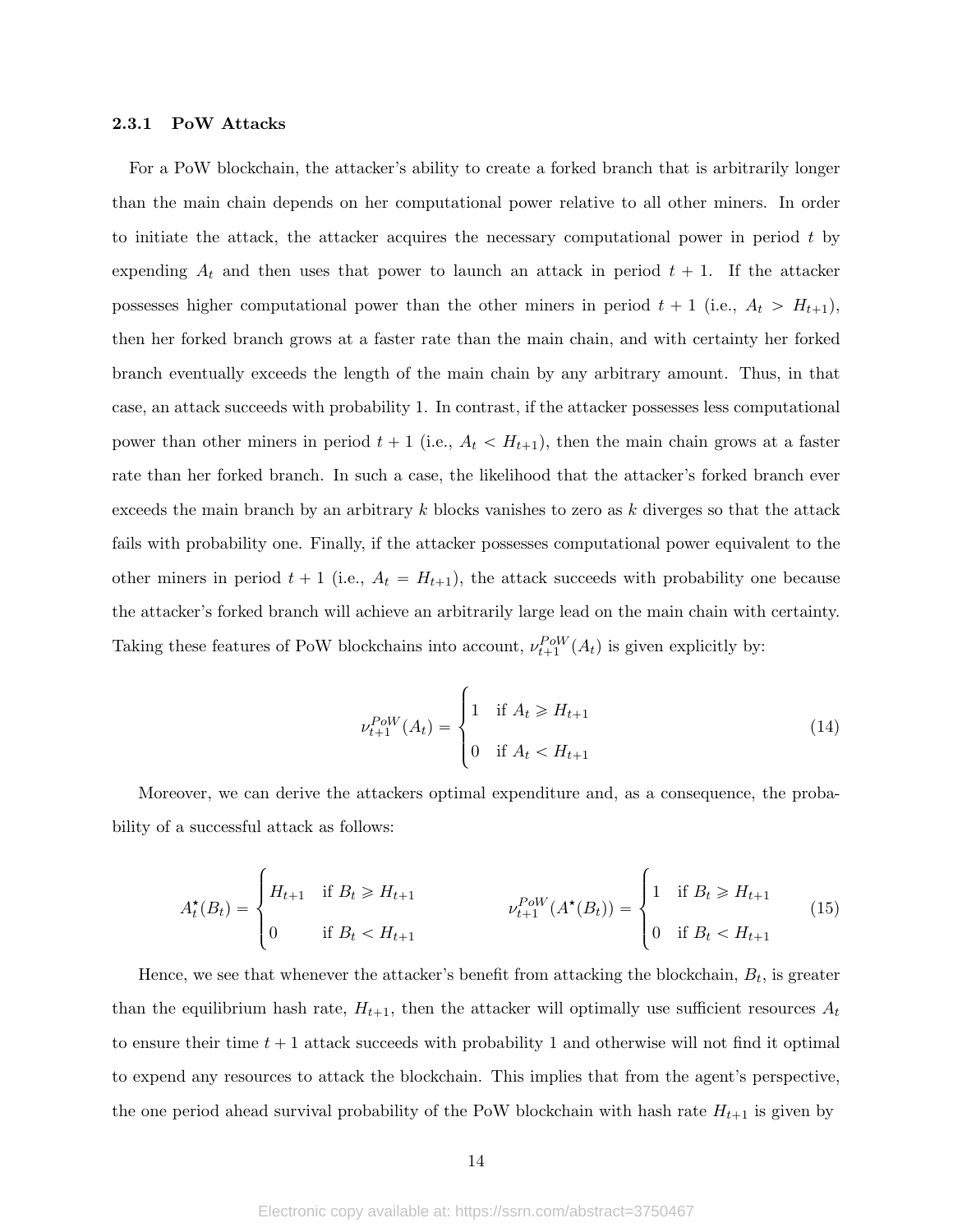<span id="page-15-3"></span>
$$
\pi_{t+1}^{Pow} = \mathbb{E}[1 - \nu_{t+1}^{Pow}(A^\star(B_t))] = Pr(B_t < H_{t+1})\tag{16}
$$

As a technical note, our equilibrium condition for hash rate in Equation [7](#page-10-2) assumes that miners anticipate when a successful attack will be executed and therefore do not incur any mining costs in those periods. Formally, we assume that miners know the value of  $B_t$  by the beginning of period  $t + 1$ . Given the nature of our results this assumption is without loss of generality and can be interpreted as a limiting case when miners can quickly abandon their mining activity after observing an attack.[8](#page-15-1)

## <span id="page-15-0"></span>2.3.2 PoS Attacks

As discussed in [Saleh](#page-30-2) [\(2021\)](#page-30-2), the attacker's ability to create a forked branch within PoS depends upon her share of coins held. Accordingly, if the attacker finds attacking the blockchain optimal, then she acquires the optimal number of coins in period t and stakes those coins in period  $t + 1$  so that she may execute the attack in period  $t+1$ . If the attacker acquires and stakes more coins than the other stakers, then her forked branch would grow at a faster rate than the main chain, and her forked branch would become arbitrarily longer than the main chain with certainty. In such a case, the attack would succeed with probability 1. Alternatively, if the attacker stakes fewer coins than the other stakers, then the attacker's forked branch would grow at a slower rate than the main chain so that her attack will fail with certainty. Finally, if the attacker stakes exactly as many coins as other stakers then the attack succeeds with probability one because the attacker's forked branch achieves an arbitrarily large lead on the main chain with certainty. Accordingly,  $\nu_{t+1}^{Pos}(A_t)$ is given explicitly by:

<span id="page-15-2"></span>
$$
\nu_{t+1}^{PoS}(A_t) = \begin{cases} 1 & \text{if } A_t \ge |S_{t+1}| \\ 0 & \text{if } A_t < |S_{t+1}| \end{cases}
$$
(17)

As noted in Equation [17,](#page-15-2) the security features of the PoS blockchain imply that whenever

<span id="page-15-1"></span> ${}^{8}$ In such a setting, the miners could potentially face a cost  $\epsilon$  of mining before learning that an attack was launched with sufficient resources to succeed, in which case we study the limiting case where  $\epsilon \to 0$ . Including the probability of a successful attack in the zero profit condition [7](#page-10-2) would only lower the equilibrium hash rate which would make attacks on the PoW blockchain less costly, lowering security and therefore only strengthening our results.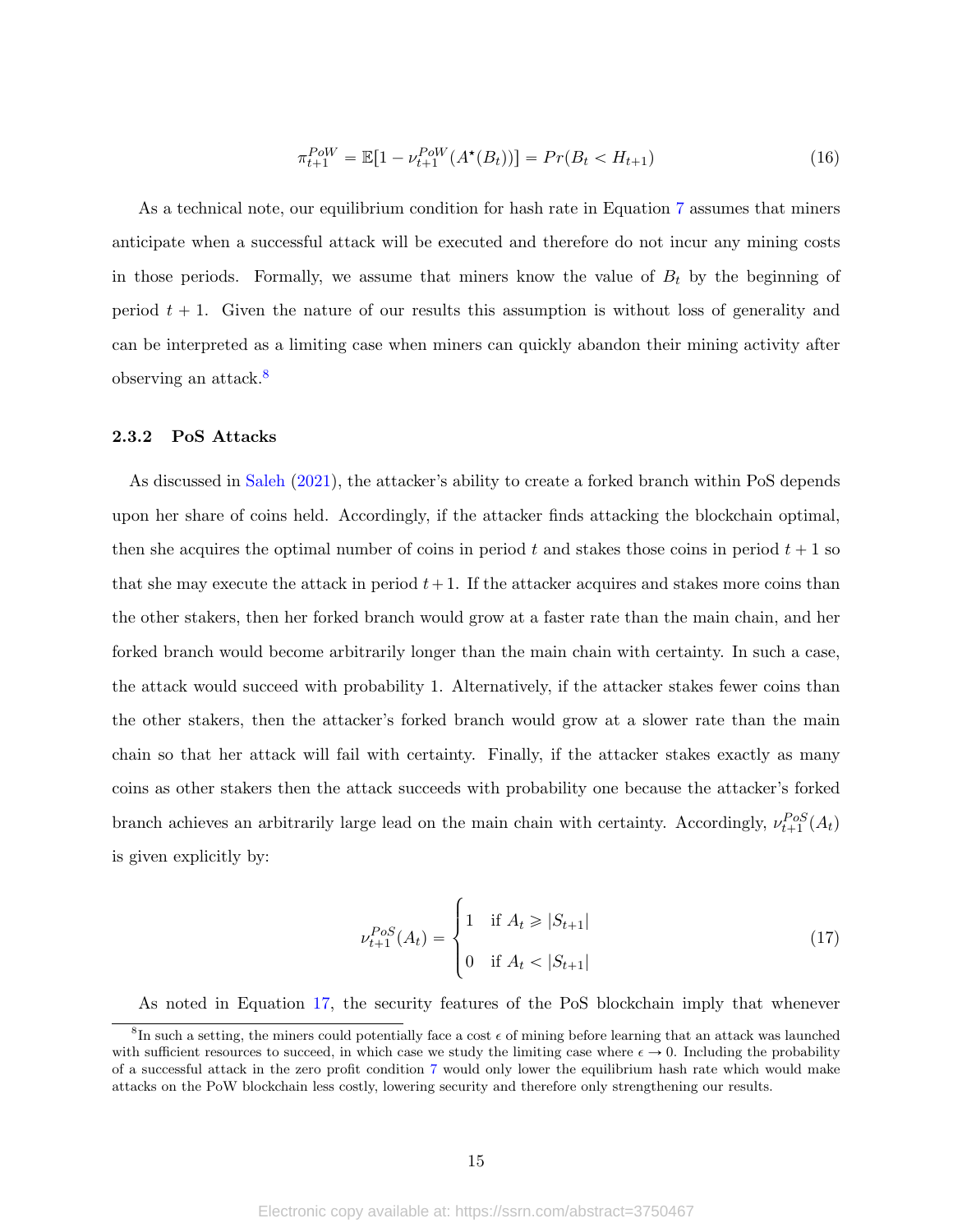expending  $A_t \geqslant |S_{t+1}|$  the attacker succeeds in their period  $t+1$  attack with certainty and therefore the probability that the blockchain survives is 0, whereas when expending  $A_t < |S_{t+1}|$  then the period  $t + 1$  attack fails with certainty and the blockchain survives with probability one. This comes from the fact that  $|S_{t+1}|$  represents the measure of agents that adopt at time t and stake at  $t + 1$  and thus  $|S_{t+1}|$  represents the total amount of consumption goods spent by users, who each have a unit endowment, to purchase coin at time t. Therefore, the attacker would need to spend  $A_t \geq |S_{t+1}|$  consumption goods in acquiring coin at time t in order to mount a successful attack at time  $t + 1$ . Given these features, the optimal expenditure and success probability of the attacker in a PoS blockchain are given by:

$$
A_t^{\star}(B_t) = \begin{cases} |S_{t+1}| & \text{if } B_t \geq |S_{t+1}| \\ 0 & \text{if } B_t < |S_{t+1}| \end{cases} \qquad \qquad \nu_{t+1}^{Pos}(A^{\star}(B_t)) = \begin{cases} 1 & \text{if } B_t \geq |S_{t+1}| \\ 0 & \text{if } B_t < |S_{t+1}| \end{cases} \tag{18}
$$

Namely, similar to the PoW case, if  $B_t \geq |S_{t+1}|$  then the attacker optimally launches an attack with sufficient resources  $A_t$  that ensure the attack succeeds with probability 1, and otherwise spends zero resources on an attack. Finally, given these features of the PoS blockchain and the attackers optimal solution to their expenditure problem we can see that, from the agent's perspective, the time  $t + 1$  survival probability of the PoS blockchain with set of stakers  $S_{t+1}$  is given by

<span id="page-16-0"></span>
$$
\pi_{t+1}^{Pos} = \mathbb{E}[1 - \nu_{t+1}^{Pos}(A^\star(B_t))] = Pr(B_t < |S_{t+1}|) \tag{19}
$$

#### 2.4 Equilibrium

Akin to [Huberman et al.](#page-30-3) [\(2019\)](#page-30-3) and [Hinzen et al.](#page-30-6) [\(2020\)](#page-30-6), we restrict ourselves to examining a stationary cut-off equilibrium, characterized by an endogenously determined adoption cut-off,  $c^p$  such that Agent  $(i, t)$  adopts the blockchain technology (over the alternative) if and only if  $c_{(i,t)} < c^p$ . Furthermore, we suppose that all agents utilize a symmetric ex-ante fee strategy  $\phi^p$ which maps each user's realized cost of waiting c to the fee they pay  $f = \phi^p(c)$ . For regularity, we impose that  $\phi^p$  is twice continuously differentiable on  $(0, c^p)$  and both continuous and strictly increasing on  $[0, c_p)$ . Consequently, our equilibrium is defined as follows:

### Definition 2.1. Equilibrium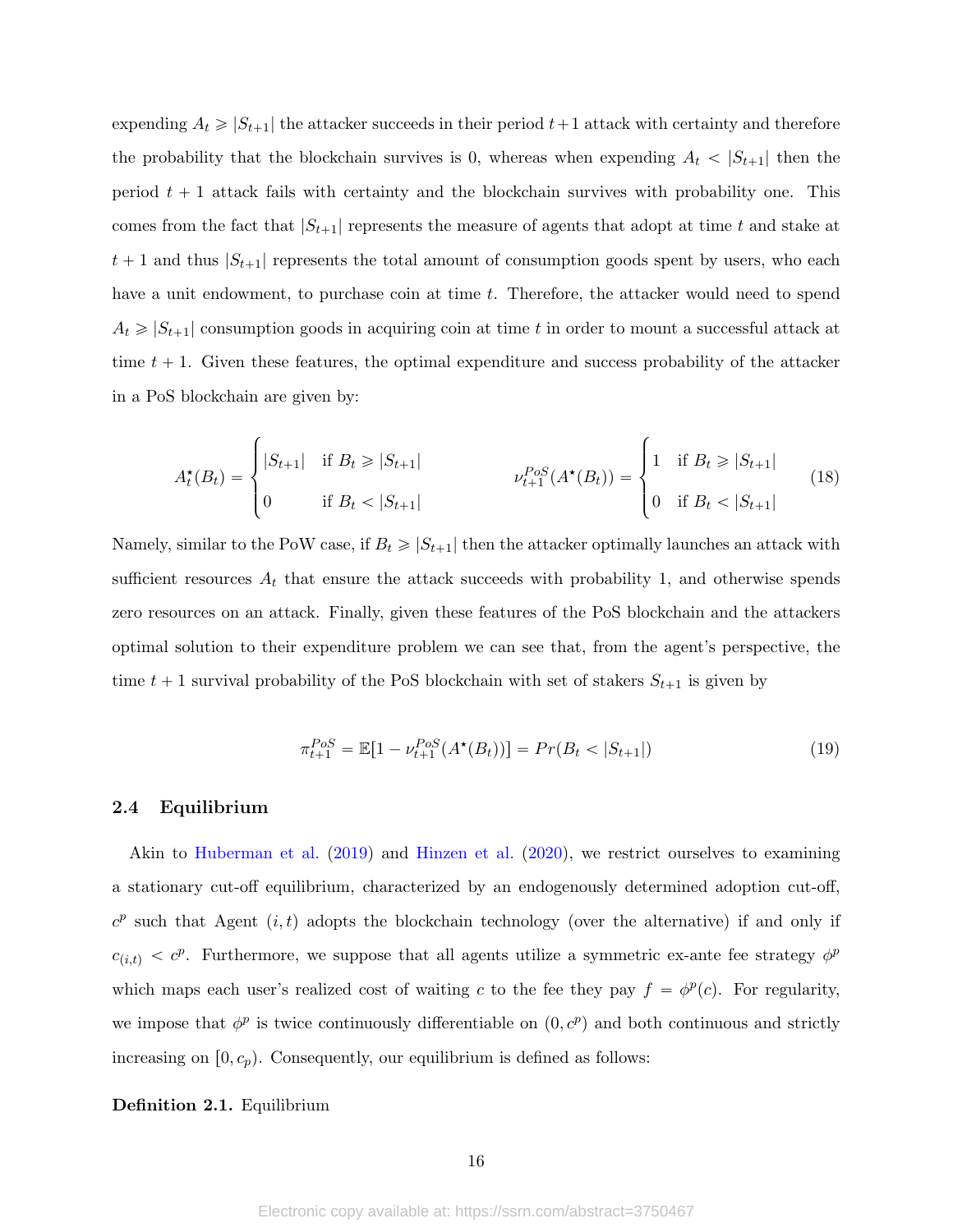Our model is characterized by a blockchain transaction rate,  $\Lambda > 0$ , an initial cryptocurrency supply  $M_0 = 1$ , and a cryptocurrency supply growth rate,  $\rho \geq 0$ . Recall that users within our model have heterogenous wait disutility,  $c_{(i,t)} \sim G[0, \infty)$ , and possess an alternative technology, yielding them  $\sigma \in (0, 1)$  units of consumption good two periods ahead. Moreover, in each period t, there exists a deep pocketed attacker who draws a benefit  $B_t \sim U[0, 1]$  from disrupting the blockchain at  $t + 1$ and spends  $A_t$  resources to mount an attack on the blockchain in the following period, where  $A_t$  is chosen to maximize their consumption utility according to [12.](#page-13-1)

Within our model, a  $p \in \{PoW, PoS\}$  Equilibrium is (1) an adoption cut-off,  $c^p$ , (2) a function,  $\phi^p(c)$ , that maps user types to their fees, (3) a set of fee realizations  $\{f^p_{ij}\}$  $\{p_{(i,t)}^p\}_{(i,t):i\in[0,1],t\geqslant0}$  such that  $f^p_{\alpha}$  $p_{(i,t)}^p := \phi^p(c_{(i,t)})$  for each user  $(i,t)$ , (4) A cryptocurrency market value,  $\mathcal{M}^p$ , (5) A set of cryptocurrency holdings for each user in each period of her life conditional upon adopting the blockchain,  ${Q}_{(i,t),t}^p, Q_{(i,t),t+1}^p\}_{(i,t):i\in[0,1],t\geq0}$ , (6), a one-period-ahead survival probability for the blockchain,  $\pi^p$ , and  $(8)$  for PoW  $(a)$  the total mining computational power,  $H$ , and for PoS  $(b)$  a sequence of staker sets,  $\{S_t\}_{t\in\mathbb{N}}$ . All described quantities are conditional on blockchain survival until the relevant period. After a successful blockchain attack, the blockchain is not viable, so no user adopts the blockchain. The equilibrium is defined by the following conditions:

### (i) Blockchain Adoption Decisions are Optimal

Agent  $(i, t)$  adopting the blockchain entails her selling her endowment for cryptocurrency. More precisely, given the nature of the cut off equilibrium with threshold  $c^p$ , all agents adopt whenever  $c_{(i,t)} < c^p$ . Therefore,  $c^p$  must be determined so that this condition represents rational behavior of the agents. In particular, this requires that for all  $(i, t)$ :

$$
c_{(i,t)} < c^p \Leftrightarrow U_{(i,t)}^p = (\pi^p)^2 \times \mathbb{E}_t [P_{t+2}^p Q_{(i,t),t+1}^p - f_{(i,t)}^p - \frac{c_{(i,t)}}{\Lambda} \int \mathbb{1} \{ f_{(j,t)}^p \ge f_{(i,t)}^p \} dG(c_{(j,t)}) | c_{(i,t)}] > \sigma
$$
\n(20)

As explained when deriving [13,](#page-13-2) we multiply the benefit of using the blockchain by the steady state one period ahead probability  $\pi^p$  squared as the agent knows if an attack is occurring in period t and therefore only has uncertainty about an attack in period  $t + 1$  and  $t + 2$  (before their coin is liquidated).

Whenever Agent  $(i, t)$  adopts the blockchain they invest their full wealth and therefore it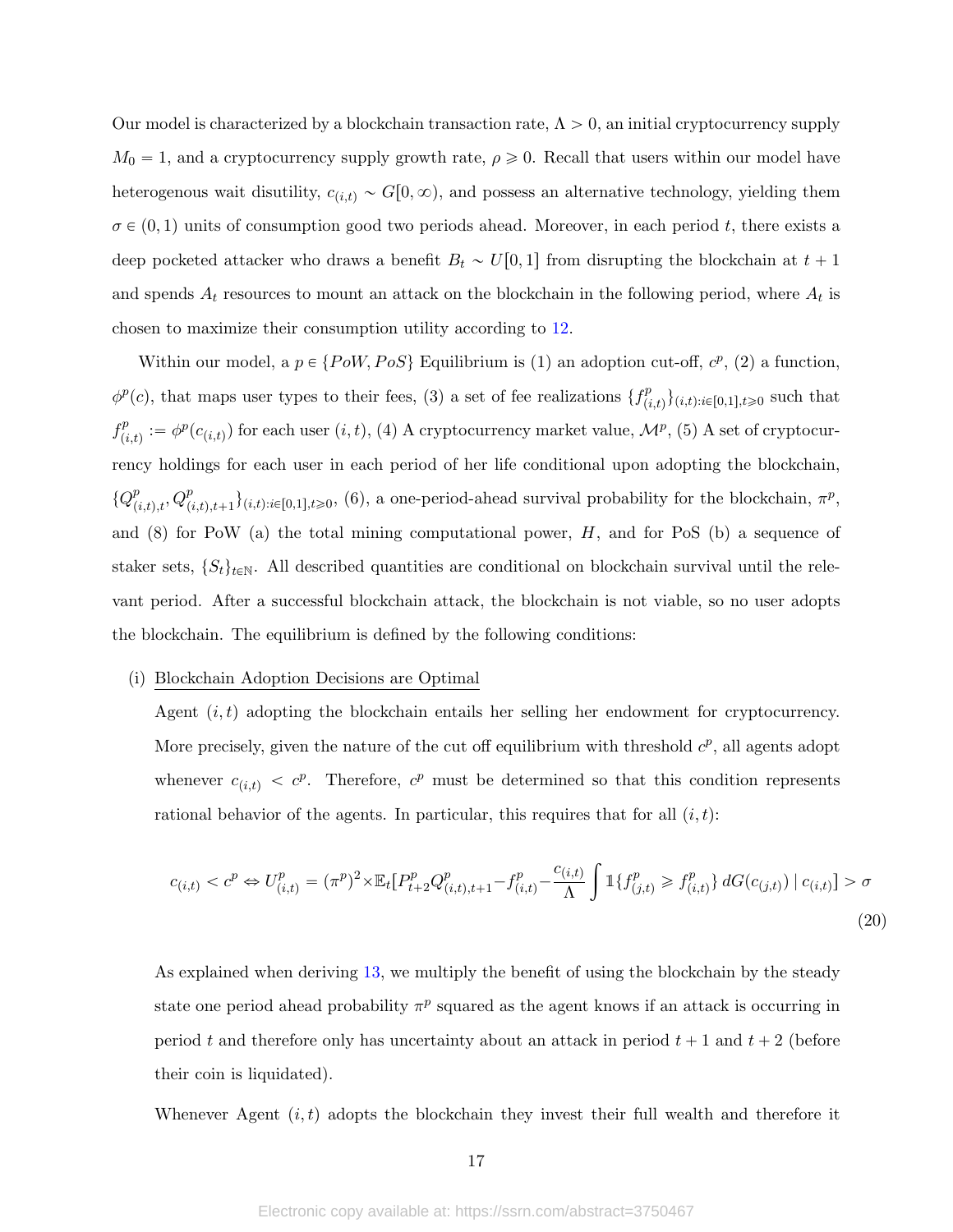must be the case that:

<span id="page-18-1"></span>For all 
$$
(i, t) : Q_{(i,t),t}^p = \frac{1}{P_t^p}
$$
 (21)

with  $P_t^p \equiv \frac{M^p}{M_t}$  defined as the price of the cryptocurrency in period t, and  $M_t \equiv e^{\rho t}$  defined as the units of cryptocurrency outstanding in period  $t$ . Note also that our cut-off equilibrium implies that the total wealth spent on purchasing cryptocurrency in each period  $t$  is given by  $G(c^p)$  due to the fact that:

For all 
$$
t : |\{(i, t) : U_{(i,t)}^p > \sigma\}| = |\{(i, t) : c_{(i,t)} < c^p\}| = G(c^p)
$$
 (22)

## (ii) Equilibrium Fees are Optimal

We require that User  $(i, t)$  with realized cost  $c_{i,t} \in [0, +\infty)$  finds it optimal to pay the fee  $f_{i,t}^p = \phi^p(c_{(i,t)})$  given that all other users  $(j,t) \neq (i,t)$  pay fees according to  $f_{(j,t)} = \phi^p(c_{(j,t)})$ . Formally, the following condition holds:

For all 
$$
c : \phi^p(c) = \begin{cases} \arg \max_{f: f \ge 0} P_{t+2}^p Q_{(i,t),t+1}^p - f - \frac{c}{\Lambda} \int \mathbb{1} \{ f_{(j,t)}^p \ge f \} dG(c_{(j,t)}) & \text{if } c < c^p \\ 0 & \text{if } c \ge c^p \end{cases}
$$
 (23)

where users optimally pay zero fees whenever they do not adopt.

## (iii) The Cryptocurrency Market Clears

For each period t, the total user demand for cryptocurrency units,  $\frac{G(c^p)}{P^p}$  $\frac{P_t^{(C^r)}}{P_t^p}$ , equals the supply of cryptocurrency units,  $M_t$ , less those paid as fees,  $f^p_{(i,t-2)} dG(c_{(i,t-2)})$  $\frac{dS(e(t,t-2))}{dt}$ , and those held by intermediately aged agents,  $\frac{G(c^p)}{P^p}$  $\frac{P_t^{(C)}}{P_{t-1}^p}$ , who have no need to liquidate given that they possess no consumption utility in that period. Therefore, equating these expressions and rearranging, we obtain that the cryptocurrency market clears whenever the following condition holds:

<span id="page-18-0"></span>For all 
$$
t : (1 + e^{-\rho})G(c^p) + \int f^p_{(i,t-2)} dG(c_{(i,t-2)}) = \mathcal{M}^p
$$
 (24)

(iv) Validators Are Determined According To Protocol Rules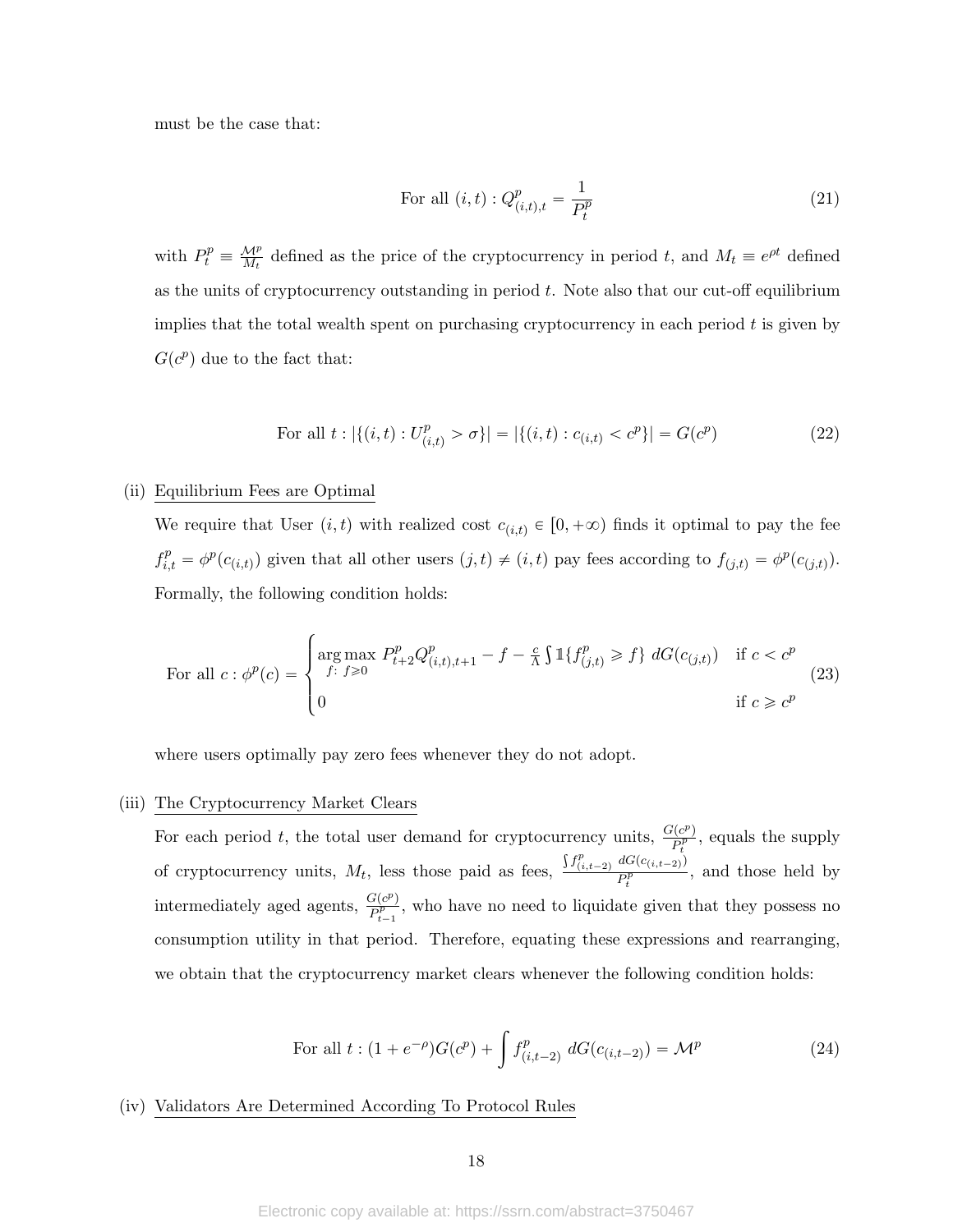In a PoW Equilibrium, the computational power of miners is determined by free entry so that the following condition holds:

<span id="page-19-1"></span>For all 
$$
t: H = (R_t + \frac{\int f_{(i,t-2)}^{Pow} dG(c_{(i,t-2)})}{P_t^{Pow}}) \times P_{t+1}^{Pow}
$$
 (25)

with the block reward being defined as  $R_t \equiv M_t(e^{\rho} - 1) = e^{\rho t}(e^{\rho} - 1)$ .

In a PoS Equilibrium, the set of stakers at time  $t$  is determined as the set of users holding coins that prefer to stake rather than consume which is equivalent to the set of users that adopt at time  $t - 1$ . Thus, the following condition holds:

<span id="page-19-0"></span>For all 
$$
t: S_t = \{(i, t-1) : c_{(i,t-1)} < c^{PoS}\}\
$$
 (26)

## (v) Block Rewards and Fees Are Distributed According To Protocol Rules

In a PoW Equilibrium, block rewards and fees are distributed to miners so that generation- $t$ agents receive neither block rewards nor fees. Formally, the following condition holds:

<span id="page-19-3"></span>For all 
$$
(i, t) : Q_{(i,t),t}^{PoW} = Q_{(i,t),t+1}^{PoW}
$$
 (27)

In a PoS Equilibrium, block rewards and fees are distributed to stakers so that the following condition holds:

<span id="page-19-4"></span>For all 
$$
(i, t) : Q_{(i,t),t+1}^{Pos} = Q_{(i,t),t}^{Pos} + R_{t+1} \frac{1}{G(c^{Pos})} + \frac{\int f_{(i,t-1)}^{Pos} dG(c_{(i,t-1)})}{P_{t+1}^{Pos}} \frac{1}{G(c^{Pos})}
$$
 (28)

# (vi) Blockchain Survival Probability Varies According To Protocol Rules In a PoW Equilibrium, the one-period-ahead blockchain survival probability varies with com-

putational power so that  $B_t \sim U[0, 1]$  combined with [16](#page-15-3) implies:

<span id="page-19-2"></span>
$$
\text{For all } t: \pi^{PoW} = \mathbb{P}(B_t < H) = \min\{H, 1\} \tag{29}
$$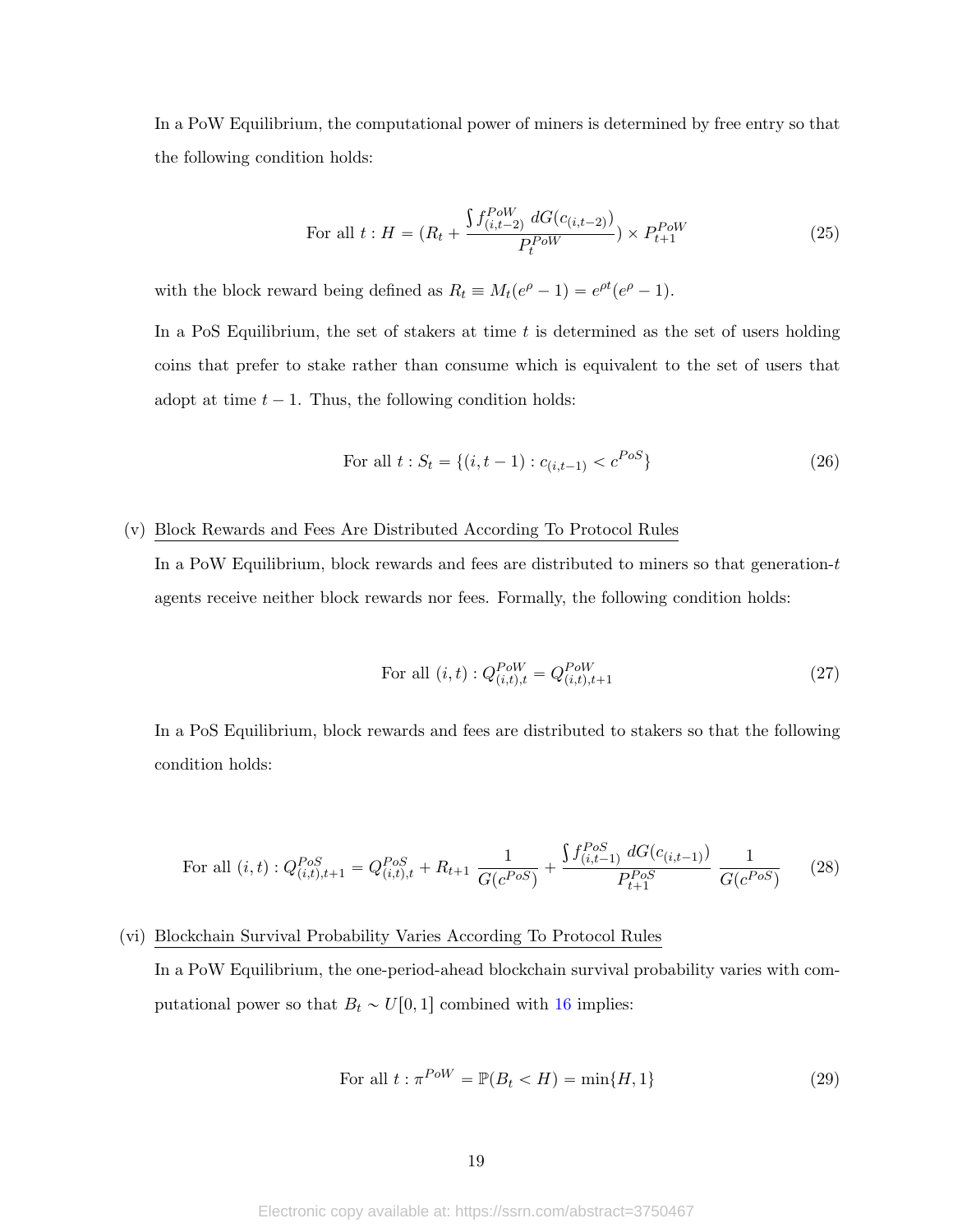In a PoS Equilibrium, the one-period-ahead blockchain survival probability varies with the adoption rate, given by  $c^{Pos}$ , so that  $B_t \sim U[0, 1]$  combined with [19](#page-16-0) and [26](#page-19-0) implies:

<span id="page-20-5"></span>
$$
\text{For all } t: \pi^{PoS} = \mathbb{P}(B_t < G(c^{PoS})) = G(c^{PoS}) \tag{30}
$$

## 3 Model Solution

We begin by solving for the optimal fees  $f_{\ell}^p$  $p_{(i,t)}^p$  and the market value of the cryptocurrency  $\mathcal{M}^p$  as given by the following lemma:

<span id="page-20-3"></span>**Lemma 3.1.** Under any  $p \in \{PoW, PoS\}$  equilibrium the optimal fees  $f_{i,t}^p$  and market value  $\mathcal{M}^p$ are given by:

<span id="page-20-0"></span>
$$
For\ all\ (i,t): f_{(i,t)}^p = \begin{cases} \frac{1}{\Lambda} \int_0^{c_{(i,t)}} x \ dG(x) & if\ c_{(i,t)} < c^p\\ 0 & if\ c_{(i,t)} \geq c^p \end{cases} \tag{31}
$$

and

<span id="page-20-1"></span>
$$
\mathcal{M}^p = (1 + e^{-\rho})G(c^p) + \frac{1}{\Lambda} \int_{0}^{c^p} \int_{0}^{c} x \, dG(x) \, dG(c) \tag{32}
$$

 $\Box$ 

Proof. See appendix Section [A.1.](#page-31-0)

The remaining equilibrium solutions vary by protocol, so we discuss PoW and PoS separately in the remainder of this section. The following proposition characterizes the main features of the PoW equilibrium.

## <span id="page-20-4"></span>Proposition 3.2. PoW Equilibrium

Any PoW equilibrium is characterized by an adoption cut-off,  $c^{Pow}$  such that  $c_{(i,t)} < c^{Pow}$  if and only if  $U_{(i,t)}^{Pow} > \sigma$ . The equilibrium hash rate H and one period ahead blockchain survival probability  $\pi^{Pow}$  are given by

<span id="page-20-2"></span>
$$
H = (1 - e^{-2\rho})G(c^{Pow}) + \frac{1}{\Lambda} \int_{0}^{c^{Pow}} \int_{0}^{c} x \ dG(x) \ dG(c)
$$
 (33)

Electronic copy available at: https://ssrn.com/abstract=3750467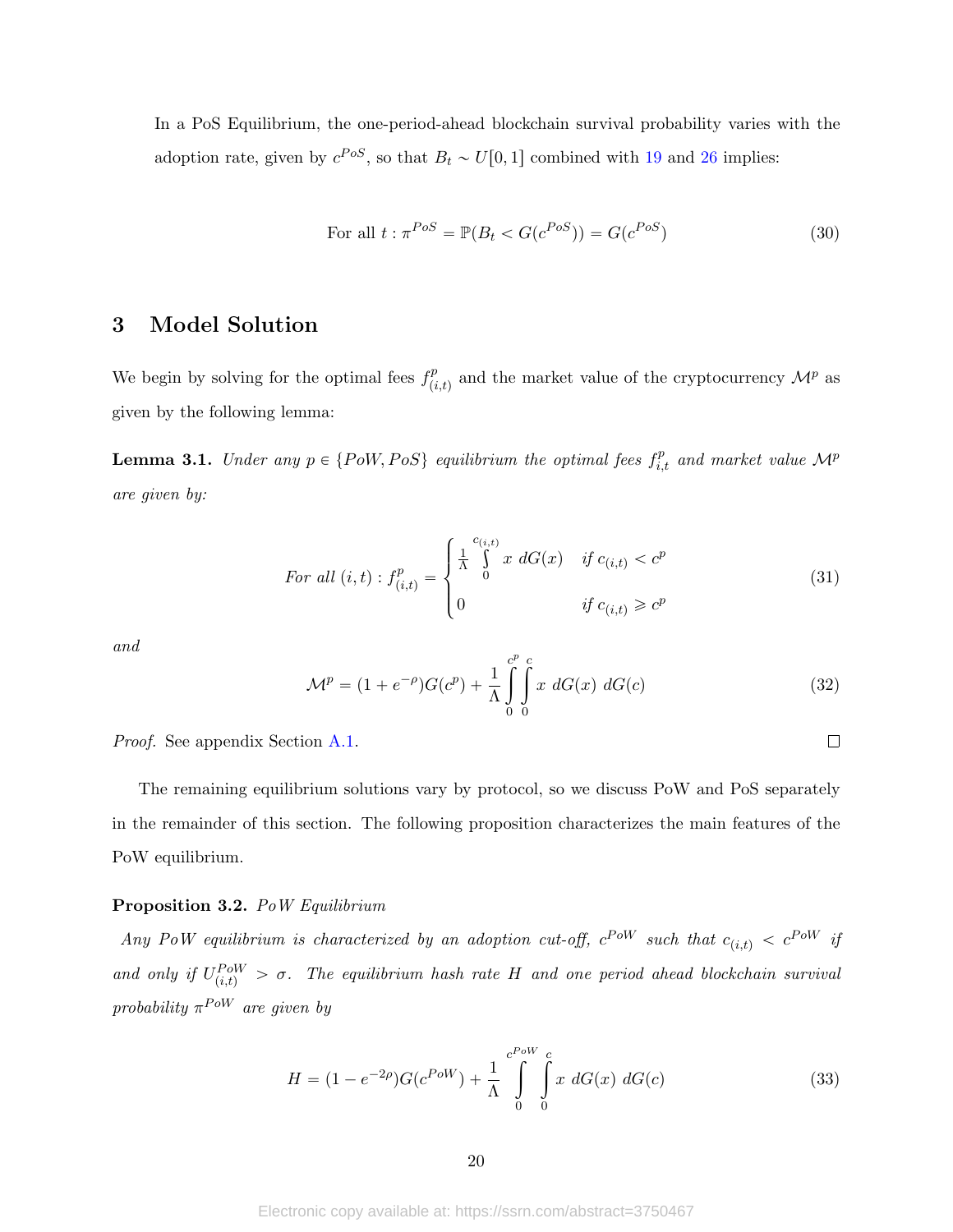<span id="page-21-2"></span>
$$
\pi^{Pow} = \min\{(1 - e^{-2\rho})G(e^{Pow}) + \frac{1}{\Lambda} \int_{0}^{e^{Pow}} \int_{0}^{c} x \ dG(x) \ dG(c), 1\}
$$
\n(34)

For all Agents  $(i, t)$  the equilibrium user holdings  $Q_{(i,t),t}^{Pow}$  conditional on adopting the blockchain are given by

<span id="page-21-1"></span>
$$
Q_{(i,t),t}^{PoW} = Q_{(i,t),t+1}^{PoW} = \frac{e^{\rho t}}{(1 + e^{-\rho})G(e^{PoW}) + \frac{1}{\Lambda} \int_{0}^{cPoW} \int_{0}^{c} x \ dG(x) \ dG(c)}
$$
(35)

<span id="page-21-3"></span>The equilibrium expected benefit from PoW blockchain adoption  $U_{(i,t)}^{PoW}$  is given by

$$
U_{(i,t)}^{PoW} = (\min\{(1 - e^{-2\rho})G(e^{PoW}) + \frac{1}{\Lambda} \int_{0}^{e^{PoW}} \int_{0}^{c} x \ dG(x) \ dG(c), 1\})^2
$$
  
 
$$
\times (e^{-2\rho} - \frac{1}{\Lambda} \int_{0}^{c_{(i,t)}} x \ dG(x) - \frac{c_{(i,t)}}{\Lambda} \times (G(e^{PoW}) - G(c_{(i,t)})))
$$
 (36)

Proof. See appendix Section [A.2.](#page-32-0)

Next, we proceed to characterize the main properties of the PoS equilibrium.

## <span id="page-21-4"></span>Proposition 3.3. PoS Equilibrium

Any PoS equilibrium is characterized by an adoption cut-off,  $c^{Pos}$  such that  $c_{(i,t)} < c^{Pos}$  if and only if  $U_{(i,t)}^{Pos} > \sigma$ . The equilibrium set of stakers  $S_t$  and one period ahead blockchain survival probability  $\pi^{PoS}$  are given by

<span id="page-21-5"></span>
$$
S_t = \{(i, t) : c_{(i,t)} < c^{Pos}\} \quad \text{for all } t \tag{37}
$$

and

<span id="page-21-0"></span>
$$
\pi^{PoS} = G(c^{PoS}) \tag{38}
$$

 $\Box$ 

For all Agents  $(i, t)$  the equilibrium user holdings  $Q_{(i,t),t}^{Pos}$  and  $Q_{(i,t),t+1}^{Pos}$  conditional on adopting the block chain are given by

<span id="page-21-6"></span>
$$
Q_{(i,t),t}^{PoS} = \frac{e^{\rho t}}{(1 + e^{-\rho})G(c^{PoS}) + \frac{1}{\Lambda} \int_{0}^{c^{PoS} c} \int_{0}^{x} x \, dG(x) \, dG(c)}
$$
(39)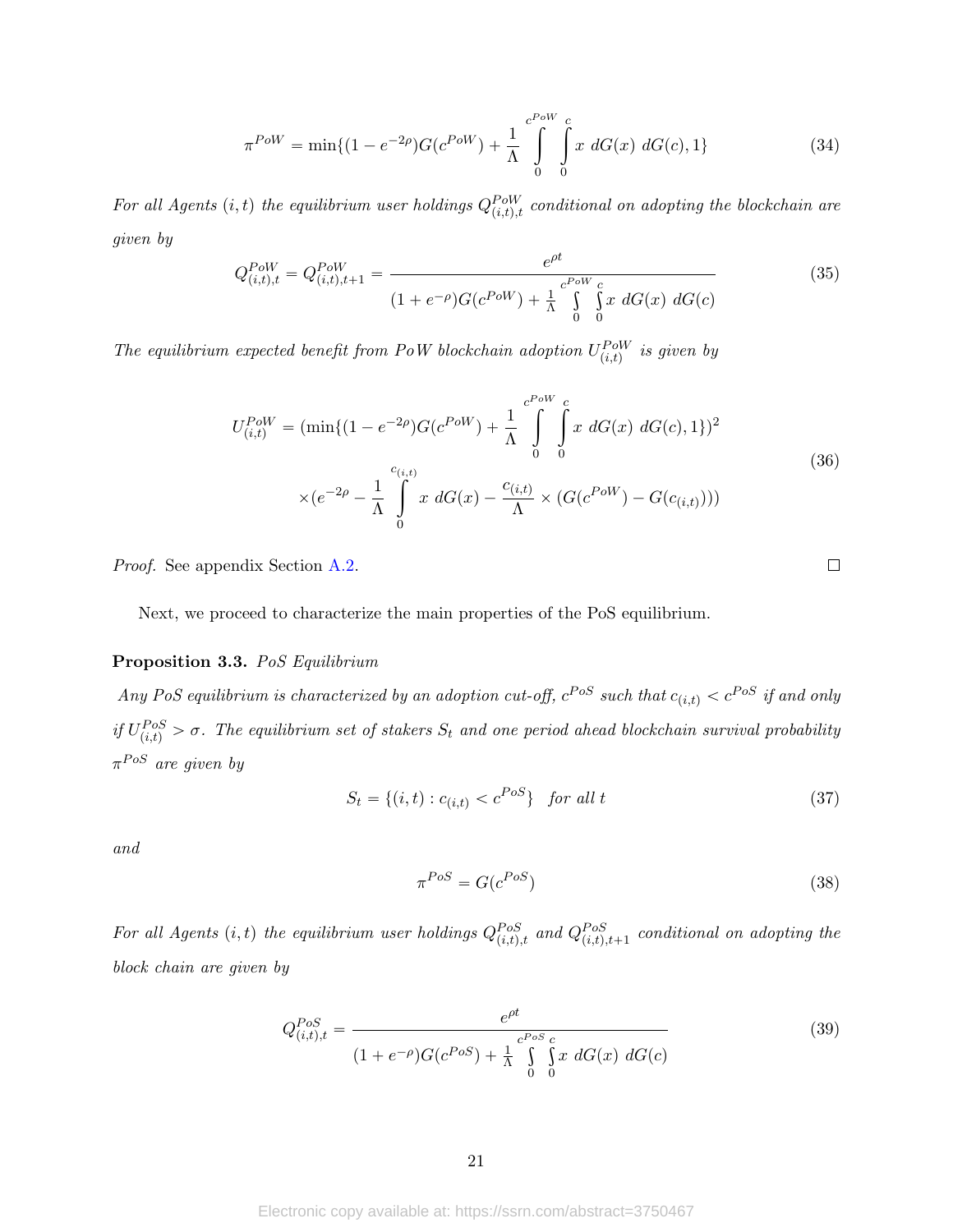and

<span id="page-22-2"></span>
$$
Q_{(i,t),t+1}^{PoS} = \frac{e^{\rho(t+2)}}{G(c^{PoS})} \times \frac{G(c^{PoS}) + \frac{1}{\Lambda} \int_{0}^{c^{PoS}} \int_{0}^{c} x \ dG(x) \ dG(c)}{(1 + e^{-\rho})G(c^{PoS}) + \frac{1}{\Lambda} \int_{0}^{c^{PoS}} \int_{0}^{c} x \ dG(x) \ dG(c)}
$$
(40)

<span id="page-22-3"></span> $\Box$ 

 $\Box$ 

The equilibrium expected benefit from PoS blockchain adoption  $U_{(i,t)}^{Pos}$  is given by

$$
U_{(i,t)}^{Pos} = (G(c^{Pos}))^2 \times (1 + \frac{\frac{1}{\Lambda} \int_{0}^{c^{Pos} c} x \ dG(x) \ dG(c)}{G(c^{Pos})} - \frac{1}{\Lambda} \int_{0}^{c_{(i,t)}} x \ dG(x) - \frac{c_{(i,t)}}{\Lambda} \times (G(c^{Pos}) - G(c_{(i,t)})))
$$
\n(41)

Proof. See appendix Section [A.3.](#page-33-0)

## 4 Results

Our analysis in the following Section [4.1](#page-22-1) considers the case of no cryptocurrency growth (i.e.,  $\rho = 0$ ). That case, by construction, precludes block rewards and reflects Bitcoin's eventual design whereby block rewards are eventually phased out. In Section [4.2,](#page-25-1) we generalize our results to a setting of arbitrary cryptocurrency growth rates (i.e.,  $\rho \geq 0$ ).

## <span id="page-22-1"></span>4.1 Constant Cryptocurrency Supply

In the absence of block rewards, improving a PoW blockchain's transaction rate not only undermines security but makes the blockchain entirely insecure. Our first main result formalizes this assertion:

#### <span id="page-22-0"></span>Proposition 4.1. High Scale PoW Blockchains Are Fully Insecure

If a PoW Blockchain possesses no block rewards (i.e.,  $\rho = 0$ ), then there exists a minimum transaction rate,  $\Delta^{PoW} > 0$ , such that the blockchain possessing a higher transaction rate (i.e.,  $\Lambda > \Delta^{PoW}$ ) renders the blockchain entirely insecure (i.e.,  $\pi^{Pow} = 0$ ) in the unique PoW equilibrium.

Proof. See appendix Section [A.4.](#page-33-1)

To clarify the intuition behind this result, we highlight that, per Equation [31,](#page-20-0) users adopting the blockchain pay an equilibrium fee,  $f_{(i,t)}^{PoW}$ , given by: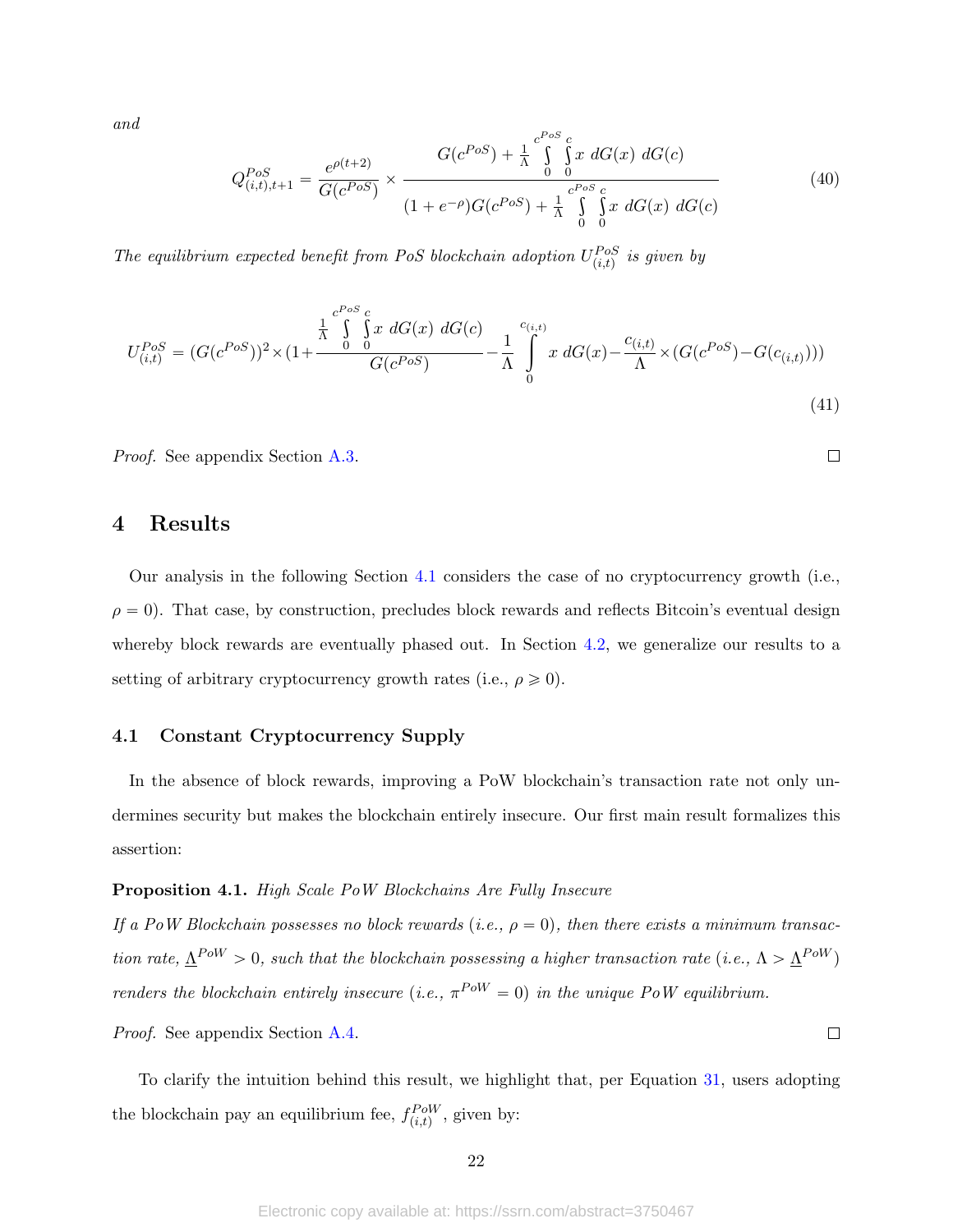<span id="page-23-0"></span>
$$
f_{(i,t)}^{PoW} = \frac{1}{\Lambda} \int_{0}^{c_{(i,t)}} x \, dG(x) \tag{42}
$$

Equation [42](#page-23-0) shows that Agent  $(i, t)$ 's equilibrium fee decreases in the blockchain's transaction rate and that the fee vanishes as the transaction rate diverges. This relationship arises because users dislike waiting and therefore pay fees to reduce their wait times. However, since users are processed in descending fee order, the level of the fee affects the wait time only by influencing the order of processing and not by determining the processing wait time directly. In particular, if a certain incremental fee places a user ahead of a mass of  $n$  additional users, then the time saved from paying this incremental fee paid is  $\frac{n}{\Lambda}$  which decreases as the blockchain transaction rate increases and vanishes entirely as the transaction rate diverges. Consequently, the incentive to pay higher fees decreases as the transaction rate increases and vanishes as the transaction rate diverges, implying that a user's equilibrium fee monotonically decreases towards zero as the scale of the blockchain improves.

This relationship between equilibrium fees and the blockchain's transaction rate has important implications for PoW security. To intuit that point, we reproduce Equation [25,](#page-19-1) which determines the equilibrium computational power H, in the case where block rewards are zero (i.e.  $\rho = 0$ ):

<span id="page-23-1"></span>
$$
H = \int f_{(i,t-2)}^{PoW} dG(c_{(i,t-2)}) = \frac{1}{\Lambda} \int_0^{c^p} \int_0^c x \ dG(x) dG(c)
$$
 (43)

Equation [43](#page-23-1) highlights that, absent block rewards, the PoW blockchain's computational power is financed entirely by fee revenue. Accordingly, for a sufficiently high transaction rate, increasing the transaction rate not only reduces equilibrium fees but also the blockchain's equilibrium computational power. To clarify this point, note that regardless of how  $c^p$  evolves when the transaction rate increases, the equilibrium computational power will decrease to zero as  $\Lambda$  diverges. This comes from the fact that G has a finite first moment so that even if high transaction rates lead to high levels of adoption, the cumulative fees will be decreasing in the transaction rate once it exceeds a certain threshold. Thus, for a sufficiently high transaction rate (i.e., for all  $\Lambda \geq \underline{\Lambda}^{PoW}$  for some  $\Delta^{PoW} < \infty$ ), the PoW blockchain's equilibrium computational power would necessarily fall to the point that its survival probability,  $\pi^{PoW}$ , falls below the rate of the imperfect storage technology,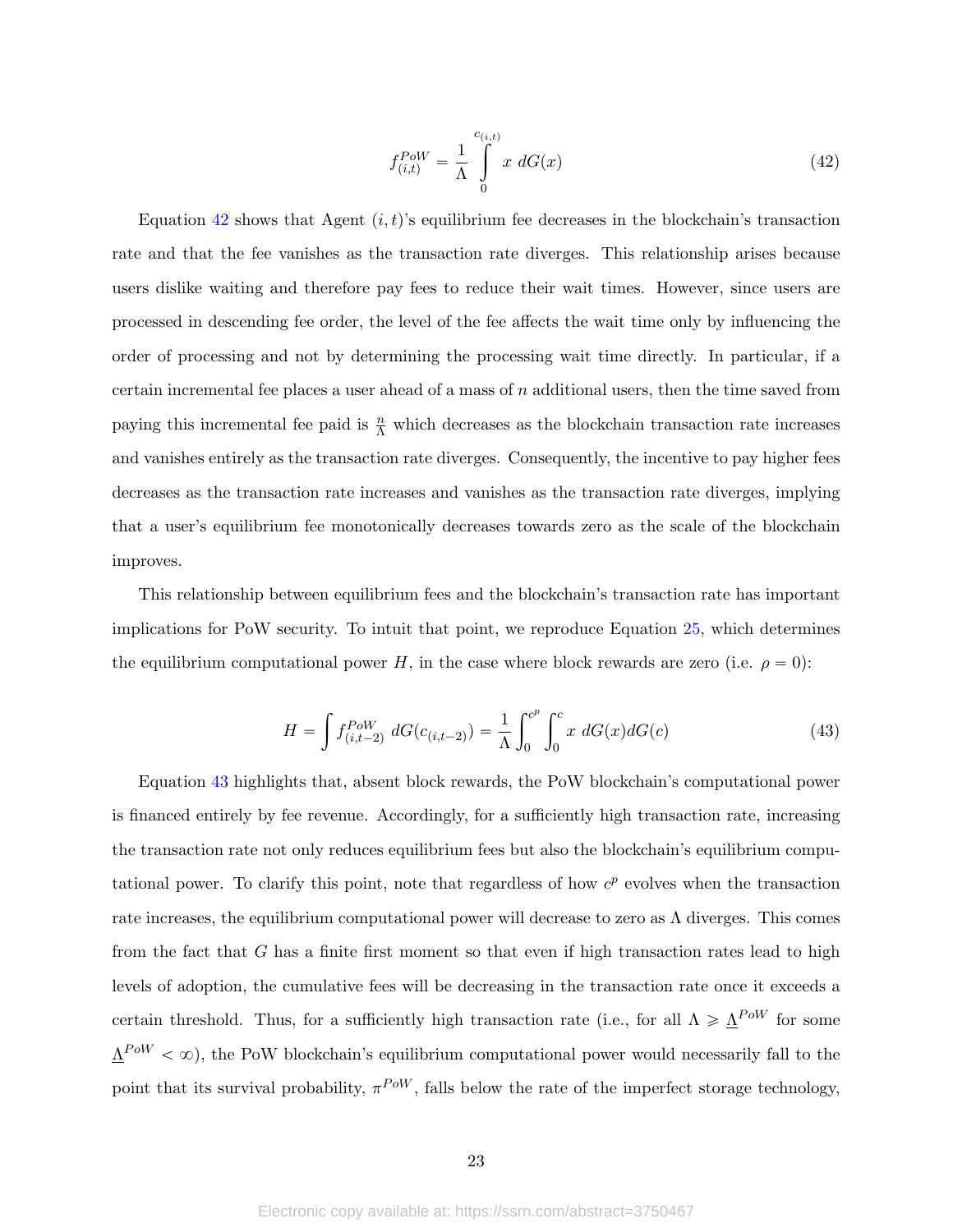$\sigma$ . In such a case, all agents would prefer to use the storage technology instead of the blockchain (even with zero fees and zero wait time) due to the extreme security risk associated with using the blockchain. In such a case, there will be zero adoption (i.e.,  $c^{PoW} = 0$ ) and the blockchain will be trivial for the attacker to successfully attack. Thus, a PoW blockchain becomes entirely insecure (i.e.,  $\pi^{PoW} = 0$ ) if the blockchain's transaction rate exceeds a finite threshold,  $\Delta^{PoW}$ .

The notion that a blockchain's scale undermines its security is not generic across all blockchain types. In fact, our next result highlights that an increased transaction rate enhances security for a PoS blockchain:

#### <span id="page-24-0"></span>Proposition 4.2. High Scale PoS Blockchains Are Fully Secure

If a PoS Blockchain possesses no block rewards (i.e.,  $\rho = 0$ ), then there exists a minimum transaction rate,  $\underline{\Lambda}^{Pos} > 0$ , such that the blockchain possessing a higher transaction rate (i.e.,  $\Lambda > \underline{\Lambda}^{Pos}$ ) renders the blockchain fully secure (i.e.,  $\pi^{Pos} = 1$ ) in a PoS equilibrium.

Proof. See appendix Section [A.5.](#page-34-0)

As in the PoW case, high transaction rates drive equilibrium fees to zero. However, an important distinction between PoW and PoS arises in the fact that fee revenues are not directly relevant for securing PoS blockchains. To understand this last point, we revisit our analogy of comparing a PoS blockchain to an all-equity firm. To take control of such a firm, it is typically necessary to acquire a significant portion of that firm's shares. In turn, the expense of acquiring such a quantity of shares depends upon the total firm market value. Since a PoS blockchain confers governance power in proportion to coins held, the PoS coins are akin to the shares of the all-equity firm. Moreover, the market value of the all-equity firm is analogous to the market value of the cryptocurrency. It can be seen from Equation [32](#page-20-1) (using  $\rho = 0$ ), that as the blockchain's transaction rate diverges (i.e.,  $\Lambda \to \infty$ ), the cryptocurrency market value for a PoS blockchain,  $\mathcal{M}^{Pos}$ , adheres to the following equation:

$$
\lim_{\Lambda \to \infty} \mathcal{M}^{PoS} = G(c^{PoS}) \tag{44}
$$

 $\Box$ 

which highlights that the PoS cryptocurrency's market value is increasing in the adoption cut-off,  $c^{Pos}$ . Therefore, a higher adoption cut-off,  $c^{Pos}$ , implies higher demand for the PoS coin,  $G(c^{Pos})$ ,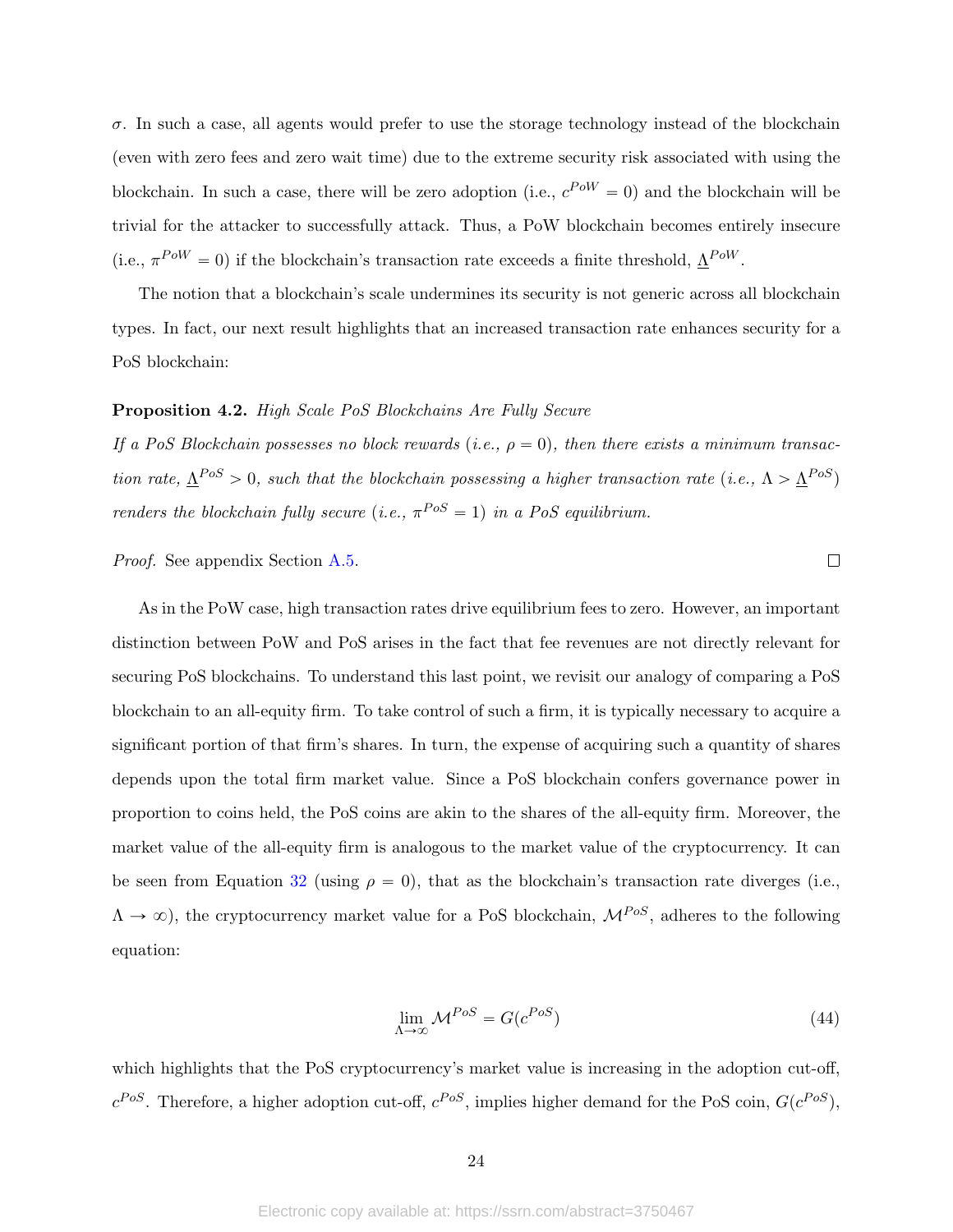which, in turn, implies higher security,  $\pi^{Pos}$ , per Equation [38.](#page-21-0)

Thus, the key security question for a PoS blockchain becomes whether the PoS blockchain can generate high adoption. In that regard, an increased blockchain transaction rate helps rather than hampers security. Specifically, as discussed, equilibrium fees vanish as the blockchain transaction rate diverges. More mechanically, wait times also vanish as the blockchain transaction rate diverges. Both of these effects imply that user utility increases and reaches a maximum for a PoS blockchain with infinite transaction capacity. In that case, adoption reaches its maximal value for some finite but large transaction rate and the PoS blockchain survives an attack with certainty as we assume that the benefit to the attacker cannot exceed the total production of the entire economy in any given period (i.e.,  $B_t < 1$  a.s.). Thus, a sufficiently high transaction rate ensures full adoption which ensures that any attack fails with certainty and therefore no attacks are pursued by the attacker. Accordingly, in contrast to a PoW blockchain, a PoS blockchain achieves enhanced security from improved scaling.

## <span id="page-25-1"></span>4.2 Non-Constant Cryptocurrency Supply

We next turn to generalizing our results beyond the case of a constant cryptocurrency supply. Accordingly, in this section, we allow the cryptocurrency supply to grow at a rate of  $\rho \geqslant 0$ , and, as in practice, we assume that all new coins are paid out as block rewards to validators for producing new blocks. Our first result generalizes Proposition [4.1,](#page-22-0) establishing that a PoW blockchain cannot achieve full security for high transaction rates, even with block rewards:

#### <span id="page-25-0"></span>Proposition 4.3. High Scale PoW Blockchains Are Insecure, Even With Block Rewards

For any cryptocurrency growth rate,  $\rho$ , there exists a minimum transaction rate,  $\Lambda_{\rho}^{PoW} > 0$ , such that the blockchain possessing a higher transaction rate (i.e., any  $\Lambda > \Lambda_\rho{}^{Pow}$ ) renders the blockchain insecure (i.e.,  $\pi^{Pow}$  < 1) in any PoW equilibrium. In fact, as the transaction rate diverges (i.e.,  $\Lambda \to \infty$ ), blockchain security possesses an upper-bound, strictly below full security. In particular, lim sup  $\Lambda \rightarrow \infty$  $\pi^{PoW} \leq 1 - \sigma < 1.$ 

Proof. See appendix Section [A.6.](#page-34-1)

To understand Proposition [4.3,](#page-25-0) it is important to recognize that block rewards correspond to

 $\Box$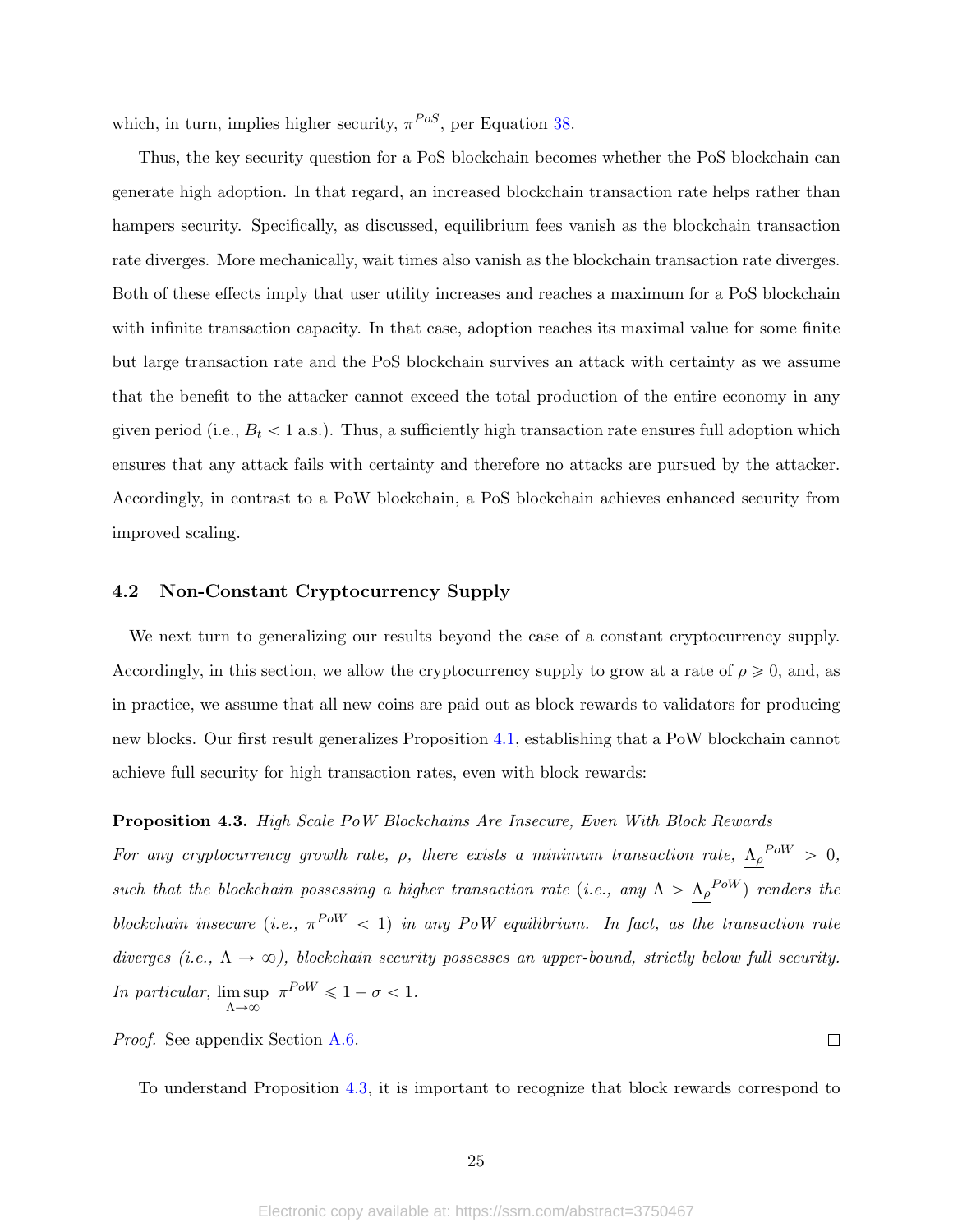inflation and thereby reduce the value of cryptocurrency holdings.<sup>[9](#page-26-0)</sup> Thus, a generation-t user who adopts the blockchain incurs a reduction in the real value of her cryptocurrency holdings by a proportional factor of  $e^{-\rho}$  in each period with  $\rho$  being the cryptocurrency growth rate. Formally, combining Equations [32](#page-20-1) and [35,](#page-21-1) one can derive that the proceeds from Agent  $(i, t)$ 's period  $t + 2$ sale of her cryptocurrency holdings is given by:

$$
P_{t+2}^{Pow} Q_{(i,t),t+1}^{Pow} = e^{-2\rho} \tag{45}
$$

This is important to note because Agent  $(i, t)$  also possesses an alternative technology that entitles her to  $\sigma \in (0, 1)$  consumption goods in period  $t + 2$  if she does not adopt the blockchain. Accordingly, for any user to adopt the blockchain, the block reward cannot be too high as otherwise all users would abandon the blockchain in favor of using the storage technology. More precisely, the cryptocurrency growth rate is restricted in any equilibrium with non-zero adoption by the following condition:

<span id="page-26-1"></span>
$$
\underbrace{e^{-2\rho}}_{\text{Max Consumption From Blockchain}} > \underbrace{\sigma}_{\text{Consumption From Alternative Technology}} \tag{46}
$$

If Equation [46](#page-26-1) does not hold then all users would opt for the storage technology and not use the blockchain. Moreover, in such a case, both block rewards and fees would have zero value and the blockchain would be entirely insecure as a result (i.e.,  $H = 0$  and therefore  $\pi^{PoW} = 0$ ). The zero value for block rewards would arise due to the lack of blockchain usage implying zero demand for the cryptocurrency and therefore a zero cryptocurrency price. The zero value of fees would arise more directly as the lack of usage would imply zero blockchain transactions and thus zero fees. Following the stated argument, a PoW equilibrium in which the blockchain possesses any level of security (i.e.,  $\pi^{Pow} > 0$ ) cannot arise unless the cryptocurrency growth rate,  $\rho$ , satisfies:

<span id="page-26-2"></span>
$$
\rho < \log \sqrt{\frac{1}{\sigma}} \tag{47}
$$

Importantly, Equation [47](#page-26-2) imposes a limit on block rewards and thus miner revenues and the computational power securing the blockchain. In particular, as the blockchain's transaction rate

<span id="page-26-0"></span> $9$ This point is discussed also in earlier works such as [Chiu and Koeppl](#page-29-2) [\(2019\)](#page-30-11) and [Saleh](#page-30-11) (2019).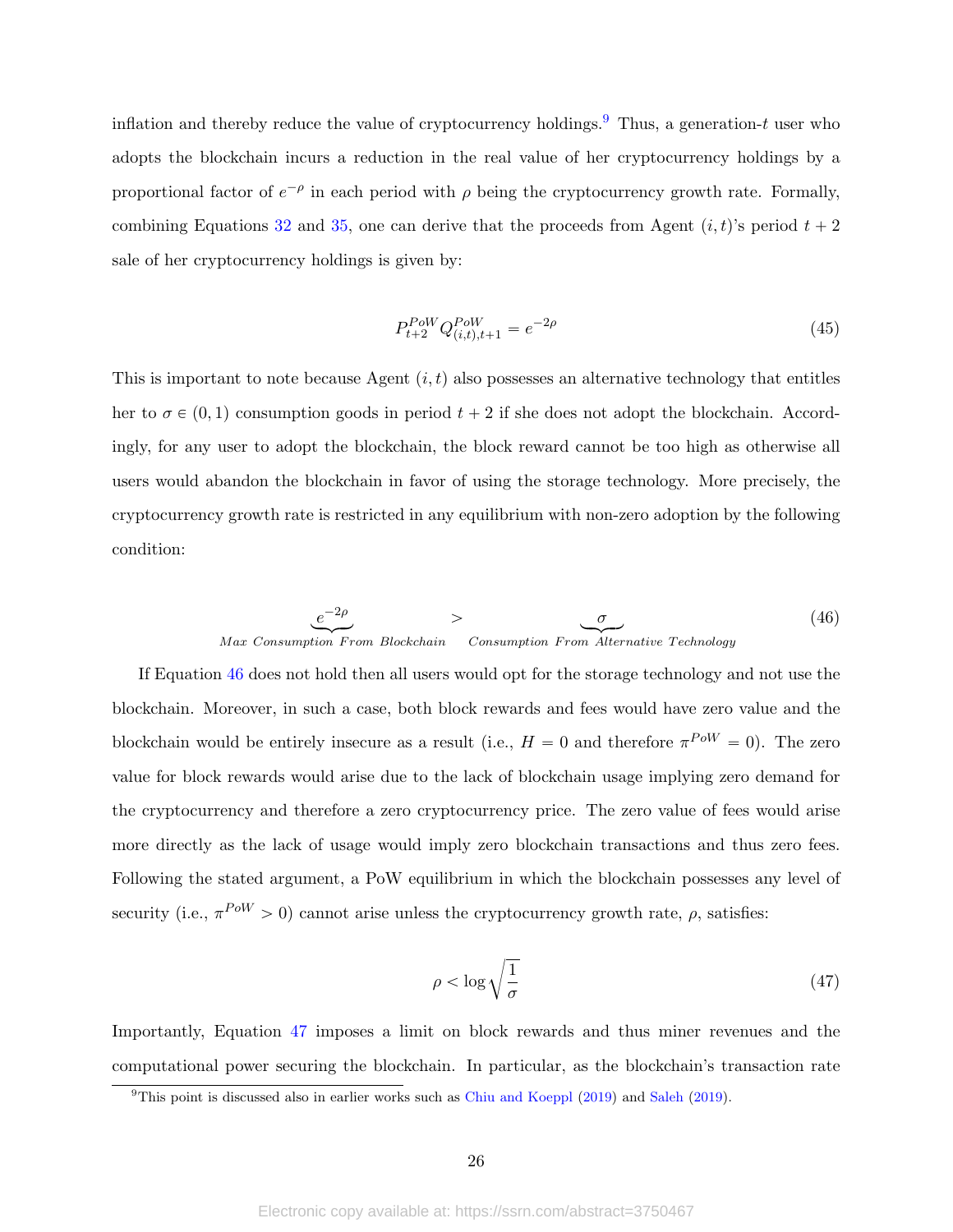diverges (i.e.,  $\Lambda \to \infty$ ), Equation [33](#page-20-2) implies that the blockchain's computational power, H, adheres to the following equation:

$$
\lim_{\Lambda \to \infty} H = (1 - e^{-2\rho}) G(e^{PoW}) \tag{48}
$$

Using our restriction on the block reward from Equation [47](#page-26-2) and invoking Equation [29](#page-19-2) therefore implies:

$$
\lim_{\Lambda \to \infty} \pi^{Pow} \leqslant 1 - \sigma < 1 \tag{49}
$$

 $\Box$ 

which matches the findings of Proposition [4.3.](#page-25-0)

Intuitively, block rewards involve transferring welfare from users to miners. Yet, we have just shown that while block rewards may improve security by enhancing miner revenues, they may also drive users from the blockchain by lowering the adoption rate and thereby reducing the available resources that could be transferred to miners. Accordingly, block rewards and thus blockchain security are limited to the extent that users have an alternative option to the blockchain.

In contrast to PoW, PoS blockchains can generate full security (i.e.,  $\pi^{PoS} = 1$ ) irrespective of the cryptocurrency growth rate. More formally, we have the following result:

## <span id="page-27-0"></span>Proposition 4.4. High Scale PoS Blockchains Are Fully Secure

There exists a minimum transaction rate,  $\Delta^{Pos} > 0$ , such that the blockchain possessing a higher transaction rate (i.e.,  $\Lambda > \underline{\Lambda}^{Pos}$ ) renders the blockchain fully secure (i.e.,  $\pi^{Pos} = 1$ ) in a PoS equilibrium.

Proof. See appendix Section [A.7.](#page-36-0)

The intuition for Proposition [4.4](#page-27-0) mirrors that for Proposition [4.2,](#page-24-0) so we opt not to restate the intuition. Instead, we will highlight the intuition as to why Proposition [4.2](#page-24-0) maintains regardless of the cryptocurrency growth rate  $\rho$ . In particular, we note that large block rewards (i.e., large  $\rho$ ) do not impose a loss on cryptocurrency holders in a PoS blockchain due to the fact that even though block rewards constitute inflation, the benefits of that inflation accrue to the stakers, and the stakers are themselves the cryptocurrency holders. More precisely, within our model, Agent  $(i, t)$  faces a devaluation in her holdings from t to  $t+1$  by a proportional factor of  $e^{-\rho}$ , but, in period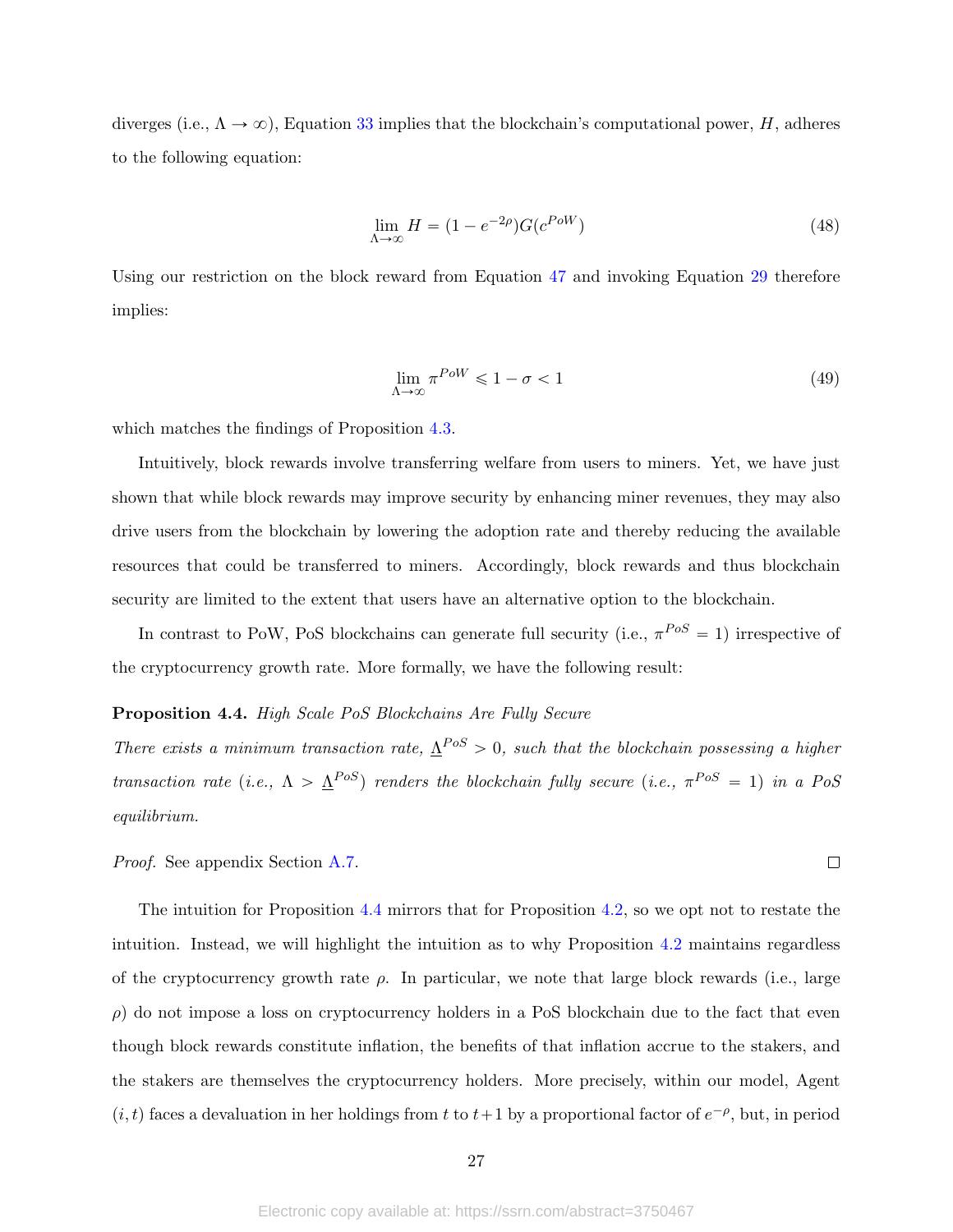$t + 1$ , she serves as a staker and thereby receives block rewards that correspond to an appreciation in her holdings from  $t + 1$  to  $t + 2$  by a proportional factor of  $e^{\rho}$ . Accordingly, collectively across the two periods, the block reward inflation has no effect on her holdings. To see this within our analysis, note that using Equations [32](#page-20-1) and [40](#page-22-2) it is possible to show that Agent  $(i, t)$ 's period  $t + 2$ sale of her cryptocurrency holding,  $P_{t+2}^{Pos}Q_{(i,t),t+1}^{Pos}$  satisfies:

<span id="page-28-0"></span>
$$
\lim_{\Lambda \to \infty} P_{t+2}^{Pos} Q_{(i,t),t+1}^{Pos} = 1
$$
\n(50)

which establishes that the proceeds from Agent  $(i, t)$ 's period  $t + 2$  sale of cryptocurrency approaches her initial endowment as the blockchain transaction rate diverges. Equation [50](#page-28-0) is invariant to the cryptocurrency growth rate,  $\rho$ , which highlights the irrelevance of the block reward in a PoS blockchain when the transaction rate is sufficiently large. Therefore, for a sufficiently large transaction rate we obtain negligible fees, full adoption, and full security (i.e.,  $\pi^{Pos} = 1$ ) for a PoS blockchain regardless of the cryptocurrency growth rate  $\rho$ . It is important to remark here that modeling users as miners would not generate this same irrelevance of block rewards as mining requires computational expenditure and free entry ensures that the expense of the miner is equal to the expected reward. In contrast, staking involves no incremental cost for a cryptocurrency holder.

## 5 Conclusion

Our work highlights that scaling a PoW blockchain has the perverse effect of undermining its security. Accordingly, proposals to scale PoW blockchains in hopes of improving the user experience may well be self-defeating as our results indicate the loss in security may overwhelm any gains from timely processing of transactions. We also demonstrate that PoS blockchains are immune from the described effect and, in fact, attain enhanced security when the scale of the blockchain is improved. Our results thus suggest that PoS may be better suited to applications in which high volume is necessary for the viability of the economic application. This insight is likely to be particularly important for applications in the context of Tokenomics (see, e.g., [Mayer](#page-30-12) [2020,](#page-30-12) [Cong et al.](#page-29-8) [2021,](#page-29-8) [Gan et al.](#page-29-9) [2021a](#page-29-9) and [Gan et al.](#page-30-13) [2021b\)](#page-30-13) and Decentralized Finance (see, e.g., [Capponi and Jia](#page-29-10) [2021\)](#page-29-10).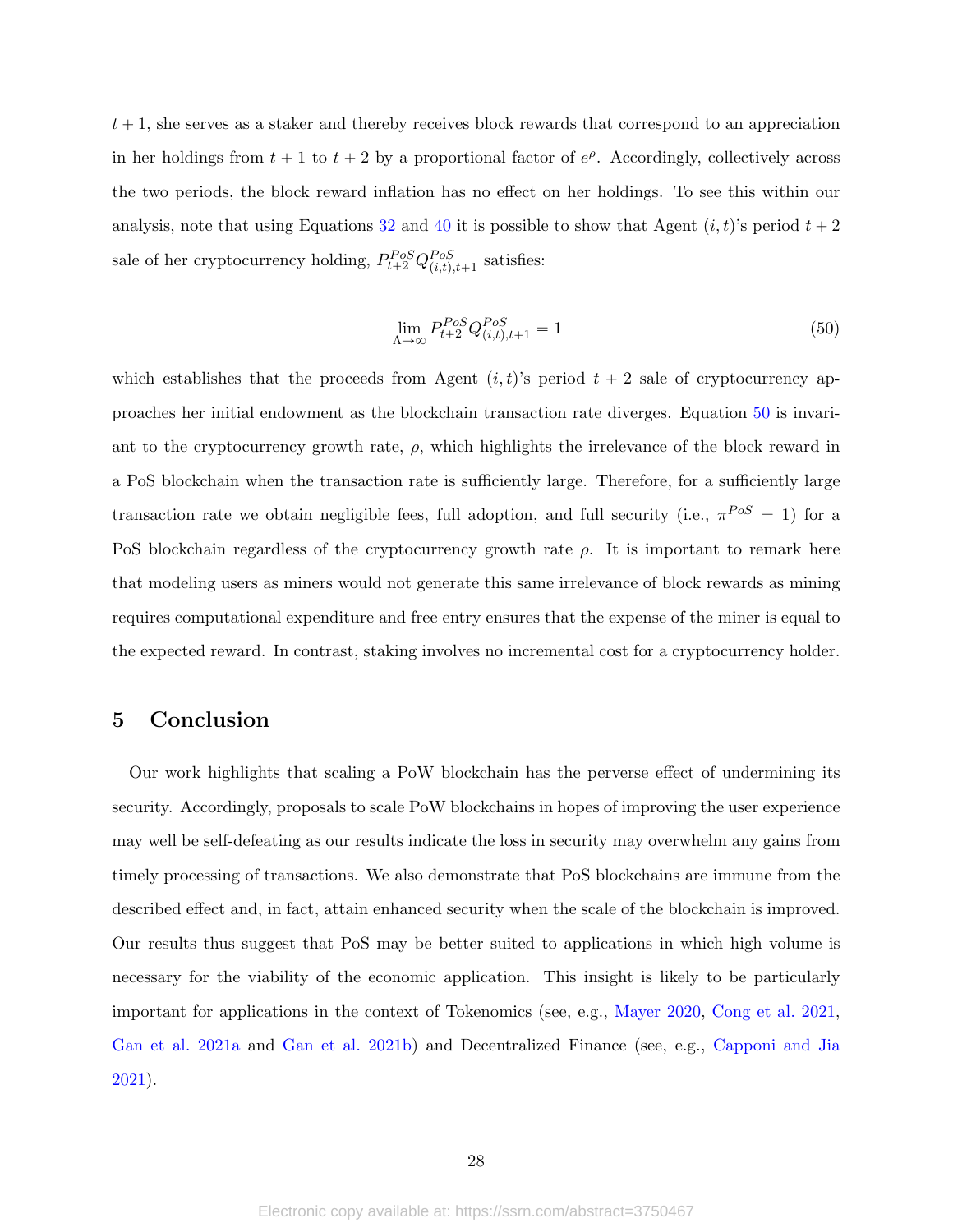## References

- <span id="page-29-5"></span>Alsabah, H., and A. Capponi. 2020. Pitfalls of Bitcoin's Proof-of-Work: R&D Arms Race and Mining Centralization. Working Paper .
- <span id="page-29-1"></span>Biais, B., C. Bisière, M. Bouvard, and C. Casamatta. 2019. The Blockchain Folk Theorem. Review of Financial Studies 32(5):1662–1715.
- <span id="page-29-10"></span>Capponi, A., and R. Jia. 2021. The Adoption of Blockchain-based Decentralized Exchanges. Working Paper .
- <span id="page-29-0"></span>Carlsten, M., H. Kalodner, S. M. Weinberg, and A. Narayanan. 2016. On the Instability of Bitcoin Without the Block Reward. *Proceedings of the 2016 ACM SIGSAC Conference on Computer* and Communications Security pp. 154–167.
- <span id="page-29-2"></span>Chiu, J., and T. V. Koeppl. 2019. The Economics of Cryptocurrencies - Bitcoin and Beyond. Working Paper .
- <span id="page-29-6"></span>Cong, L. W., Z. He, and J. Li. 2020. Decentralized Mining in Centralized Pools. Review of Financial Studies Forthcoming.
- <span id="page-29-8"></span>Cong, L. W., Y. Li, and N. Wang. 2021. Tokenomics: Dynamic Adoption and Valuation. Review of Financial Studies 34(3):1105–1155.
- <span id="page-29-3"></span>Easley, D., M. O'Hara, and S. Basu. 2019. From Mining to Markets: The Evolution of Bitcoin Transaction Fees. Journal of Financial Economics 134(1):91–109.
- <span id="page-29-4"></span>Ebrahimi, Z., B. Routledge, and A. Zetlin-Jones. 2019. Getting Blockchain Incentives Right. Working Paper .
- <span id="page-29-7"></span>Fanti, G., L. Kogan, and P. Viswanath. 2019. Economics of Proof-of-Stake Payment Systems. Working Paper .
- <span id="page-29-9"></span>Gan, J., G. Tsoukalas, and S. Netessine. 2021a. Inventory, Speculators, and Initial Coin Offerings. Management Science 67:914 – 931.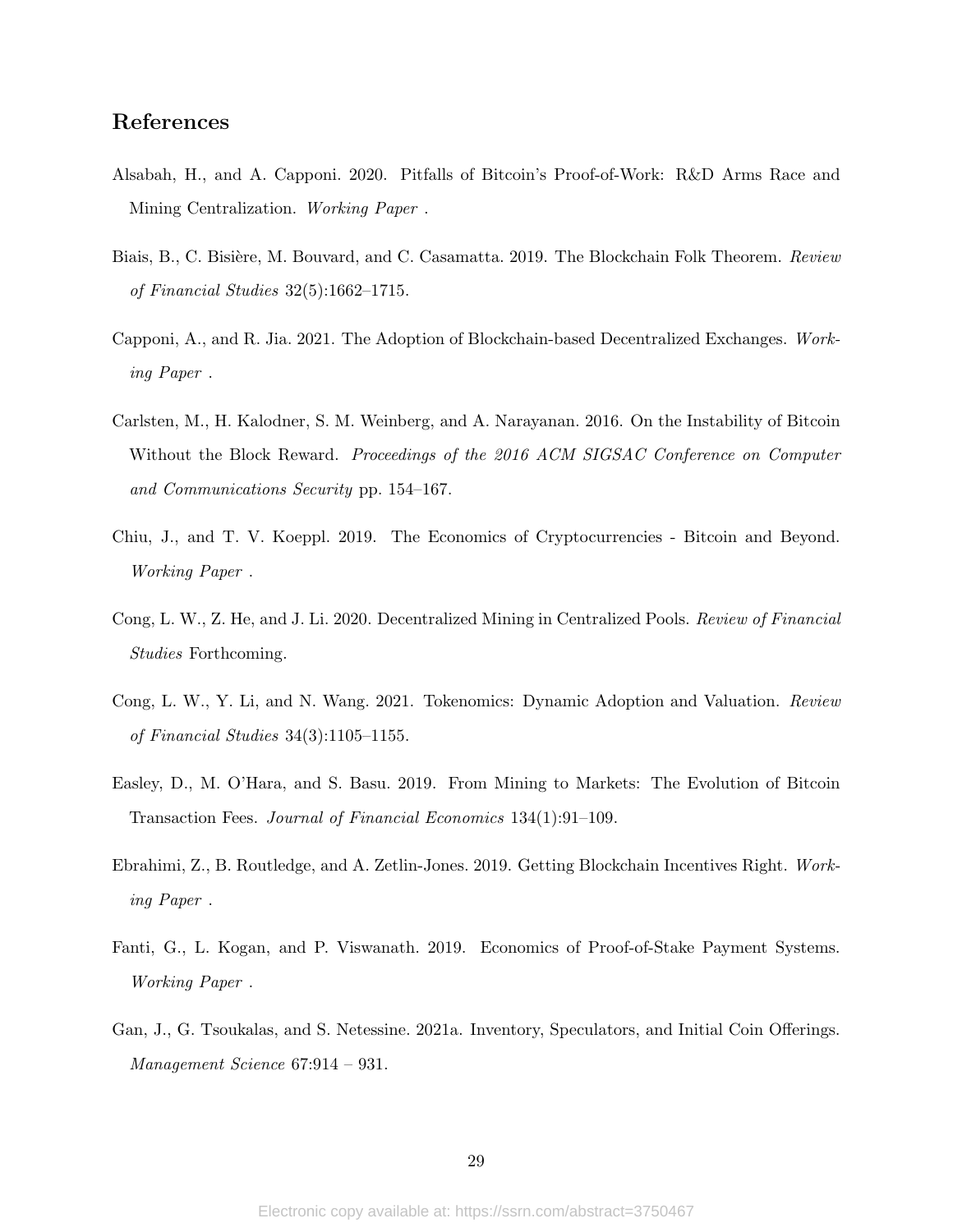- <span id="page-30-13"></span>Gan, J., G. Tsoukalas, and S. Netessine. 2021b. To Infinity and Beyond: Financing Platforms With Uncapped Crypto Tokens. Working Paper .
- <span id="page-30-5"></span>Garratt, R., and M. van Oordt. 2020. Why Fixed Costs Matter for Proof-of-Work Based Cryptocurrencies. Working Paper .
- <span id="page-30-6"></span>Hinzen, F., K. John, and F. Saleh. 2020. Bitcoin's Fatal Flaw: The Limited Adoption Problem. NYU Stern Working Paper .
- <span id="page-30-3"></span>Huberman, G., J. D. Leshno, and C. Moallemi. 2019. An Economic Analysis of the Bitcoin Payment System. Working Paper .
- <span id="page-30-0"></span>Irresberger, F., K. John, and F. Saleh. 2020. Bitcoin's User Surplus. Working Paper .
- <span id="page-30-7"></span>Lehar, A., and C. Parlour. 2020. Miner Collusion and the BitCoin Protocol. Working Paper .

<span id="page-30-12"></span>Mayer, S. 2020. Token-Based Platforms and Speculators. Working Paper .

- <span id="page-30-8"></span>Mueller, P. 2020. Cryptocurrency Mining: Asymmetric Response to Price Movement. Working Paper .
- <span id="page-30-1"></span>Nakamoto, S. 2008. Bitcoin: A peer-to-peer electronic cash system. https://bitcoin.org/bitcoin.pdf .
- <span id="page-30-9"></span>Pagnotta, E. 2020. Decentralizing Money: Bitcoin Prices and Blockchain Security. Review of Financial Studies Forthcoming.
- <span id="page-30-4"></span>Prat, J., and B. Walter. 2019. An Equilibrium Model of the Market for Bitcoin Mining. Working Paper .
- <span id="page-30-10"></span>Rosu, I., and F. Saleh. 2021. Evolution of Shares in a Proof-of-Stake Cryptocurrency. Management Science 67:661–672.
- <span id="page-30-11"></span>Saleh, F. 2019. Volatility and Welfare in a Crypto Economy. Working Paper .
- <span id="page-30-2"></span>Saleh, F. 2021. Blockchain Without Waste: Proof-of-Stake. Review of Financial Studies 34:1156– 1190.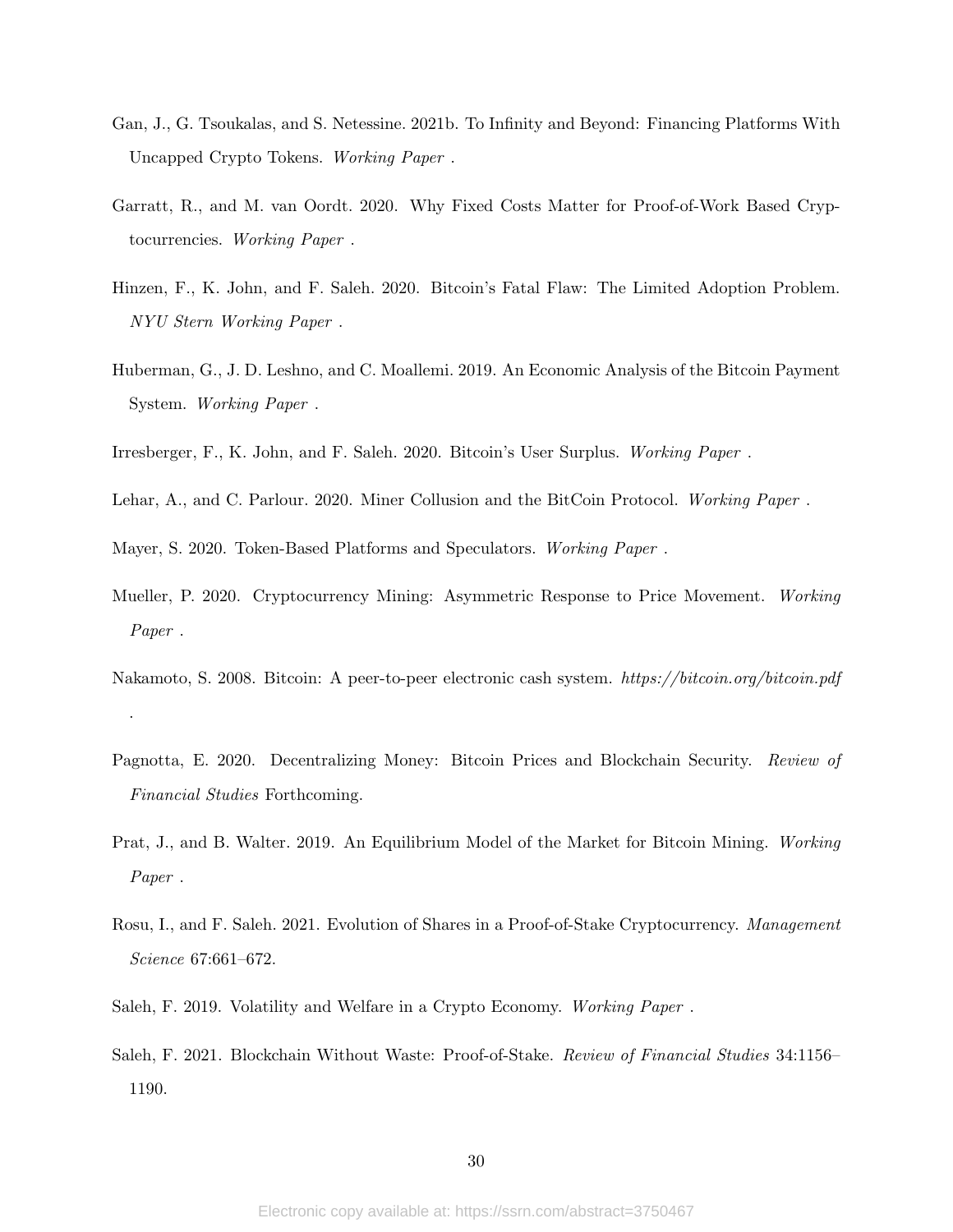# Appendices

## A Proofs

## <span id="page-31-0"></span>A.1 Proof of Lemma [3.1](#page-20-3)

*Proof.* The optimality of fees requires that for all  $c \leq c^p$ :

<span id="page-31-1"></span>
$$
\phi^p(c) = \underset{f: \ f \geq 0}{\text{arg max}} \ P_{t+2}^p Q_{(i,t),t+1}^p - f - \frac{c}{\Lambda} \times (G(c^p) - G((\phi^p)^{-1}(f))) \tag{1}
$$

with  $(\phi^p)^{-1}$  denoting the inverse function of  $\phi^p$  over  $(0, \phi(c^p))$ ,  $(\phi^p)^{-1}(f) \equiv c^p$  for  $f > \phi(c^p)$  and  $(\phi^p)^{-1}(0) \equiv 0$ . This generalized definition of the inverse function of  $\phi^p$  reflects that any user considering the out-of-equilibrium action of paying a fee higher than that paid in equilibrium internalizes that she would receive immediate service (i.e.,  $f > \phi(c^p)$  implies  $\{G(c^p) - G((\phi^p)^{-1}(f))\} = 0$ ). Moreover, any user paying a zero fee internalizes that she would have to wait for all other users before receiving service (i.e.,  $f = 0$  implies  $\{G(c^p) - G((\phi^p)^{-1}(f))\} = G(c^p)$ ).

The first order condition for Equation [1](#page-31-1) is given by

$$
-1 + \frac{c}{\Lambda} \cdot G'((\phi^p)^{-1}(f)) \cdot \frac{\partial}{\partial f} (\phi^p)^{-1}(f) = 0
$$

which after applying the inverse function theorem, applying  $f_{(i,t)}^p = \phi^p(c_{(i,t)})$ , and rearranging yields

$$
\frac{d\phi^p}{dc} = \frac{c}{\Lambda} G'(c) \tag{2}
$$

This differential equation is defined over  $c_{(i,t)} \in [0, c^p]$  and has the boundary condition  $\phi^p(0) = 0$ (i.e., a zero fee is optimal for any agent with wait disutility per unit time of zero). Accordingly, the unique equilibrium fee function,  $\phi^p$ , is given explicitly by:

For all 
$$
(i, t) : \phi^p(c) = \begin{cases} \frac{1}{\Lambda} \int_0^c x \ dG(x) & \text{if } c < c^p \\ 0 & \text{if } c \geq c^p \end{cases}
$$
 (3)

which gives the equilibrium realized fees  $31$ .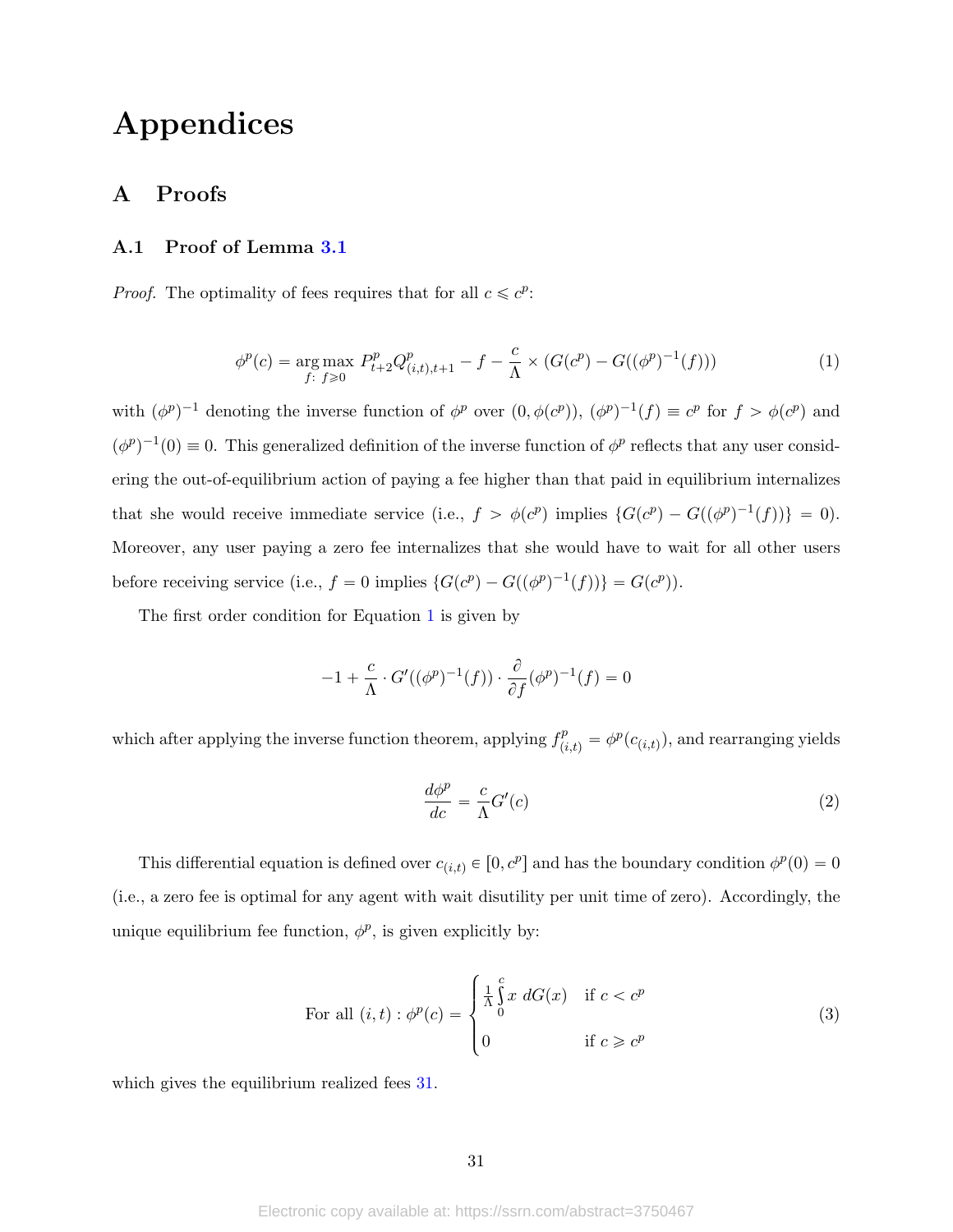Then, applying Equation [31](#page-20-0) to Equation [24](#page-18-0) (which is derived using the fact that  $\frac{P_t^p}{P_{t-1}^p}$  =  $\mathcal{M}^p$  $M_t$  $\frac{M_{t+1}}{M_P} = e^{-\rho}$ ) yields the following solution for the cryptocurrency market value:

$$
\mathcal{M}^{p} = (1 + e^{-\rho})G(c^{p}) + \frac{1}{\Lambda} \int_{0}^{c^{p}} \int_{0}^{c} x \, dG(x) \, dG(c) \tag{4}
$$

$$
\Box
$$

## <span id="page-32-0"></span>A.2 Proof of Proposition [3.2](#page-20-4)

Proof. To determine the equilibrium computational power we start with Equation [25](#page-19-1) and use the fact that

$$
P_{t+1}^{Pow} R_t = P_{t+1}^{Pow} M_t(e^{\rho} - 1) = P_{t+1}^{Pow} M_{t+1} \frac{(e^{\rho} - 1)}{e^{\rho}} = \mathcal{M}^{Pow} (1 - e^{-\rho})
$$

Then, substituting for  $\mathcal{M}^{PoW}$  from [32,](#page-20-1) substituting the optimal fees from [31,](#page-20-0) rearranging, and using the fact that  $\frac{P_{t+1}}{P_t} = e^{-\rho}$  we obtain.

$$
H = (1 - e^{-2\rho})G(c^{Pow}) + \frac{1}{\Lambda} \int_{0}^{c^{Pow}} \int_{0}^{c} x \ dG(x) \ dG(c)
$$
 (5)

Moreover, applying Equation [33](#page-20-2) to Equation [29](#page-19-2) yields the equilibrium one-period-ahead blockchain survival probability:

$$
\pi^{Pow} = \min\{(1 - e^{-2\rho})G(c^{Pow}) + \frac{1}{\Lambda} \int_{0}^{c^{Pow}} \int_{0}^{c} x \ dG(x) \ dG(c), 1\}
$$
 (6)

Combining Equations [21,](#page-18-1) [27](#page-19-3) and [32](#page-20-1) yields the equilibrium holdings for each agent that adopts the blockchain:

For all 
$$
(i, t) : Q_{(i,t),t}^{PoW} = Q_{(i,t),t+1}^{PoW} = \frac{1}{P_t^{PoW}} = \frac{e^{\rho t}}{(1 + e^{-\rho})G(c^{PoW}) + \frac{1}{\Lambda} \int_{0}^{c^{PoW} c} \int_{0}^{x} x \, dG(x) \, dG(c)}
$$
 (7)

Finally, plugging in the explicit solutions for  $f_{(i,t)}^{PoW}$  from Equation [31,](#page-20-0)  $Q_{(i,t),t+1}^{PoW}$  from Equation [35,](#page-21-1)  $P_{t+2}^{Pow}$  indirectly via Equation [32,](#page-20-1) and  $\pi^{Pow}$  from Equation [34](#page-21-2) delivers Condition [36](#page-21-3) and thereby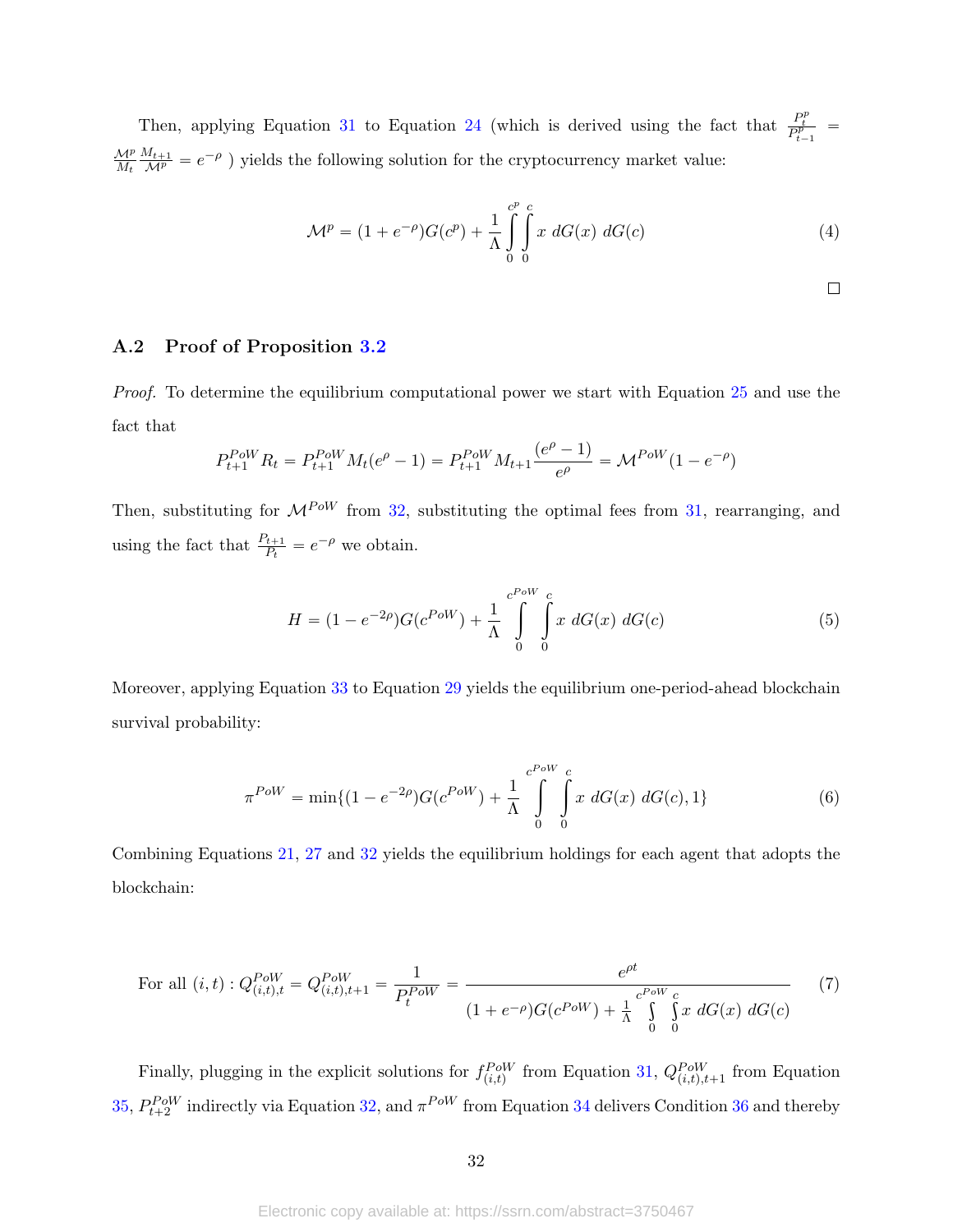completes the proof.

## <span id="page-33-0"></span>A.3 Proof of Proposition [3.3](#page-21-4)

*Proof.* The set of staking nodes,  $\{S_t\}_{t\geq0}$ , is given directly as a function of the PoS adoption cutoff,  $c^{Pos}$ , by Equation [26.](#page-19-0) Further, applying Equation [37](#page-21-5) to Equation [30](#page-20-5) yields the equilibrium one-period-ahead blockchain survival probability [38.](#page-21-0)

Finally, combing Equations [21,](#page-18-1) [28,](#page-19-4) [31](#page-20-0) and [32](#page-20-1) yields the equilibrium holdings for each agent. In particular,  $Q_{(i,t),t}^{Pos} = \frac{1}{P_t^P}$  $\frac{1}{P_t^{Pos}}$  which we derive as [39](#page-21-6) by using  $P_t^{Pos} = \frac{M^{Pos}}{M_t}$ ,  $M_t = e^{\rho t}$ , and substituting the equilibrium market value  $\mathcal{M}^{Pos}$  given by [32.](#page-20-1) In order to derive [40](#page-22-2) we use [28,](#page-19-4) which after plugging in the the optimal fees from [31](#page-20-0) and substituting  $\frac{1}{P_{t+1}^{D_{OS}}} = \frac{e^{\rho t}}{\mathcal{M}^{P_{OS}}}$  and rearranging yields

<span id="page-33-2"></span>
$$
\frac{1}{G(c^{Pos}) \times \mathcal{M}^{Pos}} (G(c^{Pos})e^{\rho t} + e^{\rho t+1}(R_{t+1}P_{t+1}^{Pos} + \frac{1}{\Lambda} \int_{0}^{c^{Pos} c} x \, dG(x) \, dG(c))) \tag{8}
$$

Then, we use the fact that  $R_{t+1}P_{t+1}^{Pos} = \mathcal{M}^{Pos}(e^{\rho}-1)$  and again substituting  $\mathcal{M}^{Pos}$  from [32](#page-20-1) into this expression implies that

$$
R_{t+1}P_{t+1}^{Pos} + \frac{1}{\Lambda} \int_{0}^{c^{Pos} c} x \, dG(x) \, dG(c) = G(c^{Pos})(e^{\rho} - e^{-\rho}) + e^{\rho} \frac{1}{\Lambda} \int_{0}^{c^{Pos} c} x \, dG(x) \, dG(c)
$$

Thus, after plugging this expression into [8](#page-33-2) and rearranging we have derived our expression for  $Q_{(i,t),t+1}^{Pos}$  in [40.](#page-22-2)

Finally, plugging in the explicit solutions for  $f_{(i,t)}^{Pos}$  from Equation [31,](#page-20-0) for  $Q_{(i,t),t+1}^{Pos}$  from Equation [40,](#page-22-2) for  $P_{t+2}^{PoS}$  indirectly via Equation [32,](#page-20-1) and for  $\pi^{PoS}$  from Equation [38](#page-21-0) delivers Condition [41](#page-22-3) and thereby completes the proof.

$$
\qquad \qquad \Box
$$

#### <span id="page-33-1"></span>A.4 Proof of Proposition [4.1](#page-22-0)

*Proof.* We prove this result constructively. In particular, let  $\underline{\Lambda}^{Pow} = \frac{2}{\sigma} \times$  $\infty$ 0  $x \, dG(x)$ . Then, for  $\Lambda \geq \underline{\Lambda}^{PoW}$ , taking  $\rho = 0$  in the left-hand side of the consequent of Condition [36:](#page-21-3)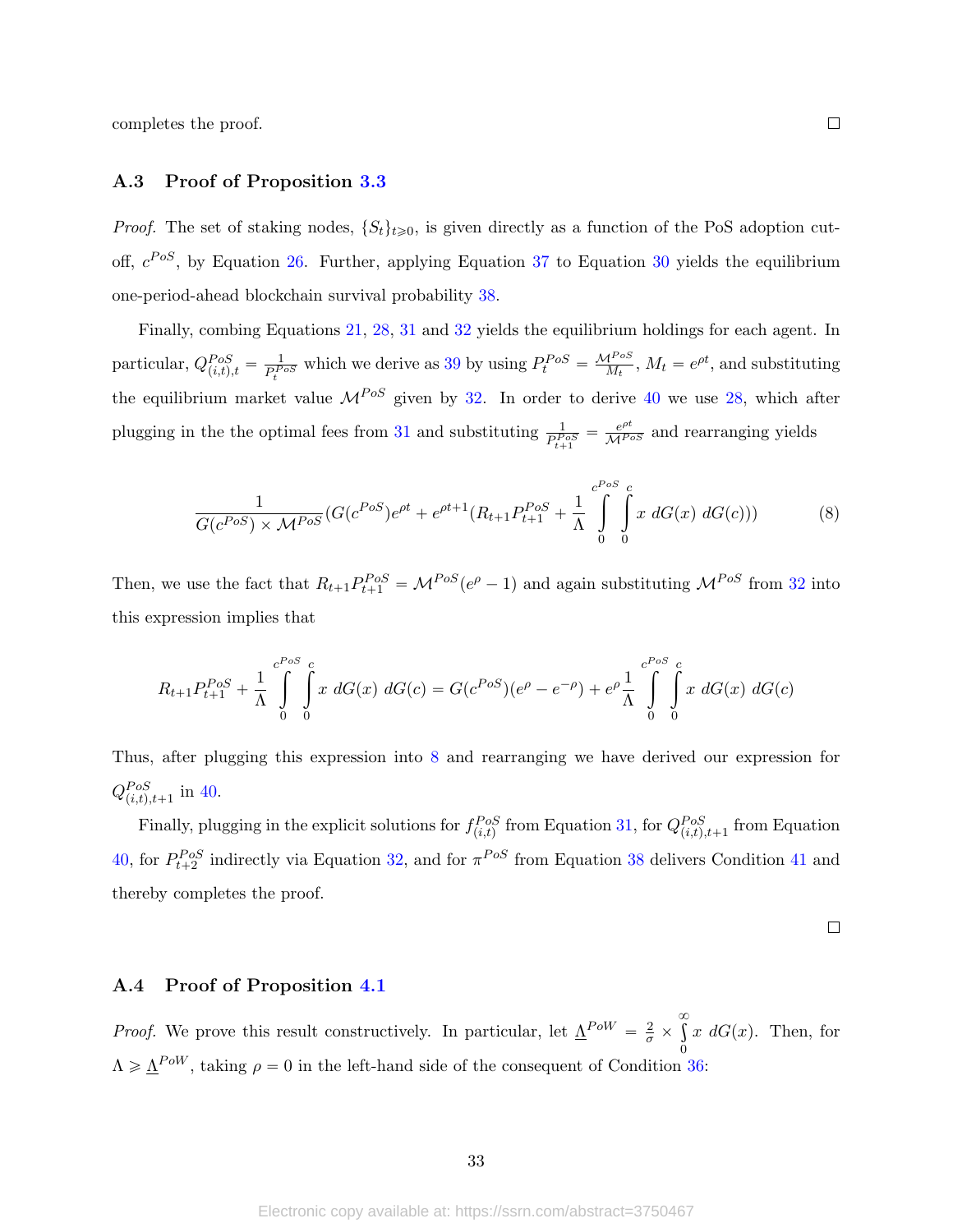$$
U_{(i,t)}^{Pow}
$$
  
=  $(\min{\{\frac{1}{\Lambda}\int_{0}^{c^{Pow}} \int_{0}^{c} x \ dG(x) \ dG(c), 1\}})^2 \times \{1 - \frac{1}{\Lambda}\int_{0}^{c_{(i,t)}} x \ dG(x) - \frac{c_{(i,t)}}{\Lambda} \times [G(c^{Pow}) - G(c_{(i,t)})]^+\}$   
 $\leq \min{\{\frac{1}{\Lambda}\int_{0}^{c^{Pow}} \int_{0}^{c} x \ dG(x) \ dG(c), 1\}}$   
 $\leq \min{\{\frac{1}{\Lambda^{Pow}}\int_{0}^{c^{Pow}} \int_{0}^{c} x \ dG(x) \ dG(c), 1\}}$   
 $= \frac{\sigma}{2}$ 

which implies that  $U_{(i,t)}^{Pow} < \sigma$  for all  $(i, t)$  so that Condition [36](#page-21-3) holds if and only if  $c^{Pow} = 0$ (i.e., no adoption is the unique equilibrium).

In turn, in that unique equilibrium, Equation [34](#page-21-2) implies:

$$
\pi^{Pow} = \min\{\frac{1}{\Lambda} \int_{0}^{c^{Pow}} \int_{0}^{c} x \ dG(x) \ dG(c), 1\} \le \min\{\frac{1}{\Lambda} \int_{0}^{c^{Pow}} \int_{0}^{c^{Pow}} x \ dG(x) \ dG(c), 1\}
$$

$$
= \min\{\frac{1}{\Lambda} \int_{0}^{0} \int_{0}^{x} x \ dG(x) \ dG(c), 1\} = \min\{0, 1\} = 0
$$

which establishes the desired result.

## <span id="page-34-0"></span>A.5 Proof of Proposition [4.2](#page-24-0)

*Proof.* Proposition [4.4](#page-27-0) proves this result for a general value of  $\rho \geq 0$ , so this result follows trivially as a corollary of that result. The proof of Proposition [4.4](#page-27-0) is given below in Section [A.7.](#page-36-0)  $\Box$ 

 $\Box$ 

## <span id="page-34-1"></span>A.6 Proof of Proposition [4.3](#page-25-0)

*Proof.* We establish the result in two cases: (i)  $\rho \geqslant \log \sqrt{\frac{1}{\sigma}}$  $\frac{1}{\sigma}$  and (ii)  $\rho < \log \sqrt{\frac{1}{\sigma}}$  $\frac{1}{\sigma}$ .

Case (i):  $\rho \geqslant \log \sqrt{\frac{1}{\sigma}}$ σ

In this case, we proceed by construction and set  $\Lambda_{\rho}^{POW} = 1$ . Then, taking the consequent of Condition [36,](#page-21-3) we have that: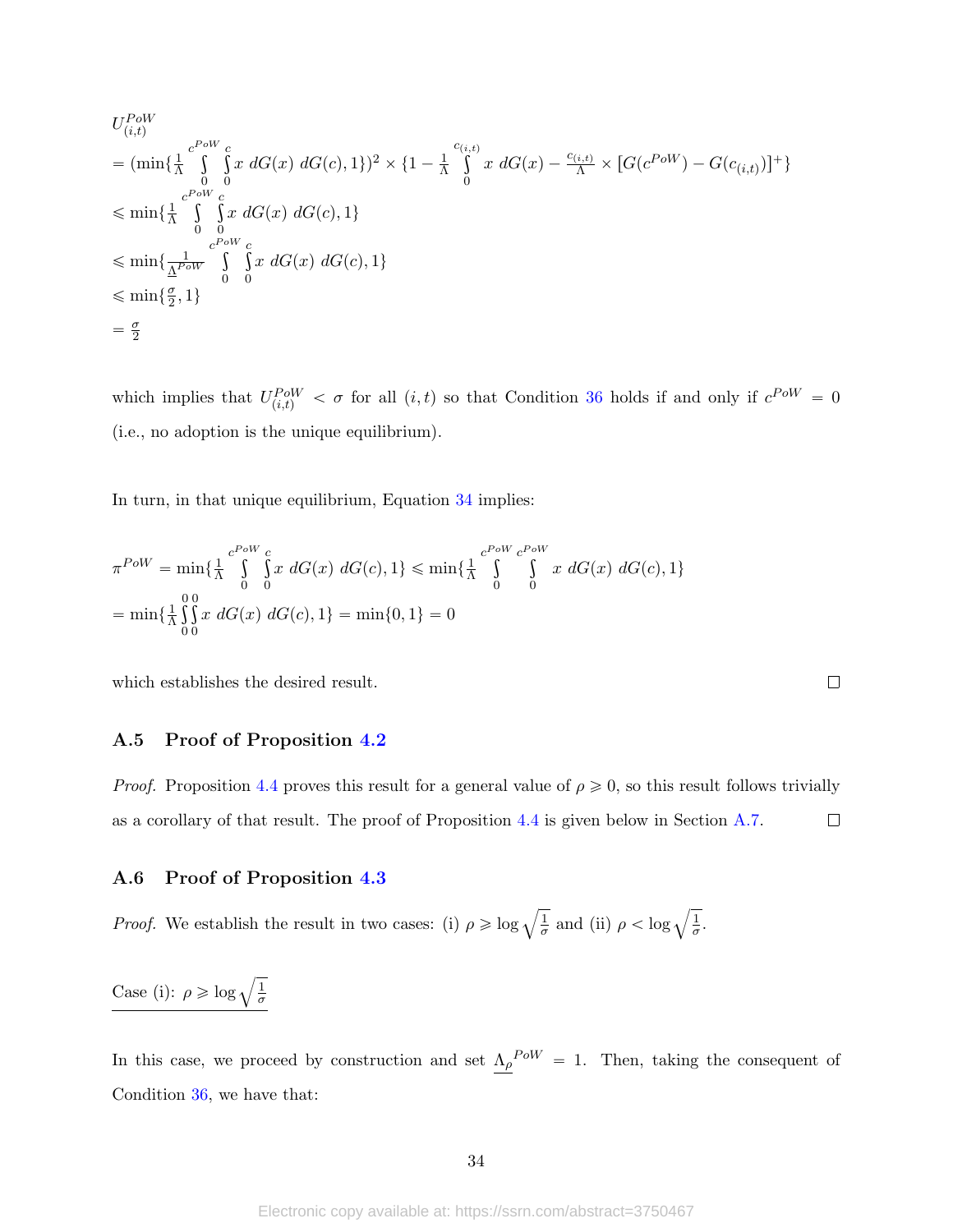$$
U_{(i,t)}^{Pow}
$$
  
=  $(\min\{(1-e^{-2\rho})G(c^{Pow})+\frac{1}{\Lambda}\int_{0}^{c^{Pow}}\int_{0}^{c}x\ dG(x)\ dG(c),1\})^{2}\times\{e^{-2\rho}-\frac{1}{\Lambda}\int_{0}^{c_{(i,t)}}x\ dG(x)-\frac{c_{(i,t)}}{\Lambda}\times[G(c^{Pow})-G(c_{(i,t)})]\}$   
 $\leq e^{-2\rho}-\frac{1}{\Lambda}\int_{0}^{c_{(i,t)}}x\ dG(x)-\frac{c_{(i,t)}}{\Lambda}\times[G(c^{Pow})-G(c_{(i,t)})]^{+}$   
 $\leq e^{-2\rho}$   
 $\leq \sigma$ 

Then,  $U_{(i,t)}^{PoW} \leq \sigma$  for all  $(i, t)$  so that  $c^{PoW} = 0$ . Moreover, Equation [34](#page-21-2) implies:

$$
\pi^{PoW}
$$

$$
= \min\{(1 - e^{-2\rho})G(c^{Pow}) + \frac{1}{\Lambda} \int_{0}^{c^{Pow}} \int_{0}^{c} x \ dG(x) \ dG(c), 1\}
$$
  

$$
\leqslant \min\{G(c^{Pow}) + \frac{1}{\Lambda} \int_{0}^{c^{Pow}} \int_{0}^{c^{Pow}} x \ dG(x) \ dG(c), 1\}
$$
  

$$
= \min\{G(0) + \frac{1}{\Lambda} \int_{0}^{0} x \ dG(x) \ dG(c), 1\}
$$
  

$$
= \min\{0, 1\}
$$
  
= 0

as desired. Finally, lim sup  $\Lambda \rightarrow \infty$  $\pi^{PoW} = \limsup$  $\Lambda \rightarrow \infty$  $0 = 0 \leq 1 - \sigma < 1$  which completes the proof for this case.

## Case (ii):  $\rho < \log \sqrt{\frac{1}{\sigma}}$ σ

 $\rho < \log \sqrt{\frac{1}{\sigma}} \implies 1 - e^{-2\rho} < 1 - \sigma$ . Let  $\varepsilon_{\rho} \equiv (1 - \sigma) - (1 - e^{-2\rho}) > 0$ . Then, note that  $\lim_{\Lambda \to \infty}$ 1 Λ  $\infty$  $\boldsymbol{0}$  $\int \sigma$ <br>  $x \, dG(x) = 0$  such that, for each  $\rho < \log \sqrt{\frac{1}{\sigma}}$  $\frac{1}{\sigma}$ , there exists some  $\Lambda_{\rho}^{POW} > 0$  for which  $\Lambda > \underline{\Lambda}_{\rho}^{POW}$  implies  $\frac{1}{\Lambda}$  $\infty$ 0  $x \, dG(x) \leq \frac{\varepsilon_{\rho}}{2}$ . Then, proceeding with a constructive proof, for any  $\rho$  and any  $\Lambda > \Lambda_{\rho}^{Pow}$ , Equation [34](#page-21-2) implies:

 $\pi^{PoW}$